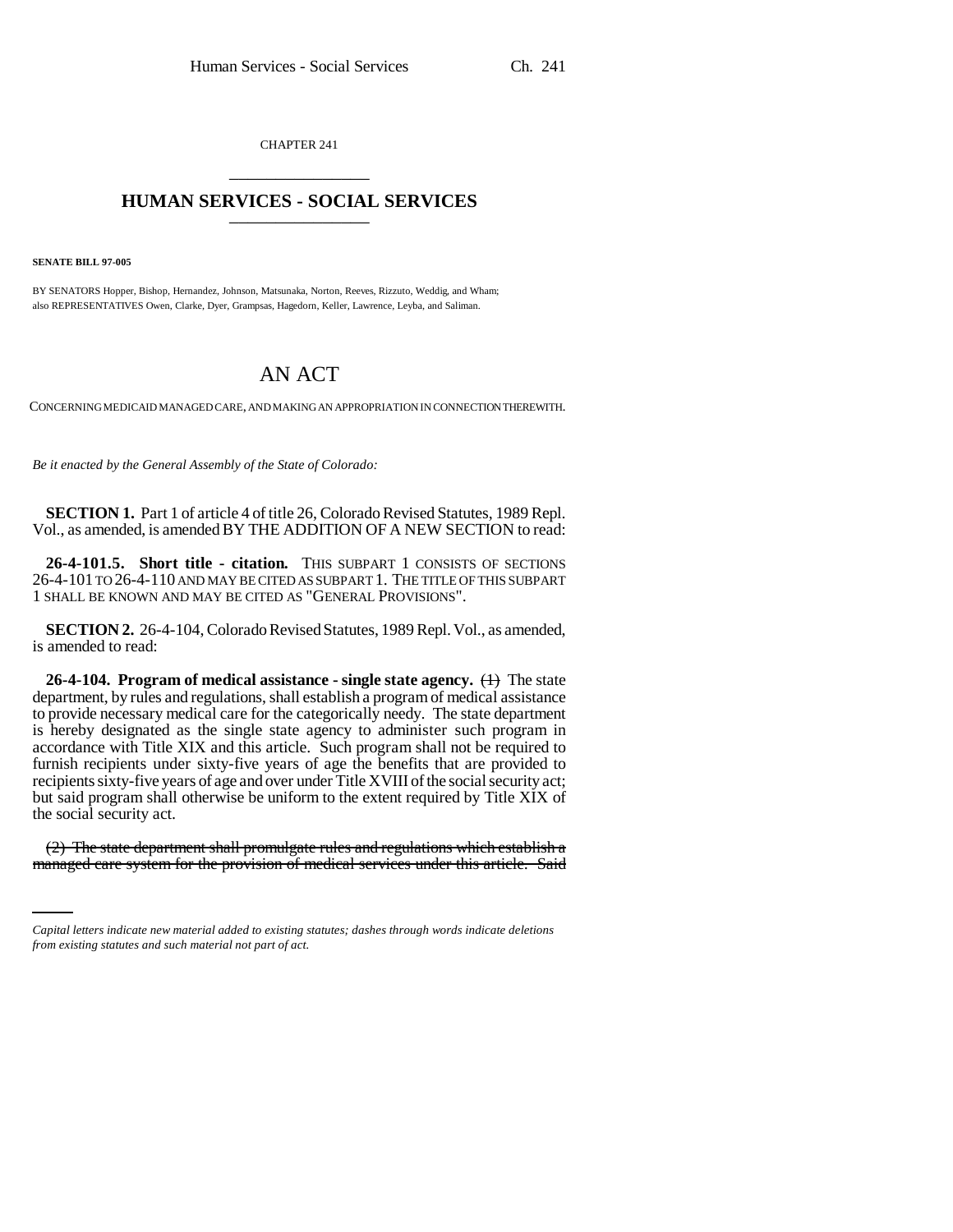rules may include, but are not limited to, the establishment of programs which require the selection of one physician or organization to provide primary care and consultation to a recipient of assistance under this article, standards for selection of a primary care provider, utilization review and quality assurance programs, and financial incentives for the operation of a program.

**SECTION 3.** Part 1 of article 4 of title 26, Colorado Revised Statutes, 1989 Repl. Vol., as amended, is amended BY THE ADDITION OF A NEW SUBPART CONTAINING RELOCATED PROVISIONS, WITH AMENDMENTS, to read:

### SUBPART 2 STATEWIDE MANAGED CARE SYSTEM

**26-4-111. Short title - citation.** THIS SUBPART 2 CONSISTS OF SECTIONS 26-4-111 TO 26-4-130 AND MAY BE CITED AS SUBPART 2. THE TITLE OF THIS SUBPART 2 SHALL BE KNOWN AND MAY BE CITED AS THE "STATEWIDE MANAGED CARE SYSTEM".

**26-4-112. Legislative declaration.** (1) THE GENERAL ASSEMBLY HEREBY FINDS THAT:

(a) COLORADO'S BUDGET, LIKE THE BUDGETS OF MANY STATES, HAS BEEN CONSTRAINED BY THE INCREASING COSTS ASSOCIATED WITH FEDERAL PROGRAMS. FEDERAL MANDATES CAUSE STATE BUDGETARY STRAIN WHEN IMPOSED WITHOUT CORRESPONDING ADJUSTMENTS TO THE FINANCING FORMULA FOR DETERMINING THE FEDERAL-STATE SHARE. THIS PHENOMENON HAS BEEN PARTICULARLY EVIDENT IN THE IMPLEMENTATION OF THE FEDERAL MEDICAID PROGRAM.

(b) THE FEDERAL MEDICAID PROGRAM DOES NOT ADEQUATELY ADDRESS THE NEEDS OF ALL IMPOVERISHED COLORADO CITIZENS AND, AS A RESULT, THIS STATE FINDS IT NECESSARY TO ADDRESS THE MEDICAL NEEDS OF ITS POOR THROUGH STATE-FUNDED PROGRAMS, INCLUDING BUT NOT LIMITED TO THE "CHILDREN'S HEALTH PLAN ACT", ARTICLE 17 OF THIS TITLE, AND THE "REFORM ACT FOR THE PROVISION OF HEALTH CARE FOR THE MEDICALLY INDIGENT", ARTICLE 15 OF THIS TITLE;

(c) (I) THE FEDERAL GOVERNMENT MAY CHOOSE TO PROVIDE FUNDING FOR MEDICAL ASSISTANCE PROGRAMS THROUGH FEDERAL BLOCK GRANTS. IF STATES ARE GIVEN MAXIMUM FLEXIBILITY FOR THE IMPLEMENTATION OF MEDICAL ASSISTANCE PROGRAMS USING THE BLOCK GRANTS, THIS STATE MAY BE IN A POSITION TO BALANCE THE STATE'S TOTAL BUDGETARY NEEDS WITH THE NEEDS OF THE STATE'S POOR WITHOUT ADHERENCE TO RESTRICTIVE FEDERAL REQUIREMENTS THAT MAY BE IMPRACTICAL FOR COLORADO.

(II) IF THE FEDERAL GOVERNMENT REDUCES ITS FEDERAL FINANCIAL PARTICIPATION WITHOUT MAKING ANY CORRESPONDING CHANGES TO FEDERAL REQUIREMENTS, THIS STATE WILL NEED TO DETERMINE WHICH POPULATIONS CAN BE SERVED IN THE MOST COST-EFFICIENT MANNER;

(d) WHETHER THE FEDERAL GOVERNMENT FUNDS MEDICAL ASSISTANCE PROGRAMS THROUGH BLOCK GRANTS OR REDUCES ITS FINANCIAL PARTICIPATION WITHOUT CHANGING ANY FEDERAL REQUIREMENTS,COLORADO HAS AN OPPORTUNITY TO ADOPT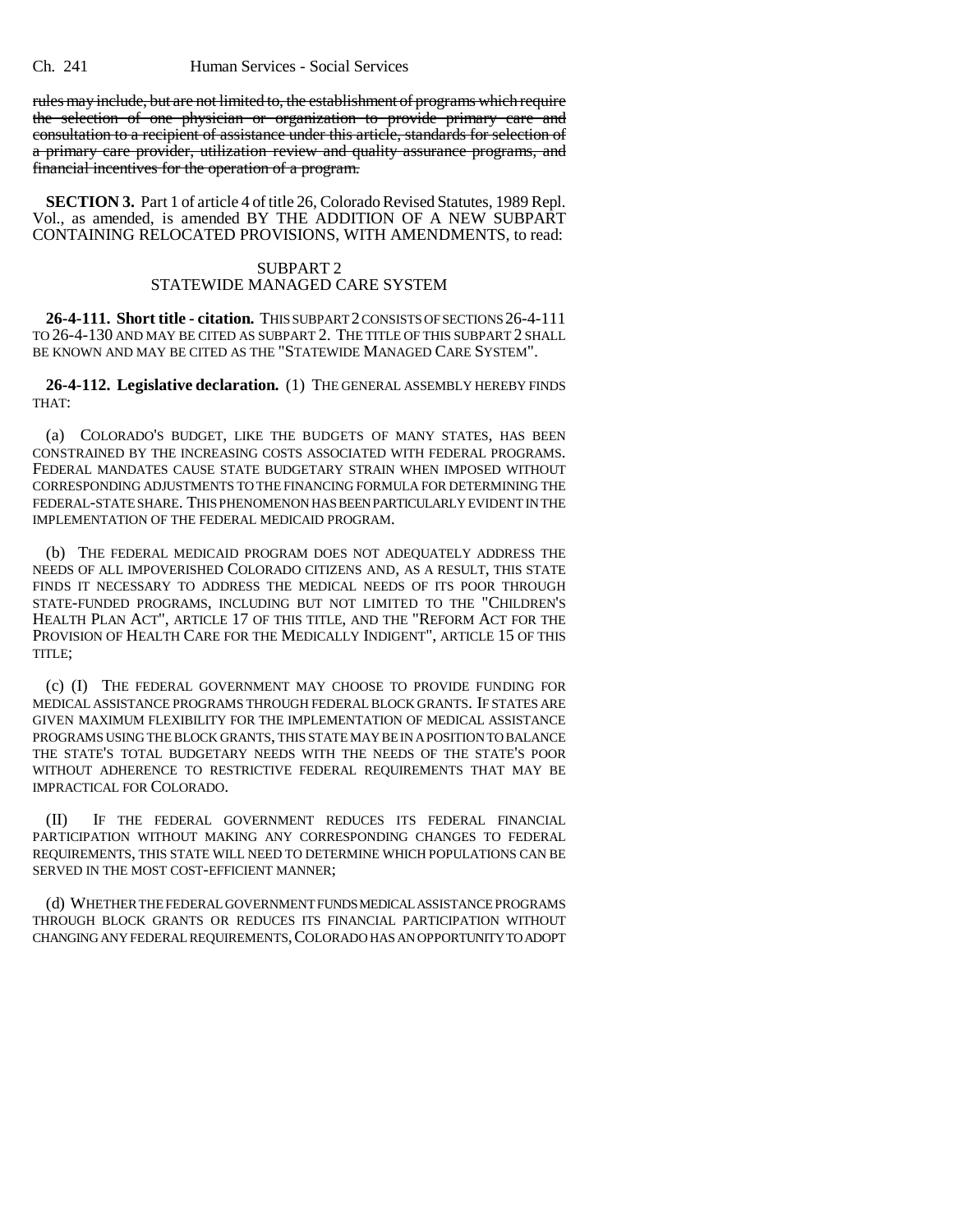INNOVATIVE AND COST-EFFICIENT STATE MEDICAL ASSISTANCE STRATEGIES FOR MEETING THE MEDICAL NEEDS OF ITS IMPOVERISHED CITIZENS;

(e) THE EXPERIENCE OF OTHER STATES INDICATES THAT REACTIVE, RAPID, AND COMPREHENSIVE CHANGES TO A STATE'S MEDICAL ASSISTANCE PROGRAM CAN BE COSTLY AND INEFFICIENT;

(f) COLORADO HAS ADOPTED MANAGED CARE ON A SMALL SCALE BASIS FOR SPECIFIC POPULATIONS AND IS CONDUCTING PILOT PROGRAMS FOR OTHER POPULATIONS, INCLUDING BUT NOT LIMITED TO MANAGED CARE, CAPITATED MANAGED CARE, THE USE OF PRIMARY CARE PHYSICIANS, COPAYMENTS, AND MANAGED CARE PROGRAMS FOR THE ELDERLY SUCH AS THE PACE PROGRAM;

(g) IT IS IN THE STATE'S BEST INTEREST TO ENSURE THAT ALL MEDICAL ASSISTANCE PROGRAMS PROMOTE INDEPENDENT LIVING AND THAT ALL REGULATIONS FOR SUCH PROGRAMS ARE DEVELOPED WITH MAXIMUM RECIPIENT INVOLVEMENT; AND

(h) TO THE EXTENT IT IS NECESSARY FOR THE STATE DEPARTMENT TO ASSIGN A RECIPIENT TO A MANAGED CARE PROVIDER, THE STATE DEPARTMENT SHALL TO THE EXTENT POSSIBLE CONSIDER THE CONTINUUM OF THE RECIPIENT'S CARE.

(2) THE GENERAL ASSEMBLY FURTHER FINDS THAT, WITH RECOMMENDATIONS FROM THE MEDICAL ASSISTANCE REFORM ADVISORY COMMITTEE CREATED IN SECTION 26-4-704, THE OFFICE OF STATE PLANNING AND BUDGETING HAS STUDIED THE ALTERNATIVE METHODS OF PROVIDING MEDICAL ASSISTANCE TAKING INTO ACCOUNT COST-EFFICIENCY, CONTINUED RECEIPT OF FEDERAL MONEYS, AND MINIMAL IMPACT ON THE QUALITY OF MEDICAL ASSISTANCE FOR POOR PERSONS IN THIS STATE.

(3) (a) THE GENERAL ASSEMBLY DECLARES THAT IT IS IN THE STATE'S BEST INTEREST TO USE SAVINGS IN MEDICAID PER CAPITA COSTS FROM THE IMPLEMENTATION OF THIS SUBPART 2 AND FROM THE IMPLEMENTATION OF SECTION 26-4-404(1)(b) TO COVER THE ADMINISTRATIVE COSTS OF IMPLEMENTING MANAGED CARE PURSUANT TO THE PROVISIONS OF THIS SUBPART 2.

(b) REMAINING SAVINGS IN MEDICAID PER CAPITA COSTS FROM THE IMPLEMENTATION OF THIS SUBPART 2 SHALL BE USED TO ESTABLISH PROGRAMS TO INSURE ADDITIONAL LOW-INCOME COLORADANS AND TO SUPPORT ESSENTIAL COMMUNITY PROVIDERS AS LONG AS SUCH NEW PROGRAMS DO NOT CREATE AN ENTITLEMENT TO SERVICES AND MINIMIZE ANY SUBSTITUTION OF SUBSIDIZED COVERAGE FOR EMPLOYER-BASED COVERAGE.

(c) REMAINING SAVINGS IN MEDICAID PER CAPITA COSTS FROM THE IMPLEMENTATION OF SECTION 26-4-404 (1) (b) MAY BE USED FOR THE EXPANSION OF THE INCENTIVE PROGRAM TO PROVIDERS OF DENTAL SERVICES FOR CHILDREN UNDER THE EARLY PERIODIC SCREENING, DIAGNOSIS, AND TREATMENT PROGRAM.

(4) THE GENERAL ASSEMBLY THEREFORE DECLARES THAT IT IS IN THE STATE'S BEST INTEREST TO ADOPT THIS SUBPART 2.

**26-4-113. Statewide managed care system - implementation required.** (1) **Rules.** (a) EXCEPT AS PROVIDED IN SUBSECTION (5) OF THIS SECTION, THE STATE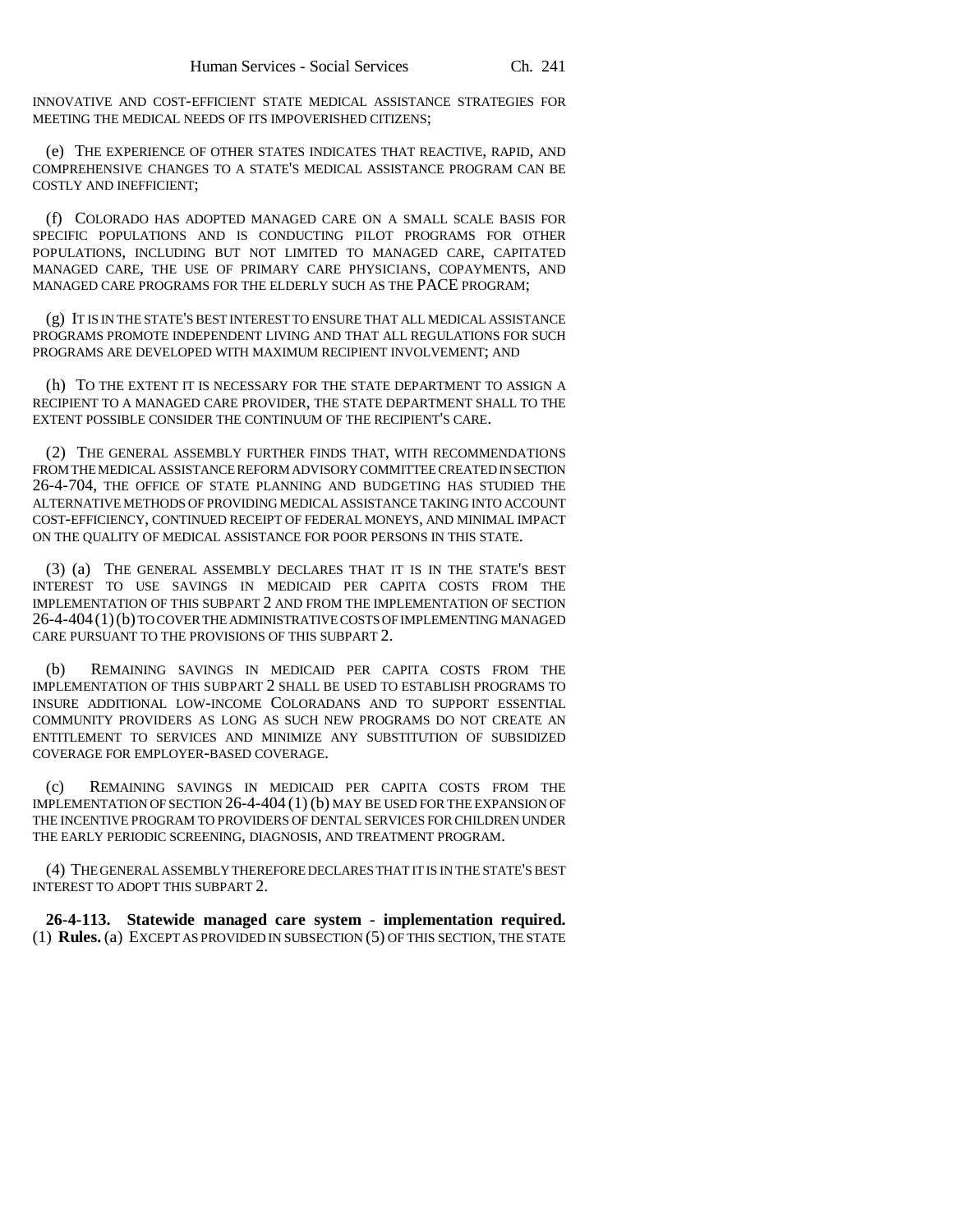DEPARTMENT SHALL ADOPT RULES TO IMPLEMENT A MANAGED CARE SYSTEM FOR SEVENTY-FIVE PERCENT OF THE COLORADO MEDICAL ASSISTANCE POPULATION ON A STATEWIDE BASIS PURSUANT TO THE PROVISIONS OF THIS ARTICLE. THE MANAGED CARE SYSTEM IMPLEMENTED PURSUANT TO THIS ARTICLE SHALL NOT INCLUDE THE SERVICES DELIVERED UNDER THE RESIDENTIAL CHILD HEALTH CARE PROGRAM DESCRIBED IN SECTION 26-4-527. THE RULES SHALL INCLUDE A PLAN TO IMPLEMENT THE STATEWIDE MANAGED CARE SYSTEM OVER A THREE-YEAR PERIOD PURSUANT TO THE PROVISIONS OF SUBSECTION (2) OF THIS SECTION.

(b) IT IS THE GENERAL ASSEMBLY'S INTENT THAT THE STATE DEPARTMENT ELIMINATE ADMINISTRATIVE RULES AND FUNCTIONS THAT ARE UNNECESSARY AND UNRELATED TO THE IMPLEMENTATION OF THE STATEWIDE MANAGED CARE SYSTEM. THE RULES AND FUNCTIONS SHALL BE REDUCED ACCORDING TO THE SCHEDULE FOR IMPLEMENTING THE STATEWIDE MANAGED CARE SYSTEM IN SUBSECTION (2) OF THIS SECTION. THE STATE DEPARTMENT SHALL TAKE INTO CONSIDERATION RECOMMENDATIONS FROM MANAGED CARE PROVIDERS, RECIPIENTS OR THEIR ADVOCATES, HEALTH CARE COVERAGE COOPERATIVES, AND THE MEDICAL ASSISTANCE REFORM ADVISORY COMMITTEE IN ELIMINATING UNNECESSARY AND UNRELATED RULES AND FUNCTIONS.

(2) **Statewide managed care - implementation.** (a) SUBJECT TO THE PROVISIONS OF SUBSECTION (5) OF THIS SECTION AND SECTION 26-4-121 (2), IF THE EXECUTIVE DIRECTOR DETERMINES THAT THEY HAVE BEEN EFFECTIVE, ALL MANAGED CARE CONTRACTS AND PILOT PROJECTS IN EFFECT OR WITH APPROVED FEDERAL WAIVERS AS OF JULY 1, 1997, MAY BE IMPLEMENTED ON A STATEWIDE BASIS NO LATER THAN JULY 1, 2000, UNLESS OTHERWISE REPEALED BY THE GENERAL ASSEMBLY BEFORE THAT DATE.

(b) MANAGED CARE PILOT PROJECTS THAT SHALL BE IN EFFECT OR AUTHORIZED AS OF JULY 1, 1997, ARE THE FOLLOWING:

(I) **Acute and long-term care.** THE INTEGRATED CARE AND FINANCING PROJECT TO STUDY THE INTEGRATION OF ACUTE AND LONG-TERM CARE, AS DESCRIBED IN SECTION 26-4-122;

(II) **Managed care contracts.** LIMITED ENROLLMENT IN CAPITATED MANAGED CARE FOR MEDICAL ASSISTANCE RECIPIENTS.

(III) **Mental health.** MANAGED MENTAL HEALTH SERVICES, AS DESCRIBED IN SECTION 26-4-123 [FORMERLY 26-4-528];

(IV) **Elderly.** PROGRAM OF ALL-INCLUSIVE CARE FOR THE ELDERLY, AS DESCRIBED IN SECTION 26-4-124 [FORMERLY 26-4-519];

(3) **Bidding.** THE STATE DEPARTMENT IS AUTHORIZED TO INSTITUTE A PROGRAM FOR COMPETITIVE BIDDING PURSUANT TO SECTION 24-103-202 OR 24-103-203, C.R.S., FOR PROVIDING MEDICAL SERVICES ON A MANAGED CARE BASIS FOR PERSONS ELIGIBLE TO BE ENROLLED IN MANAGED CARE. THE STATE DEPARTMENT IS AUTHORIZED TO AWARD CONTRACTS TO MORE THAN ONE OFFEROR. THE STATE DEPARTMENT PROCEDURES SHALL SEEK TO USE COMPETITIVE BIDDING PROCEDURES TO MAXIMIZE THE NUMBER OF MANAGED CARE CHOICES AVAILABLE TO MEDICAID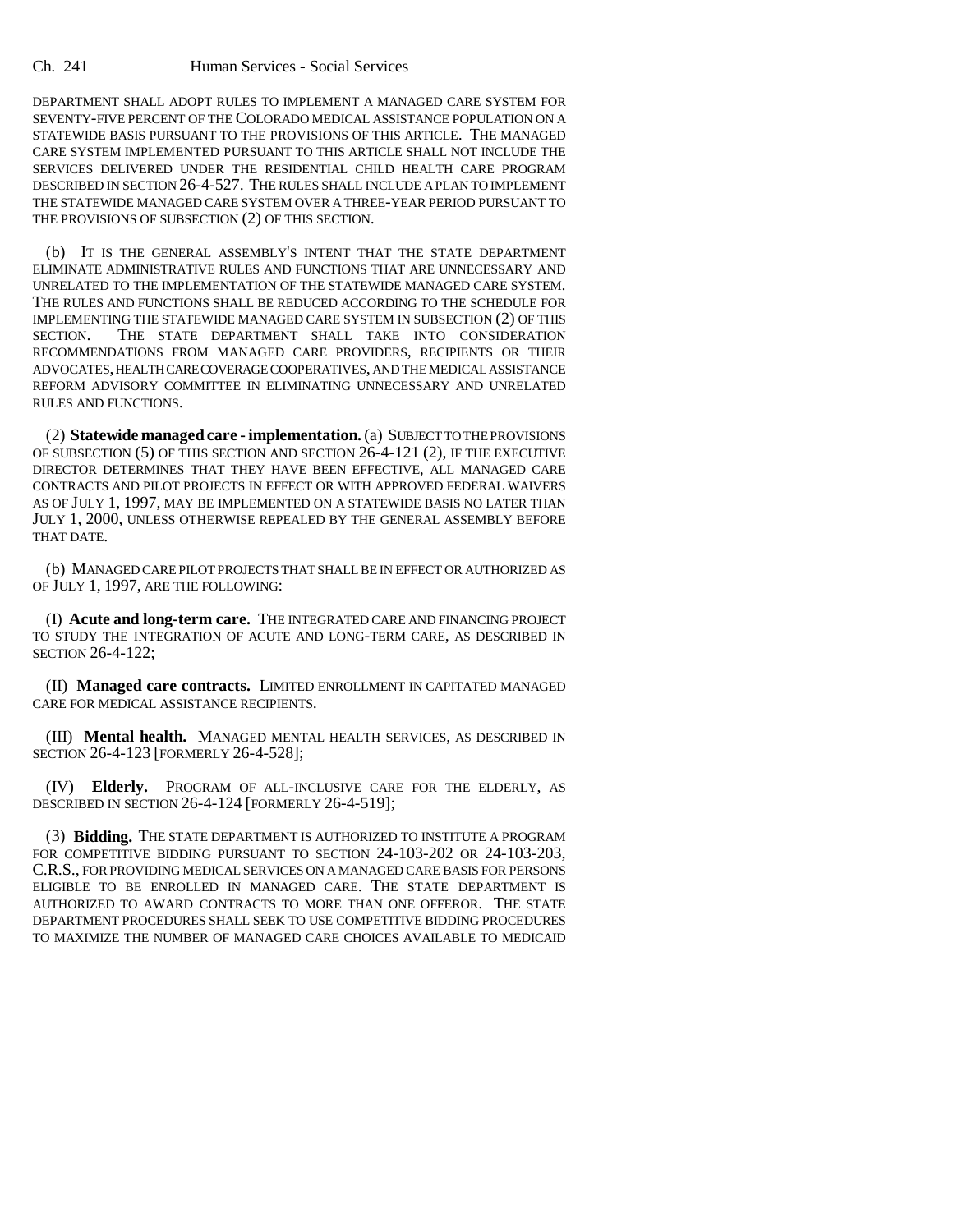CLIENTS OVER THE LONG TERM THAT MEET THE REQUIREMENTS OF SECTIONS 26-4-115 AND 26-4-117.

(4) **Waivers.** THE IMPLEMENTATION OF THIS SUBPART 2 IS CONDITIONED, TO THE EXTENT APPLICABLE, ON THE ISSUANCE OF NECESSARY WAIVERS BY THE FEDERAL GOVERNMENT. THE PROVISIONS OF THIS SUBPART 2 SHALL BE IMPLEMENTED TO THE EXTENT AUTHORIZED BY FEDERAL WAIVER, IF SO REQUIRED BY FEDERAL LAW.

(5) **Long-term care assessment.** (a) WITH THE EXCEPTION OF THE PILOT PROGRAMS DESCRIBED IN SUBSECTION (2) OF THIS SECTION, THE STATE DEPARTMENT SHALL NOT CONTRACT FOR LONG-TERM CARE SERVICES AS PART OF THE STATEWIDE MANAGED CARE SYSTEM UNTIL FURTHER AUTHORIZATION BY THE JOINT BUDGET COMMITTEE, THE COMMITTEE ON HEALTH, ENVIRONMENT, WELFARE, AND INSTITUTIONS IN THE SENATE, AND THE COMMITTEE ON HEALTH, ENVIRONMENT, WELFARE, AND INSTITUTIONS IN THE HOUSE OF REPRESENTATIVES FOLLOWING THE STATE DEPARTMENT'S ASSESSMENT REQUIRED BY PARAGRAPH (b) OF THIS SUBSECTION (5). FOR PURPOSES OF THIS SUBSECTION (5), "LONG-TERM CARE SERVICES" MEANS NURSING FACILITY AND HOME AND COMMUNITY-BASED SERVICES PROVIDED TO ELIGIBLE RECIPIENTS WHO HAVE BEEN DETERMINED TO BE IN NEED OF SUCH SERVICES BY A SINGLE ENTRY POINT AGENCY OR PROFESSIONAL REVIEW ORGANIZATION AS REQUIRED BY TITLE XIX OF THE SOCIAL SECURITY ACT.

(b) DURING THE THREE-YEAR PERIOD FOR IMPLEMENTATION OF STATEWIDE MANAGED CARE PURSUANT TO SUBSECTION (2) OF THIS SECTION, THE STATE DEPARTMENT SHALL ASSESS THE RESULTS OF THE INTEGRATED CARE AND FINANCING PROJECT DESCRIBED IN SECTION 26-4-122, THE PROGRAM OF ALL-INCLUSIVE CARE FOR THE ELDERLY DESCRIBED IN SECTION 26-4-124, AND, IF SENATE BILL 97-42 BECOMES LAW, THE SYSTEM OF CASE-MIX REIMBURSEMENT FOR NURSING FACILITIES, INCLUDING PAYMENT FOR ANCILLARY SERVICES SUCH AS PHARMACEUTICAL SERVICES, PRESCRIPTION DRUGS, AND OXYGEN AS PART OF THAT SYSTEM. THE STATE DEPARTMENT'S ASSESSMENT SHALL INCLUDE CONSIDERATION OF COMMENTS AND INPUT FROM LONG-TERM CARE PROVIDERS, RECIPIENTS OR THEIR ADVOCATES, AND FAMILIES. THE STATE DEPARTMENT SHALL INCLUDE IN ITS ANNUAL REPORT REQUIRED PURSUANT TO SECTION 26-4-118 A SUMMARY OF ITS ONGOING ANALYSIS OF THE RESULTS OF THESE PROGRAMS AND SYSTEMS.

(6) **Graduate medical education.** (a) THE GENERAL ASSEMBLY DECLARES THAT GRADUATE MEDICAL EDUCATION, REFERRED TO IN THIS SUBSECTION (6) AS "GME" IS OF VALUE TO THE STATE AND THE PEOPLE OF COLORADO. THE GENERAL ASSEMBLY RECOGNIZES THAT MEDICAID MONEYS HAVE HISTORICALLY CONTRIBUTED TO THE FUNDING OF GME BY BEING INCLUDED IN THE RATE PAID TO TEACHING HOSPITALS UNDER THE MEDICAID FEE-FOR-SERVICE PROGRAM. THE GENERAL ASSEMBLY INTENDS THAT FISCAL SUPPORT FOR GME CONTINUE, BUT FINDS THAT UNDER A MANAGED CARE ENVIRONMENT, MCO'S WOULD HAVE NO OBLIGATION OR INCENTIVE TO CONTINUE THIS SUPPORT FOR GME.

(b) THE STATE DEPARTMENT SHALL CONTINUE THE GME FUNDING TO TEACHING HOSPITALS THAT HAVE GRADUATE MEDICAL EDUCATION EXPENSES IN THEIR MEDICARE COST REPORT AND ARE PARTICIPATING AS PROVIDERS UNDER ONE OR MORE MCO WITH A CONTRACT WITH THE STATE DEPARTMENT UNDER THIS SUBPART 2. GME FUNDING FOR RECIPIENTS ENROLLED IN AN MCO SHALL BE EXCLUDED FROM THE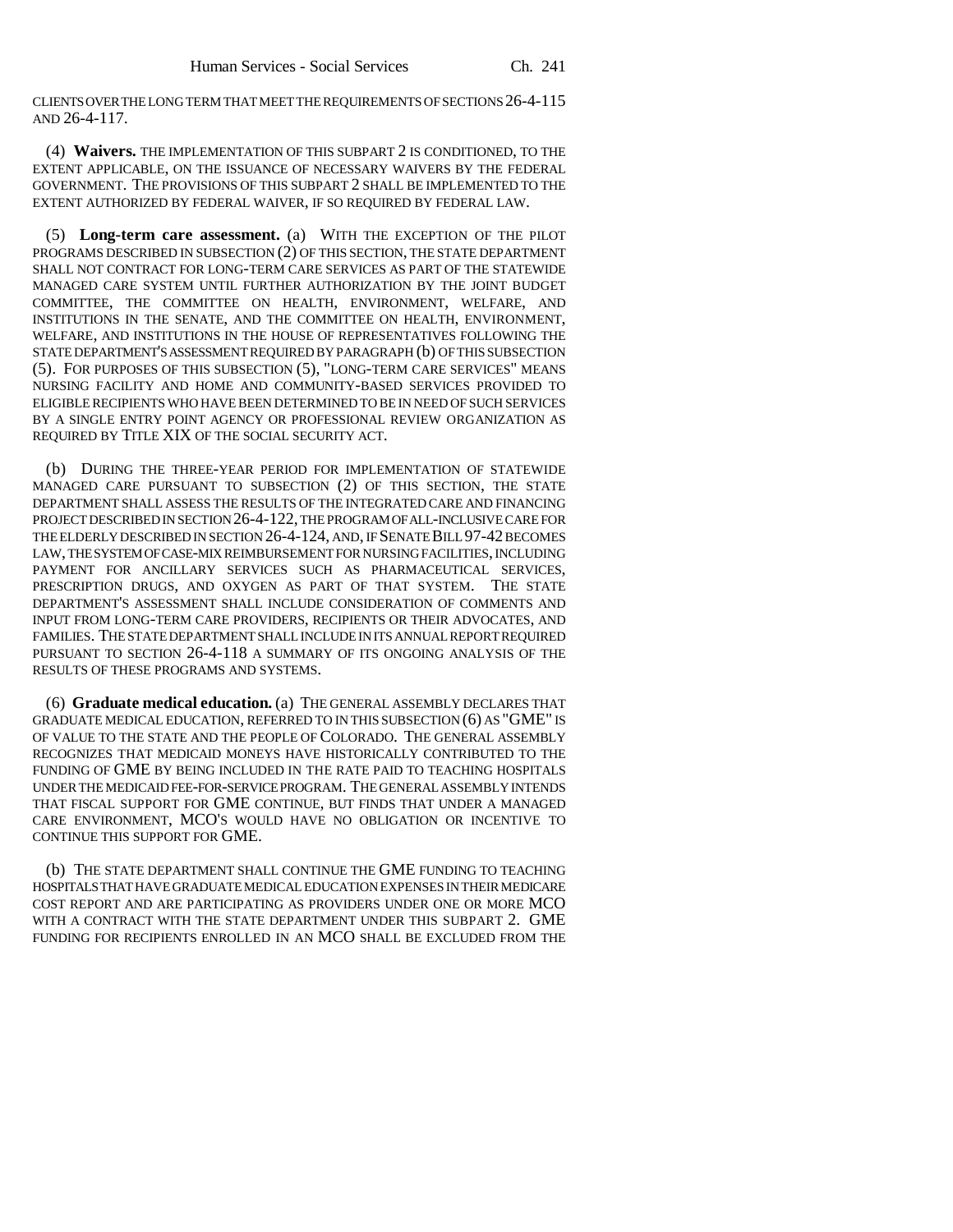PREMIUMS PAID TO THE MCO AND SHALL BE PAID DIRECTLY TO THE TEACHING HOSPITAL. THE MEDICAL SERVICES BOARD SHALL ADOPT RULES TO IMPLEMENT THIS SUBSECTION (6) AND ESTABLISH THE RATE AND METHOD OF REIMBURSEMENT.

(c) THIS SUBSECTION (6) SHALL BE IMPLEMENTED AS SOON AS PRACTICAL, BUT NOT LATER THAN JANUARY 1, 1998.

(7) **Annual savings report and use of savings.** (a) BY SEPTEMBER 1 OF EACH YEAR, THE STATE DEPARTMENT SHALL SUBMIT TO THE JOINT BUDGET COMMITTEE, THE HEALTH, ENVIRONMENT, WELFARE, AND INSTITUTIONS COMMITTEE OF THE SENATE, THE HEALTH, ENVIRONMENT, WELFARE, AND INSTITUTIONS COMMITTEE OF THE HOUSE OF REPRESENTATIVES, AND TO THE OFFICE OF STATE PLANNING AND BUDGETING A SAVINGS REPORT STATING THE COST SAVINGS REALIZED OR ANTICIPATED IN THE PREVIOUS, CURRENT, AND SUBSEQUENT STATE FISCAL YEARS FROM ENROLLMENT OF RECIPIENTS IN MANAGED CARE PROGRAMS PURSUANT TO THE PROVISIONS OF THIS SUBPART 2. THE REPORT SHALL INCLUDE AN ASSESSMENT OF THE EXTENT TO WHICH THE PROGRAM DESCRIBED IN SUBSECTION (8) OF THIS SECTION HAS REDUCED PROVIDERS' UNCOMPENSATED BURDENS AND AN ASSESSMENT OF CHANGES ON THE FINANCIAL VIABILITY OF ESSENTIAL COMMUNITY PROVIDERS. THE REPORT SHALL ALSO INCLUDE A RECOMMENDATION FOR PRIORITIZING BETWEEN THE SUBSIDIZED INSURANCE PROGRAM DESCRIBED IN SUBSECTION (8) OF THIS SECTION AND THE GRANTS PROGRAMS DESCRIBED IN SUBSECTION (9) OF THIS SECTION, AND FOR PRIORITIZING RESOURCES WITHIN EACH OF THOSE PROGRAMS TO DIFFERENT POPULATIONS AND REGIONS OF THE STATE. THESE RECOMMENDATIONS SHALL BE BASED UPON QUANTITATIVE AND QUALITATIVE ASSESSMENTS OF NEEDS AND ON THE RELATIVE COST-EFFECTIVENESS OF DIFFERENT RESOURCE ALLOCATIONS.

(b) IN CALCULATING COST SAVINGS FROM ENROLLMENT OF RECIPIENTS IN MANAGED CARE PROGRAMS, THE STATE DEPARTMENT SHALL CALCULATE THE TOTAL ANNUAL COST SAVINGS FROM GROWTH IN MANAGED CARE ENROLLMENT SUBSEQUENT TO JULY 1, 1997, AND TOTAL ANNUAL COST SAVINGS FROM ACTUAL REDUCTIONS IN ADMINISTRATIVE AND PROGRAMMATIC COSTS ASSOCIATED WITH THE IMPLEMENTATION OF THIS SUBPART 2. COST SAVINGS FOR EACH ADDITIONAL ENROLLEE SHALL BE CALCULATED AS THE DIFFERENCE IN PER CAPITA COST BETWEEN AN ENROLLEE IN FEE-FOR-SERVICE MEDICAID AND A SIMILAR ENROLLEE IN MANAGED CARE.

(c) THE GENERAL ASSEMBLY SHALL ANNUALLY APPROPRIATE ALL SAVINGS ACHIEVED THROUGH IMPLEMENTATION OF THIS SUBPART 2 AND DESCRIBED IN THIS SUBSECTION (7) TO COVER THE ADMINISTRATIVE COSTS OF IMPLEMENTING MANAGED CARE PURSUANT TO THE PROVISIONS OF THIS SUBPART 2 AND THE COSTS OF PROGRAMS PROVIDED IN SUBSECTIONS (8) AND (9) OF THIS SECTION AND ANY OTHER COST-EFFECTIVE OPTIONS TO EXPAND ACCESS TO SERVICES FOR THE MEDICALLY INDIGENT POPULATION. IT IS THE INTENT OF THE GENERAL ASSEMBLY THAT THE MANDATORY AND OPTIONAL POPULATIONS AND BENEFITS PROVIDED BY THE "COLORADO MEDICAL ASSISTANCE ACT" AS OF JUNE 30, 1997, ARE A HIGHER PRIORITY FOR FUNDING THAN THE WAIVERED OPTIONAL PROGRAMS DESCRIBED IN SUBSECTIONS (8) AND (9) OF THIS SECTION. SUCH APPROPRIATIONS SHALL INCLUDE ALL ANTICIPATED COST SAVINGS SUBSEQUENT TO JULY 1, 1997, THAT ARE ACHIEVED THROUGH THE IMPLEMENTATION OF THIS SUBPART 2 AND DESCRIBED IN THIS SUBSECTION (7). BEGINNING WITH AND SUBSEQUENT TO STATE FISCAL YEAR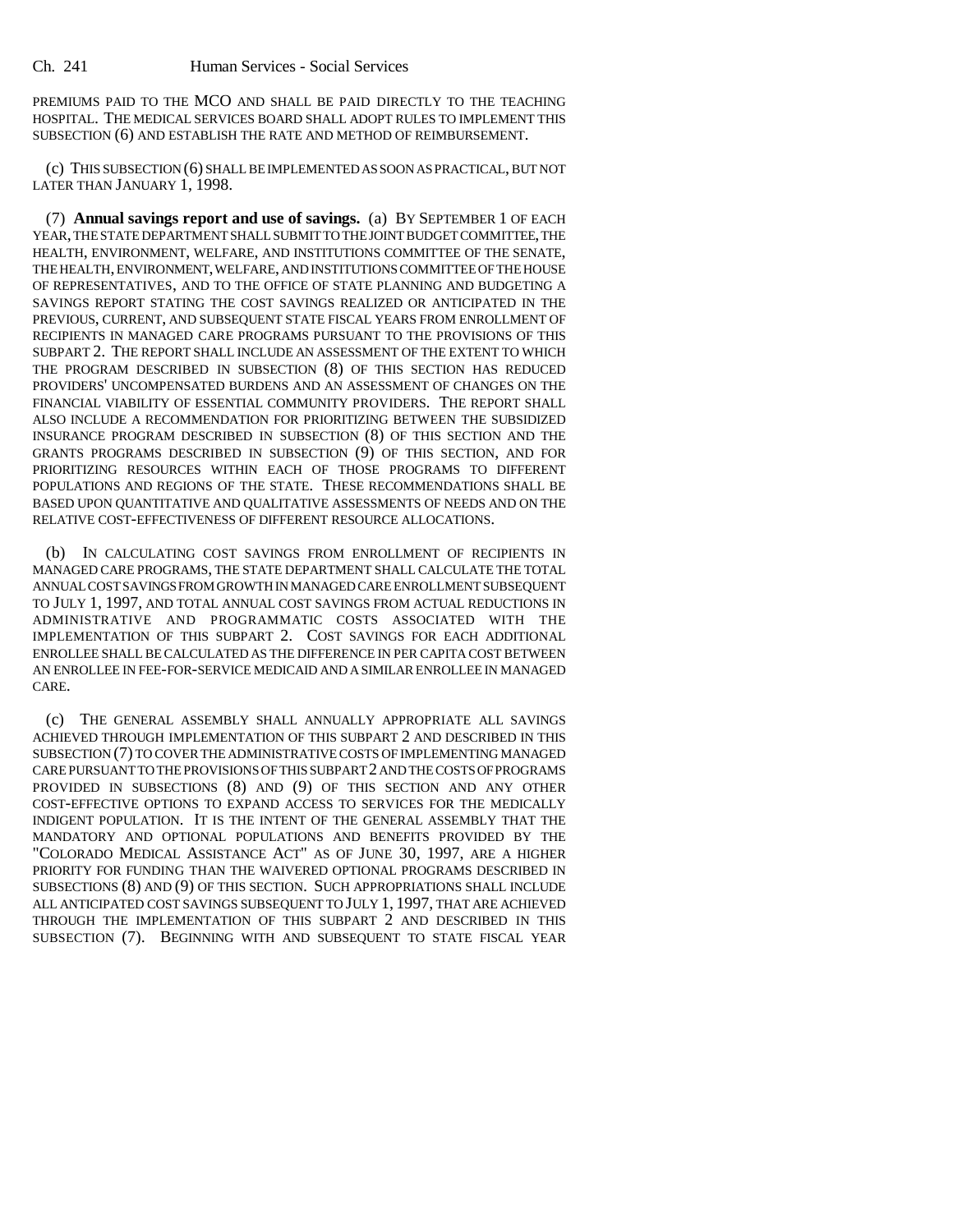1999-2000, SUCH APPROPRIATIONS SHALL INCLUDE ALL OF THE SAVINGS DESCRIBED IN THE ANNUAL SAVINGS REPORT DESCRIBED IN PARAGRAPH (a) OF THIS SUBSECTION (7).

(d) THE STATE DEPARTMENT SHALL MONITOR ACTUAL MANAGED CARE SAVINGS REALIZED DURING A PARTICULAR FISCAL YEAR BASED UPON THE METHODOLOGY DESCRIBED IN PARAGRAPH (b) OF THIS SUBSECTION (7). TO THE EXTENT THAT THE GENERAL ASSEMBLY HAS APPROPRIATED MANAGED CARE SAVINGS PURSUANT TO PARAGRAPH (c) OF THIS SUBSECTION (7) AND THE STATE DEPARTMENT DETERMINES THAT IT WILL NOT REALIZE ALL OF SUCH MANAGED CARE SAVINGS DURING A PARTICULAR FISCAL YEAR, THE STATE DEPARTMENT SHALL RESTRICT ITS SPENDING UNDER SUBSECTIONS (8) AND (9) OF THIS SECTION.

(e) TO IMPLEMENT THE PROVISIONS OF PARAGRAPH (d) OF THIS SUBSECTION (7), THE STATE DEPARTMENT SHALL SUBMIT SUPPLEMENTAL APPROPRIATION REQUESTS DURING A PARTICULAR FISCAL YEAR TO MODIFY APPROPRIATIONS FOR THE PROGRAMS DESCRIBED IN SUBSECTIONS (8) AND (9) OF THIS SECTION.

(f) THE STATE DEPARTMENT SHALL NOT SPEND MONEYS FROM MANAGED CARE SAVINGS ON THE PROGRAMS DESCRIBED IN SUBSECTIONS (8) AND (9) OF THIS SECTION DURING THE FISCAL YEAR BEGINNING JULY 1, 1997.

(8) **Subsidized insurance coverage.** (a) THERE IS HEREBY CREATED A SUBSIDIZED INSURANCE PROGRAM, REFERRED TO IN THIS SUBSECTION (8) AS THE "PROGRAM", THAT SHALL PROVIDE SUBSIDIZED INSURANCE COVERAGE FOR UNINSURED CHILDREN UNDER AGE NINETEEN. SUCH PROGRAM SHALL BE LIMITED TO PERSONS WITH FAMILIES WITH INCOMES LESS THAN OR EQUAL TO ONE HUNDRED EIGHTY-FIVE PERCENT OF THE FEDERAL POVERTY LEVEL. THE STATE DEPARTMENT IS HEREBY AUTHORIZED TO SEEK THE NECESSARY FEDERAL WAIVERS TO IMPLEMENT THE PROGRAM.

(b) NOTHING IN THIS SUBSECTION (8) OR ANY RULES PROMULGATED PURSUANT TO THE PROGRAM SHALL BE INTERPRETED TO CREATE A LEGAL ENTITLEMENT IN ANY PERSON TO SUBSIDIZED INSURANCE COVERAGE.

(c) ENROLLMENT IN THE PROGRAM SHALL BE LIMITED BASED UPON ANNUAL APPROPRIATIONS BY THE GENERAL ASSEMBLY AS DESCRIBED IN PARAGRAPH (c) OF SUBSECTION (7) OF THIS SECTION. THE GENERAL ASSEMBLY SHALL ANNUALLY ESTABLISH MAXIMUM ENROLLMENT FIGURES FOR CHILDREN.

(d) TO BE ELIGIBLE FOR A SUBSIDY UNDER THE PROGRAM, A CHILD MUST NOT HAVE CURRENTLY NOR IN THE THREE MONTHS PRIOR TO APPLICATION FOR THE PROGRAM HAVE BEEN INSURED BY A COMPARABLE HEALTH PLAN THROUGH AN EMPLOYER, WITH THE EMPLOYER CONTRIBUTING AT LEAST FIFTY PERCENT OF THE PREMIUM COST; EXCEPT THAT A CHILD WHO HAS LOST INSURANCE COVERAGE DUE TO A CHANGE IN OR LOSS OF EMPLOYMENT SHALL NOT BE SUBJECT TO THE THREE-MONTH WAITING PERIOD.

(e) IN IMPLEMENTING THIS PROGRAM, THE STATE DEPARTMENT SHALL CONTRACT FOR MANAGED CARE SERVICES WITH THE SAME GOALS AND UNDER THE SAME CONDITIONS AS THOSE DESCRIBED IN THIS SUBPART 2 AND SHALL SEEK TO PRIVATIZE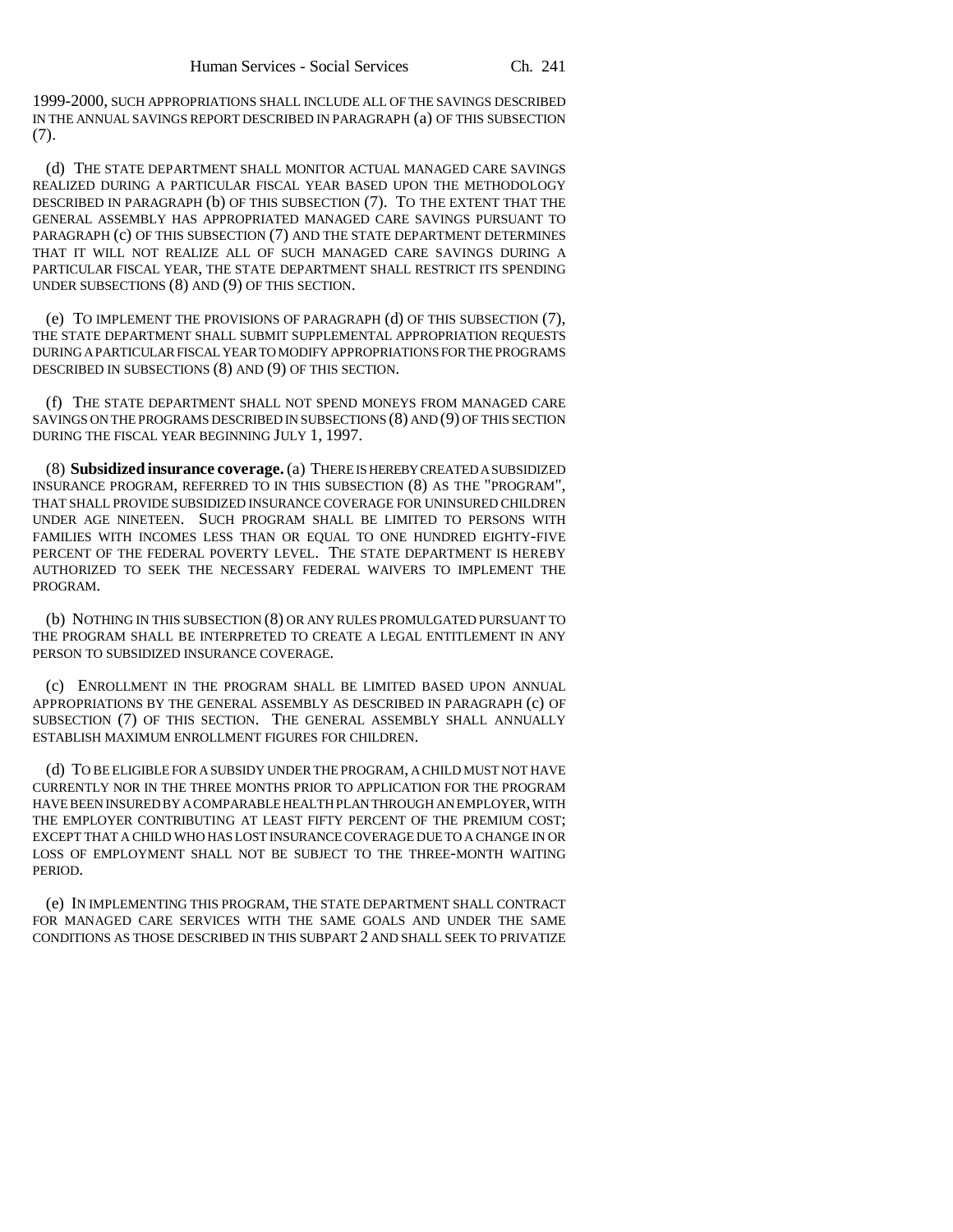ADMINISTRATIVE FUNCTIONS IN THE SAME MANNER AS DESCRIBED IN SECTION 26-4-120.

(f) THE STATE DEPARTMENT SHALL DEFINE BENEFITS FOR THIS PROGRAM BASED UPON THE STANDARD AND BASIC HEALTH BENEFITS PLANS DESCRIBED IN ARTICLE 16 OF TITLE 10, C.R.S.

(g) THE STATE DEPARTMENT MAY REQUIRE ENROLLEES IN THE PROGRAM TO PAY A PORTION OF THE PREMIUM COSTS FOR THE PROGRAM AND PAY FOR A PORTION OF THE COST OF SERVICES DELIVERED UNDER THE PROGRAM. ON OR BEFORE JANUARY 1 OF EACH YEAR, THE STATE DEPARTMENT SHALL SUBMIT TO THE JOINT BUDGET COMMITTEE ITS PROPOSAL FOR A SCALE FOR INCREASING PREMIUMS OR SERVICE COST SHARING FOR THE PROGRAM BASED UPON A FAMILY'S INCOME.

(h) THE STATE DEPARTMENT SHALL ESTABLISH PROCEDURES FOR RECEIVING PART OR ALL OF THE REQUIRED PREMIUM PAYMENTS UNDER THE PROGRAM FROM OTHER HEALTH CARE PURCHASERS AND SHALL ESTABLISH PROCEDURES FOR BUYING HEALTH CARE INSURANCE WITH SUBSTANTIALLY SIMILAR BENEFITS TO THOSE UNDER THE PROGRAM THROUGH OTHER HEALTH CARE PURCHASERS.

(i) THE STATE DEPARTMENT MAY ESTABLISH RULES UNDER THE PROGRAM FOR DETERMINING ELIGIBILITY AND FOR ENROLLING ELIGIBLE PERSONS IN MANAGED CARE PLANS THAT ARE DIFFERENT FROM THE MEDICAL ASSISTANCE PROGRAM.

(j) IN IMPLEMENTING THE PROGRAM, THE STATE DEPARTMENT SHALL SEEK TO ACHIEVE A DISTRIBUTION OF ENROLLMENT IN THE PROGRAM BY COUNTY THAT IS AS SIMILAR AS POSSIBLE TO THE DISTRIBUTION OF ENROLLMENT IN CAPITATED MEDICAID MANAGED CARE PROGRAMS BY COUNTY.

(9) **Grants programs.** (a) SUBJECT TO APPROPRIATIONS AS DESCRIBED IN PARAGRAPH (c) OF SUBSECTION (7) OF THIS SECTION, THERE IS HEREBY CREATED A GRANT PROGRAM THAT SHALL BE ADMINISTERED BY THE STATE DEPARTMENT. THE PURPOSE OF THE GRANT PROGRAM IS TO ASSIST ESSENTIAL COMMUNITY PROVIDERS TO SERVE THE MEDICALLY INDIGENT POPULATION AND TO IDENTIFY AND IMPLEMENT ADDITIONAL COST-EFFECTIVE OPTIONS TO EXPAND ACCESS TO SERVICES FOR SAID POPULATION.

(b) THE STATE DEPARTMENT SHALL PROMULGATE RULES FOR THE IMPLEMENTATION OF THE GRANT PROGRAM THAT SHALL INCLUDE BUT NOT BE LIMITED TO:

(I) PROCEDURES FOR APPLYING FOR A GRANT UNDER THIS SECTION;

(II) METHODS FOR THE EVALUATION OF APPLICATIONS FOR GRANTS UNDER THIS SECTION AND AWARD OF GRANTS UNDER THIS SUBSECTION (9); AND

(III) METHODS FOR EVALUATING THE GRANT PROGRAM.

(10) (a) BY NOVEMBER 1, 1997, THE STATE DEPARTMENT SHALL SUBMIT TO THE JOINT BUDGET COMMITTEE, THE HEALTH, ENVIRONMENT, WELFARE, AND INSTITUTIONS COMMITTEE OF THE SENATE, AND THE HEALTH, ENVIRONMENT, WELFARE, AND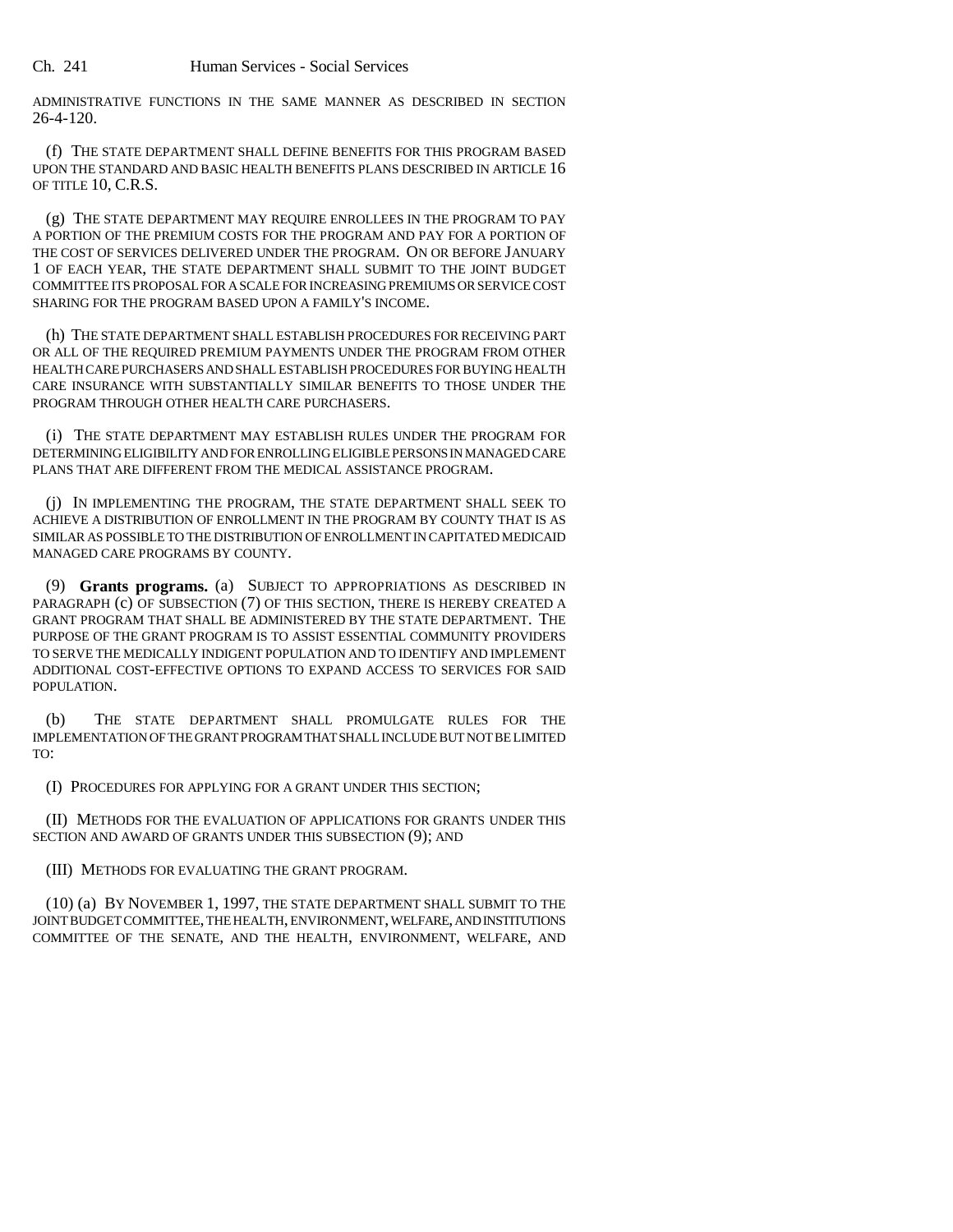INSTITUTIONS COMMITTEE OF THE HOUSE OF REPRESENTATIVES A REPORT ON A PLAN TO DEVELOP A DENTAL SERVICES PROGRAM THAT ASSURES ACCESS TO DENTAL SERVICES FOR CHILDREN IN THE MEDICAID PROGRAM. ANY DENTAL RATE INCREASE MAY BE EFFECTIVE ON OR AFTER JULY 1, 1998.

(b) THIS SUBSECTION (10) IS REPEALED, EFFECTIVE JULY 1, 1998.

**26-4-114. Managed care organizations - definitions.** (1) (a) **Managed care.** AS USED IN THIS SUBPART 2, "MANAGED CARE" MEANS:

(I) THE DELIVERY BY A MANAGED CARE ORGANIZATION, AS DEFINED IN SUBSECTION (2) OF THIS SECTION, OF A PREDEFINED SET OF SERVICES TO RECIPIENTS; OR

(II) THE DELIVERY OF SERVICES PROVIDED BY THE PRIMARY CARE PHYSICIAN PROGRAM ESTABLISHED IN SECTION 26-4-118.

(b) NOTHING IN THIS SECTION SHALL BE DEEMED TO AFFECT THE BENEFITS AUTHORIZED FOR RECIPIENTS OF THE STATE MEDICAL ASSISTANCE PROGRAM.

(2) **Managed care organization.** AS USED IN THIS SUBPART 2, "MANAGED CARE ORGANIZATION" MEANS AN ENTITY CONTRACTING WITH THE STATE DEPARTMENT THAT PROVIDES, DELIVERS, ARRANGES FOR, PAYS FOR, OR REIMBURSES ANY OF THE COSTS OF HEALTH CARE SERVICES THROUGH THE RECIPIENT'S USE OF HEALTH CARE PROVIDERS MANAGED BY, OWNED BY, UNDER CONTRACT WITH, OR EMPLOYED BY THE ENTITY BECAUSE THE ENTITY OR THE STATE DEPARTMENT EITHER REQUIRES THE RECIPIENT'S USE OF THOSE PROVIDERS OR CREATES INCENTIVES, INCLUDING FINANCIAL INCENTIVES, FOR THE RECIPIENT'S USE OF THOSE PROVIDERS.

(3) **Essential community provider.** "ESSENTIAL COMMUNITY PROVIDER" OR "ECP" MEANS A HEALTH CARE PROVIDER THAT:

(a) HAS HISTORICALLY SERVED MEDICALLY NEEDY OR MEDICALLY INDIGENT PATIENTS AND DEMONSTRATES A COMMITMENT TO SERVE LOW-INCOME AND MEDICALLY INDIGENT POPULATIONS WHO MAKE UP A SIGNIFICANT PORTION OF ITS PATIENT POPULATION OR, IN THE CASE OF A SOLE COMMUNITY PROVIDER, SERVES THE MEDICALLY INDIGENT PATIENTS WITHIN ITS MEDICAL CAPABILITY; AND

(b) WAIVES CHARGES OR CHARGES FOR SERVICES ON A SLIDING SCALE BASED ON INCOME AND DOES NOT RESTRICT ACCESS OR SERVICES BECAUSE OF A CLIENT'S FINANCIAL LIMITATIONS.

**26-4-115. Selection of managed care organizations.** (1) THE MEDICAL SERVICES BOARD AFTER PUBLIC HEARING AND INPUT FROM RECIPIENTS, THEIR ADVOCATES, AND PROVIDERS SHALL ESTABLISH CRITERIA FOR THE SELECTION OF RISK-ASSUMING MCO'S.

(2) MCO'S SHALL BE SELECTED BY THE STATE DEPARTMENT TO PARTICIPATE IN THE STATEWIDE MANAGED CARE SYSTEM BASED UPON THE MCO'S ASSURANCE AND THE STATE DEPARTMENT'S VERIFICATION OF COMPLIANCE WITH SPECIFIC CRITERIA SET BY THE MEDICAL SERVICES BOARD PURSUANT TO THIS SUBSECTION (2) THAT INCLUDE BUT ARE NOT LIMITED TO THE FOLLOWING: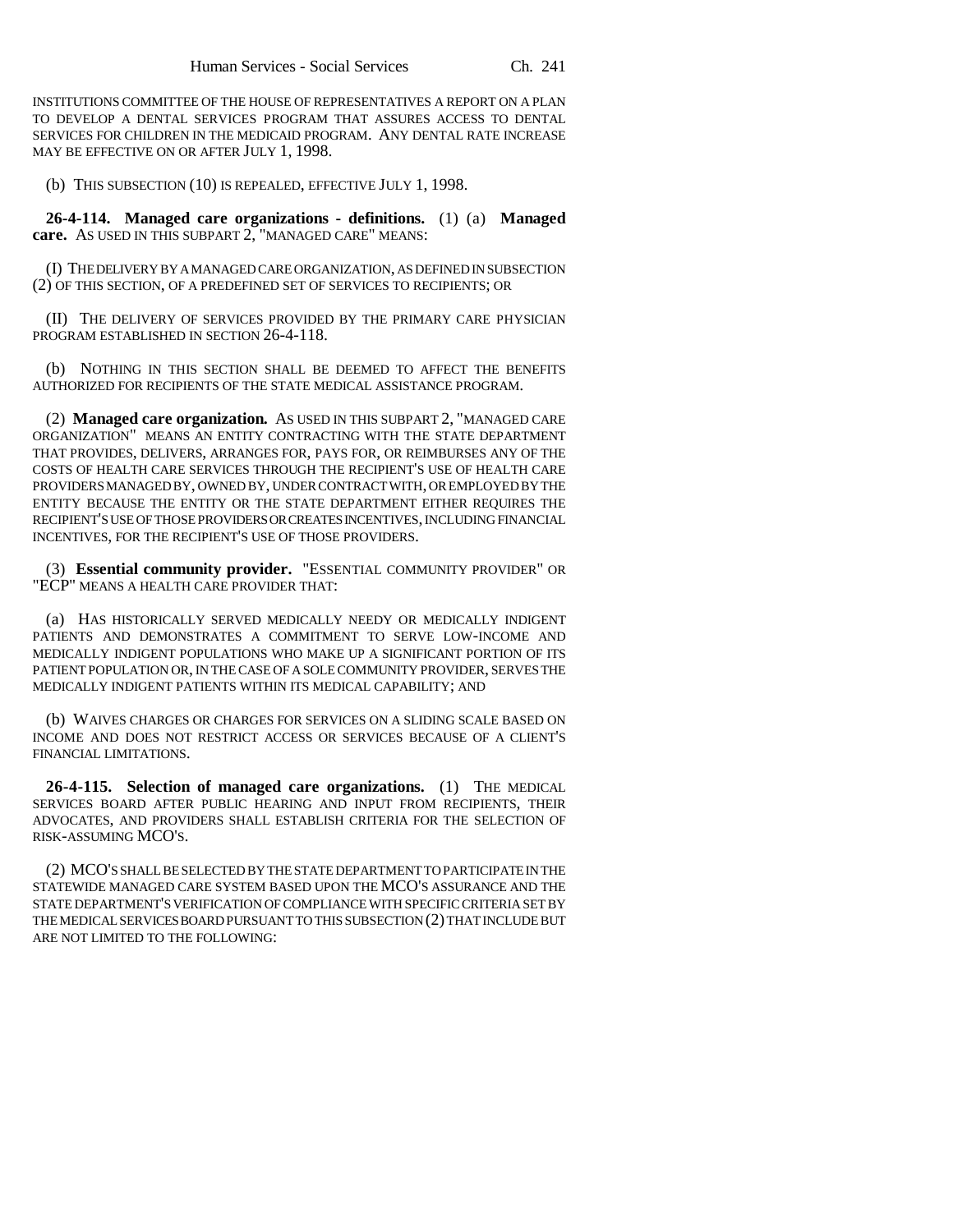(a) THE MCO WILL NOT INTERFERE WITH APPROPRIATE MEDICAL CARE DECISIONS RENDERED BY THE PROVIDER NOR PENALIZE THE PROVIDER FOR REQUESTING MEDICAL SERVICES OUTSIDE THE STANDARD TREATMENT PROTOCOLS DEVELOPED BY THE MCO OR ITS CONTRACTORS;

(b) THE MCO WILL MAKE OR ASSURE PAYMENTS TO PROVIDERS WITHIN THE TIME ALLOWED FOR THE STATE TO MAKE PAYMENTS ON STATE LIABILITIES UNDER THE RULES ADOPTED BY THE DEPARTMENT OF PERSONNEL PURSUANT TO SECTION 24-30-202 (13), C.R.S.;

(c) AN EDUCATIONAL COMPONENT IN THE MCO'S PLAN THAT TAKES INTO CONSIDERATION RECIPIENT INPUT AND THAT INFORMS RECIPIENTS AS TO AVAILABILITY OF PLANS AND USE OF THE MEDICAL SERVICES SYSTEM, APPROPRIATE PREVENTIVE HEALTH CARE PROCEDURES, SELF-CARE, AND APPROPRIATE HEALTH CARE UTILIZATION;

(d) MINIMUM BENEFIT REQUIREMENTS AS ESTABLISHED BY THE MEDICAL SERVICES BOARD;

(e) PROVISION OF NECESSARY AND APPROPRIATE SERVICES TO RECIPIENTS THAT SHALL INCLUDE BUT NOT BE LIMITED TO THE FOLLOWING:

(I) WITH RESPECT TO RECIPIENTS WHO ARE UNABLE TO MAKE DECISIONS FOR THEMSELVES, COLLABORATION BY THE MCO AND ALL RELEVANT PROVIDERS IN THE MCO'S NETWORK SERVING THE RECIPIENTS WITH THE DESIGNATED ADVOCATE OR FAMILY MEMBER IN ALL DECISION-MAKING INCLUDING ENROLLMENT AND DISENROLLMENT;

(II) DELIVERY OF SERVICES THAT ARE COVERED BENEFITS IN A MANNER THAT ACCOMMODATES OR IS COMPATIBLE WITH THE RECIPIENT'S ABILITY TO FULFILL DUTIES AND RESPONSIBILITIES IN WORK AND COMMUNITY ACTIVITIES.

(f) APPROPRIATE USE OF ANCILLARY HEALTH CARE PROVIDERS BY APPROPRIATE QUALIFIED HEALTH CARE PROFESSIONALS;

(g) DATA COLLECTION AND REPORTING REQUIREMENTS ESTABLISHED BY THE MEDICAL SERVICES BOARD;

(h) TO THE EXTENT PROVIDED BY LAW OR WAIVER, PROVISION OF RECIPIENT BENEFITS THAT THE MEDICAL SERVICES BOARD SHALL DEVELOP AND THE STATE DEPARTMENT SHALL IMPLEMENT IN PARTNERSHIP WITH LOCAL GOVERNMENT AND THE PRIVATE SECTOR, INCLUDING BUT NOT LIMITED TO:

(I) RECIPIENT OPTIONS TO RENT, PURCHASE, OR OWN DURABLE MEDICAL EQUIPMENT;

(II) RECOGNITION FOR IMPROVED HEALTH STATUS OUTCOMES; OR

(III) RECEIPT OF MEDICAL DISPOSABLE SUPPLIES WITHOUT CHARGE;

(i) UTILIZATION REQUIREMENTS ESTABLISHED BY THE STATE DEPARTMENT;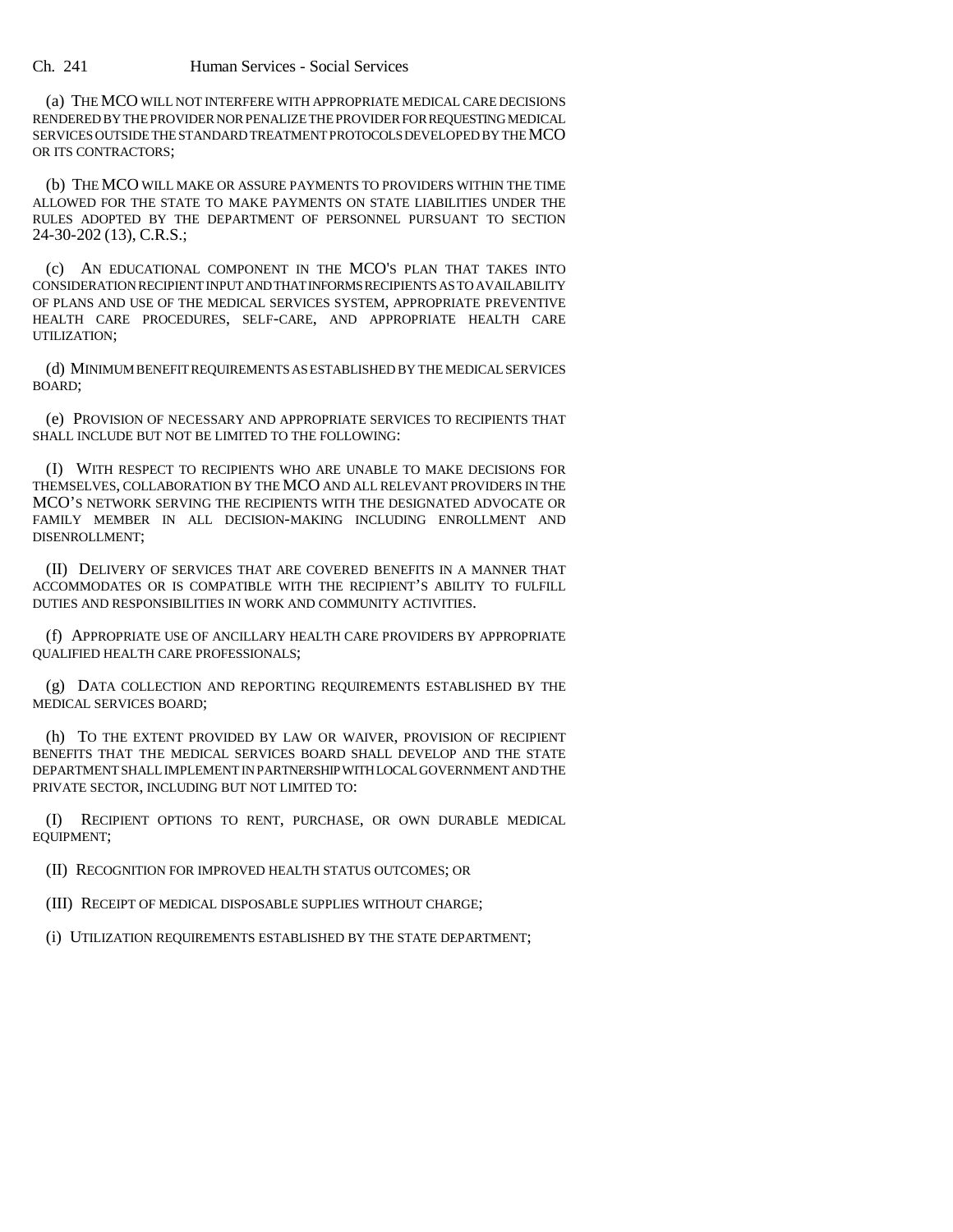(j) A FORM OR PROCESS FOR MEASURING GROUP AND INDIVIDUAL RECIPIENT HEALTH OUTCOMES, INCLUDING BUT NOT LIMITED TO THE USE OF TOOLS OR METHODS THAT IDENTIFY INCREASED HEALTH STATUS OR MAINTENANCE OF THE INDIVIDUAL'S HIGHEST LEVEL OF FUNCTIONING, DETERMINE THE DEGREE OF MEDICAL ACCESS, AND REVEAL RECIPIENT SATISFACTION AND HABITS. SUCH TOOLS SHALL INCLUDE THE USE OF CLIENT SURVEYS, ANECDOTAL INFORMATION, COMPLAINT AND GRIEVANCE DATA, AND DISENROLLMENT INFORMATION. THE MCO SHALL ANNUALLY SUBMIT A CARE MANAGEMENT REPORT TO THE STATE DEPARTMENT THAT DESCRIBES TECHNIQUES USED BY THE MCO TO PROVIDE MORE EFFICIENT USE OF HEALTH CARE SERVICES, BETTER HEALTH STATUS FOR POPULATIONS SERVED, AND BETTER HEALTH OUTCOMES FOR INDIVIDUALS.

(k) FINANCIAL STABILITY OF THE MCO;

(l) ASSURANCE THAT THE MCO HAS NOT PROVIDED TO A RECIPIENT ANY PREMIUMS OR OTHER INDUCEMENTS IN EXCHANGE FOR THE RECIPIENT SELECTING THE MCO FOR COVERAGE;

(m) A GRIEVANCE PROCEDURE PURSUANT TO THE PROVISIONS IN SECTION 26-4-117 (1) (b) THAT ALLOWS FOR THE TIMELY RESOLUTION OF DISPUTES REGARDING THE QUALITY OF CARE, SERVICES TO BE PROVIDED, AND OTHER ISSUES RAISED BY THE RECIPIENT. MATTERS SHALL BE RESOLVED IN A MANNER CONSISTENT WITH THE MEDICAL NEEDS OF THE INDIVIDUAL RECIPIENT. PURSUANT TO SECTION 25.5-1-107, C.R.S., A RECIPIENT MAY SEEK AN ADMINISTRATIVE REVIEW OF AN ADVERSE DECISION MADE BY THE MCO.

(n) WITH RESPECT TO PREGNANT WOMEN AND INFANTS, THE FOLLOWING:

(I) ENROLLMENT OF PREGNANT WOMEN WITHOUT RESTRICTIONS AND INCLUDING AN ASSURANCE THAT THE HEALTH CARE PROVIDER SHALL PROVIDE TIMELY ACCESS TO INITIATION OF PRENATAL CARE IN ACCORDANCE WITH PRACTICE STANDARDS;

(II) COVERAGE WITHOUT RESTRICTIONS FOR NEWBORNS, INCLUDING SERVICES SUCH AS, BUT NOT LIMITED TO, PREVENTIVE CARE, SCREENING, AND WELL-BABY EXAMINATIONS DURING THE FIRST MONTH OF LIFE;

(III) THE IMPOSITION OF PERFORMANCE STANDARDS AND THE USE OF QUALITY INDICATORS WITH RESPECT TO PERINATAL, PRENATAL, AND POSTPARTUM CARE FOR WOMEN AND BIRTHING AND NEONATAL CARE FOR INFANTS. THE STANDARDS AND INDICATORS SHALL BE BASED ON NATIONALLY APPROVED GUIDELINES.

(IV) FOLLOW-UP BASIC HEALTH MAINTENANCE SERVICES FOR WOMEN AND CHILDREN, INCLUDING IMMUNIZATIONS AND EARLY PERIODIC SCREENING, DIAGNOSIS, AND TREATMENT SERVICES FOR CHILDREN AND APPROPRIATE PREVENTIVE CARE SERVICES FOR WOMEN;

(o) THE MCO WILL ACCEPT ALL ENROLLEES REGARDLESS OF HEALTH STATUS CONSISTENT WITH THE PROVISIONS OF SECTION 26-4-118;

(p) DISCLOSURE REQUIREMENTS AS ESTABLISHED BY THE STATE DEPARTMENT AND MEDICAL SERVICES BOARD;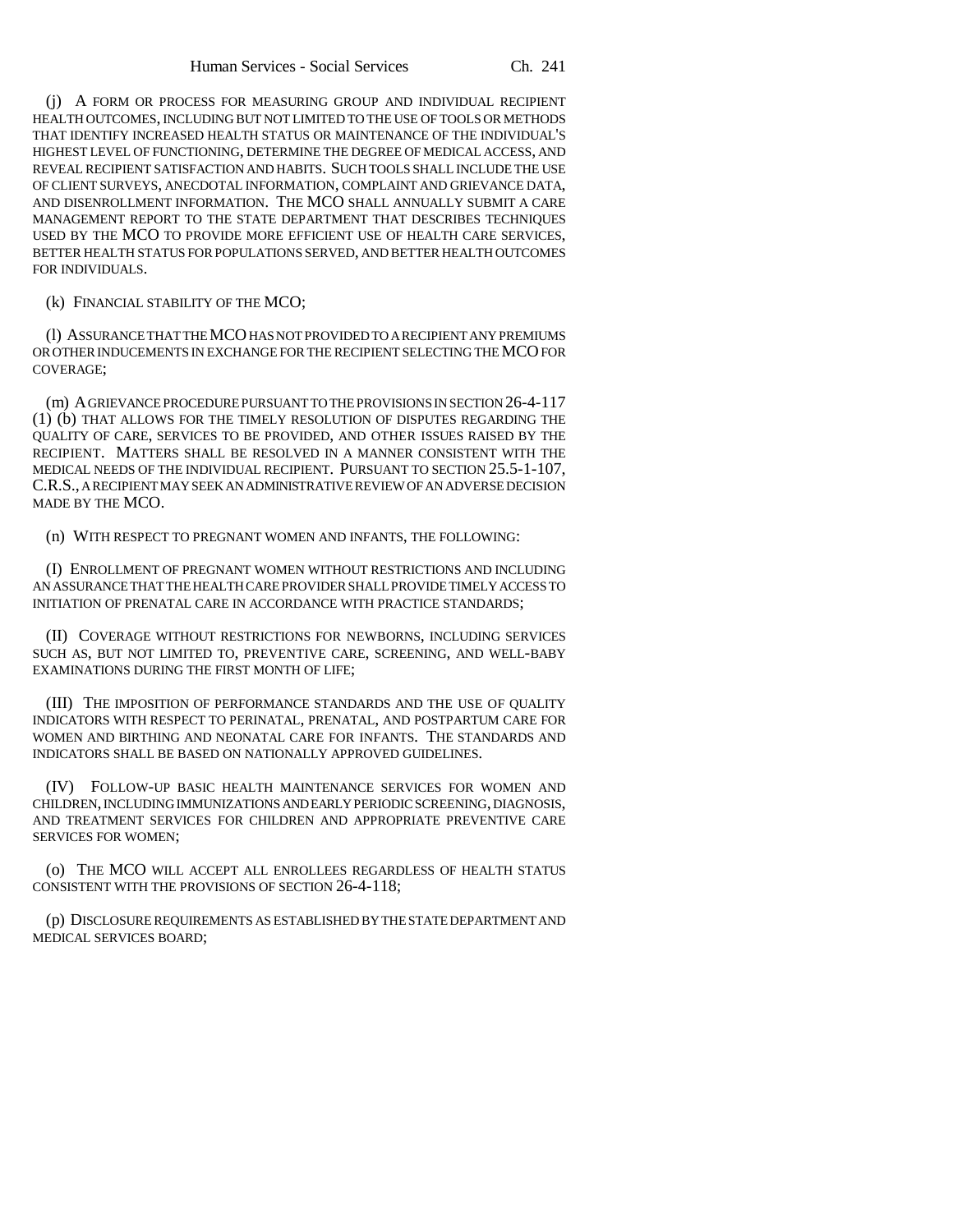(q) PROVIDE A MECHANISM WHEREBY A PRESCRIBING PHYSICIAN CAN REQUEST TO OVERRIDE RESTRICTIONS TO OBTAIN MEDICALLY NECESSARY OFF-FORMULARY PRESCRIPTION DRUGS, SUPPLIES, EQUIPMENT, OR SERVICES FOR HIS OR HER PATIENT;

(r) MAINTENANCE OF A NETWORK OF PROVIDERS SUFFICIENT TO ASSURE THAT ALL SERVICES TO RECIPIENTS WILL BE ACCESSIBLE WITHOUT UNREASONABLE DELAY. THE STATE DEPARTMENT SHALL DEVELOP EXPLICIT CONTRACT STANDARDS, IN CONSULTATION WITH STAKEHOLDERS, TO ASSESS AND MONITOR THE MCO'S CRITERIA. SUFFICIENCY SHALL BE DETERMINED IN ACCORDANCE WITH THE REQUIREMENTS OF THIS PARAGRAPH (r) AND MAY BE ESTABLISHED BY REFERENCE TO ANY REASONABLE CRITERIA USED BY THE MCO INCLUDING BUT NOT LIMITED TO THE FOLLOWING:

(I) GEOGRAPHIC ACCESSIBILITY IN REGARD TO THE SPECIAL NEEDS OF RECIPIENTS;

(II) WAITING TIMES FOR APPOINTMENTS WITH PARTICIPATING PROVIDERS;

(III) HOURS OF OPERATION;

(IV) VOLUME OF TECHNOLOGICAL AND SPECIALTY SERVICES AVAILABLE TO SERVE THE NEEDS OF RECIPIENTS REQUIRING TECHNOLOGICALLY ADVANCED OR SPECIALTY CARE.

(s) (I) FOR THE DELIVERY OF PRESCRIPTION DRUG BENEFITS TO RECIPIENTS ENROLLED IN AN MCO WHO ARE RESIDENTS OF A NURSING FACILITY, MCO'S SHALL USE PHARMACIES WITH A DEMONSTRATED CAPABILITY OF PROVIDING PRESCRIPTION DRUGS IN A MANNER CONSISTENT WITH THE NEEDS OF CLIENTS IN INSTITUTIONAL SETTINGS SUCH AS NURSING FACILITIES. IN CASES WHERE A NURSING FACILITY AND A PHARMACY HAVE A CONTRACT FOR A SINGLE PHARMACY DELIVERY SYSTEM FOR RESIDENTS OF THE NURSING FACILITY:

(A) AN MCO PROVIDING PRESCRIPTION DRUG BENEFITS FOR RESIDENTS OF THE NURSING FACILITY SHALL AGREE TO CONTRACT WITH THAT PHARMACY UNDER REASONABLE CONTRACT TERMS; AND

(B) THE PHARMACY SHALL AGREE TO CONTRACT WITH EACH MCO THAT PROVIDES PRESCRIPTION DRUG BENEFITS FOR RESIDENTS OF THE NURSING FACILITY UNDER REASONABLE CONTRACT TERMS.

(II) ANY DISPUTES CONCERNING PROVIDING PRESCRIPTION DRUG BENEFITS BETWEEN NURSING FACILITIES, PHARMACIES, AND MCO'S THAT CANNOT BE RESOLVED THROUGH GOOD FAITH NEGOTIATIONS MAY BE RESOLVED THROUGH A PARTY REQUESTING AN INFORMAL REVIEW BY THE STATE DEPARTMENT OR, IF REQUESTED, A HEARING THROUGH THE STATE DEPARTMENT'S AGGRIEVED PROVIDER APPEAL PROCEDURES IN ACCORDANCE WITH SECTION 25.5-1-107 (2), C.R.S.

(III) THE MEDICAL SERVICES BOARD SHALL ADOPT RULES REQUIRING MCO'S TO CONTRACT WITH QUALIFIED PHARMACY PROVIDERS IN A MANNER PERMITTING A NURSING FACILITY TO CONTINUE TO COMPLY WITH FEDERAL MEDICAID REQUIREMENTS OF PARTICIPATION FOR NURSING FACILITIES. SUCH RULES SHALL DEFINE "QUALIFIED PHARMACY PROVIDERS" AND SHALL BE BASED UPON CONSULTATIONS WITH NURSING FACILITIES, MCO'S, PHARMACIES, AND MEDICAID CLIENTS. THE STATE DEPARTMENT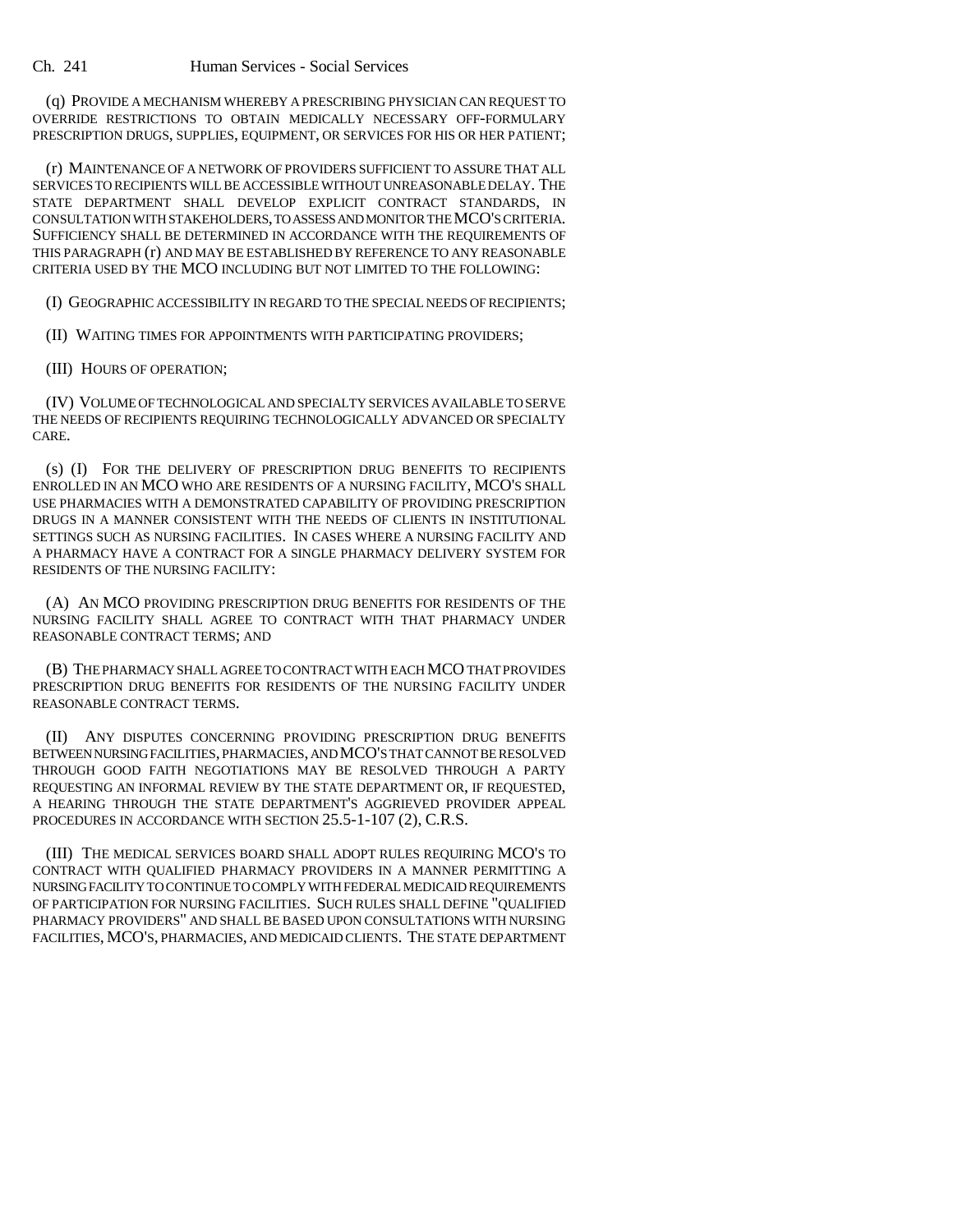SHALL PROVIDE MCO'S WITH A LIST OF PHARMACIES THAT HAVE A CONTRACT WITH NURSING FACILITIES SERVING RECIPIENTS IN NURSING FACILITIES IN EACH COUNTY IN WHICH THE MCO IS CONTRACTING WITH THE STATE DEPARTMENT.

(3) (a) THE MCO SHALL SEEK PROPOSALS FROM EACH ECP IN A COUNTY IN WHICH THE MCO IS ENROLLING RECIPIENTS FOR THOSE SERVICES THAT THE MCO PROVIDES OR INTENDS TO PROVIDE AND THAT AN ECP PROVIDES OR IS CAPABLE OF PROVIDING. TO ASSIST MCO'S IN SEEKING PROPOSALS, THE STATE DEPARTMENT SHALL PROVIDE MCO'S WITH A LIST OF ECP'S IN EACH COUNTY. THE MCO SHALL CONSIDER SUCH PROPOSALS IN GOOD FAITH AND SHALL, WHEN DEEMED REASONABLE BY THE MCO BASED ON THE NEEDS OF ITS ENROLLEES, CONTRACT WITH ECP'S. EACH ECP SHALL BE WILLING TO NEGOTIATE ON REASONABLY EQUITABLE TERMS WITH EACH MCO. ECP'S MAKING PROPOSALS UNDER THIS SUBSECTION (3) MUST BE ABLE TO MEET THE CONTRACTUAL REQUIREMENTS OF THE MCO. THE REQUIREMENTS OF THIS SUBSECTION (3) SHALL NOT APPLY TO AN MCO IN AREAS IN WHICH THE MCO OPERATES ENTIRELY AS A GROUP MODEL HEALTH MAINTENANCE ORGANIZATION.

(b) ANY DISPUTES BETWEEN AN MCO AND AN ECP THAT CANNOT BE RESOLVED THROUGH GOOD FAITH NEGOTIATIONS MAY BE RESOLVED THROUGH A PARTY REQUESTING AN INFORMAL REVIEW BY THE STATE DEPARTMENT, OR, IF REQUESTED, A HEARING THROUGH THE STATE DEPARTMENT'S AGGRIEVED PROVIDER APPEAL PROCESS IN ACCORDANCE WITH SECTION 25.5-1-107 (2), C.R.S.

(4) IN SELECTING MCO'S THROUGH COMPETITIVE BIDDING, THE STATE DEPARTMENT SHALL GIVE PREFERENCE TO THOSE MCO'S THAT HAVE EXECUTED CONTRACTS FOR SERVICES WITH ONE OR MORE ECP. IN SELECTING MCO'S, THE STATE DEPARTMENT SHALL NOT PENALIZE AN MCO FOR PAYING COST-BASED REIMBURSEMENT TO FEDERALLY QUALIFIED HEALTH CENTERS AS DEFINED IN THE "SOCIAL SECURITY ACT".

(5) (a) NOTWITHSTANDING ANY WAIVERS AUTHORIZED BY THE FEDERAL DEPARTMENT OF HEALTH AND HUMAN SERVICES, EACH CONTRACT BETWEEN THE STATE DEPARTMENT AND AN MCO SELECTED TO PARTICIPATE IN THE STATEWIDE MANAGED CARE SYSTEM UNDER THIS SUBPART 2 SHALL COMPLY WITH THE REQUIREMENTS OF 42 U.S.C. SEC. 1396a (a) (23) (B).

(b) EACH MCO SHALL ADVISE ITS ENROLLEES OF THE SERVICES AVAILABLE PURSUANT TO THIS SUBSECTION (5).

(6) NOTHING IN THIS SUBPART 2 SHALL BE CONSTRUED TO CREATE AN EXEMPTION FROM THE APPLICABLE PROVISIONS OF TITLE 10, C.R.S.

**26-4-116. Quality measurements.** (1) THE STATE DEPARTMENT SHALL MEASURE QUALITY PURSUANT TO THE FOLLOWING CRITERIA:

(a) QUALITY SHALL BE MEASURED AND CONSIDERED BASED UPON INDIVIDUALS AND GROUPS WITH THE SATISFACTION OF THE SERVICE RECEIVED ANALYZED AND COMPARED TO NONRECIPIENT POPULATIONS FOR THE SAME OR SIMILAR SERVICES WHEN AVAILABLE.

(b) QUALITY SHALL FOCUS ON HEALTH STATUS OR MAINTENANCE OF THE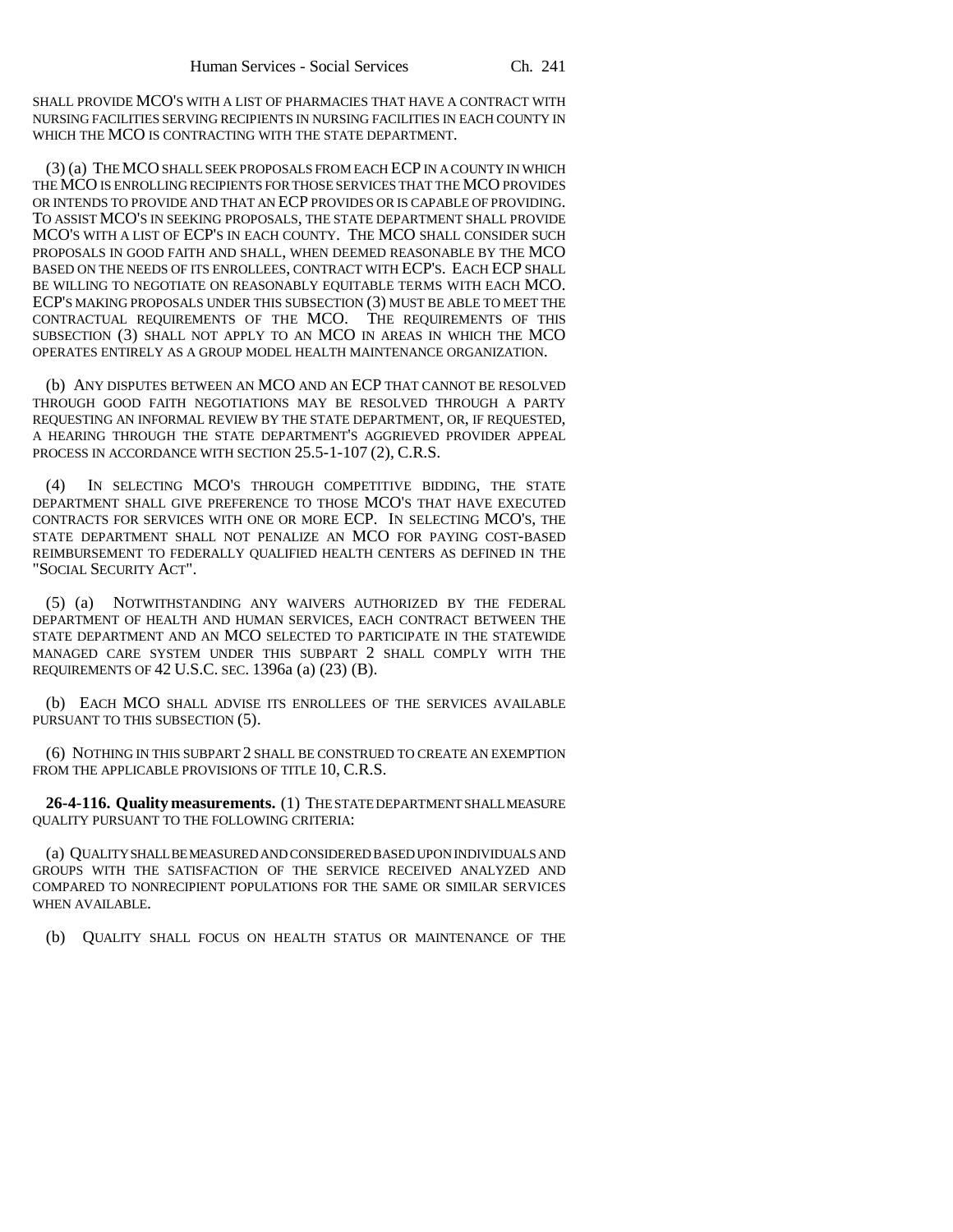Ch. 241 Human Services - Social Services

INDIVIDUAL'S HIGHEST LEVEL OF FUNCTIONING, WITHOUT STRICT ADHERENCE TO STATISTICAL NORMS.

(2) THE STATE DEPARTMENT SHALL PROMULGATE RULES AND REGULATIONS TO CLARIFY AND ADMINISTER QUALITY MEASUREMENTS.

**26-4-117. Required features of managed care system.** (1) **General features.** ALL MEDICAID MANAGED CARE PROGRAMS SHALL CONTAIN THE FOLLOWING GENERAL FEATURES, IN ADDITION TO OTHERS THAT THE STATE DEPARTMENT AND THE MEDICAL SERVICES BOARD CONSIDER NECESSARY FOR THE EFFECTIVE AND COST-EFFICIENT OPERATION OF THOSE PROGRAMS:

(a) **Recipient selection of MCO's.** (I) THE GENERAL ASSEMBLY FINDS THAT THE ABILITY OF RECIPIENTS TO CHOOSE AMONG COMPETING HEALTH PLANS OR HEALTH DELIVERY SYSTEMS IS AN IMPORTANT TOOL IN ENCOURAGING SUCH PLANS AND DELIVERY SYSTEMS TO COMPETE FOR ENROLLEES ON THE BASIS OF QUALITY AND ACCESS. THE STATE DEPARTMENT SHALL, TO THE EXTENT IT DETERMINES FEASIBLE, PROVIDE MEDICAID-ELIGIBLE RECIPIENTS A CHOICE AMONG COMPETING MCO'S AND A CHOICE AMONG PROVIDERS WITHIN AN MCO. CONSISTENT WITH FEDERAL REQUIREMENTS AND RULES PROMULGATED BY THE MEDICAL SERVICES BOARD, THE STATE DEPARTMENT IS AUTHORIZED TO ASSIGN A MEDICAID RECIPIENT TO A PARTICULAR MCO OR PRIMARY CARE PHYSICIAN IF:

(A) NO OTHER MCO OR PRIMARY CARE PHYSICIAN HAS THE CAPACITY OR EXPERTISE NECESSARY TO SERVE THE RECIPIENT; OR

(B) A RECIPIENT DOES NOT RESPOND WITHIN TWENTY DAYS AFTER THE DATE OF A SECOND NOTIFICATION OF A REQUEST FOR SELECTION OF AN MCO OR PRIMARY CARE PHYSICIAN SENT NOT LESS THAN FORTY-FIVE DAYS AFTER DELIVERY OF A FIRST NOTIFICATION.

(II) CONSUMERS SHALL BE INFORMED OF THE CHOICES AVAILABLE IN THEIR AREA BY APPROPRIATE SOURCES OF INFORMATION AND COUNSELING. THIS SHALL INCLUDE AN INDEPENDENT, OBJECTIVE FACILITATOR ACTING UNDER THE SUPERVISION OF THE STATE DEPARTMENT. THE STATE DEPARTMENT SHALL CONTRACT FOR THE FACILITATOR THROUGH A COMPETITIVE BIDDING PROCESS. THIS FUNCTION SHALL ENSURE THAT CONSUMERS HAVE INFORMED CHOICE AMONG AVAILABLE OPTIONS TO ASSURE THE FULLEST POSSIBLE VOLUNTARY PARTICIPATION IN MANAGED CARE. THE FACILITATOR SHALL ATTEMPT TO COLLECT AND CONSIDER, AT A MINIMUM, A CONSUMER'S USUAL AND HISTORIC SOURCES OF CARE, LINGUISTIC NEEDS, SPECIAL MEDICAL NEEDS, AND TRANSPORTATION NEEDS. THE FACILITATOR SHALL, IF THE ENROLLEE REQUESTS, ACT AS THE ENROLLEE'S REPRESENTATIVE IN RESOLVING COMPLAINTS AND GRIEVANCES WITH THE MCO. THE DEPARTMENT, IN CONJUNCTION WITH THE MEDICAL SERVICES BOARD, SHALL ADOPT REGULATIONS SETTING FORTH MINIMUM DISCLOSURE REQUIREMENTS FOR ALL MCO'S. ONCE A RECIPIENT IS ENROLLED IN AN MCO, THE RECIPIENT MAY NOT CHANGE TO A DIFFERENT MCO FOR A PERIOD OF SIX MONTHS EXCEPT FOR GOOD CAUSE AS DETERMINED BY THE STATE DEPARTMENT. GOOD CAUSE SHALL INCLUDE BUT NEED NOT BE LIMITED TO ADMINISTRATIVE ERROR AND AN MCO'S INABILITY TO PROVIDE ITS COVERED SERVICES TO A RECIPIENT AFTER REASONABLE EFFORTS ON THE PART OF THE MCO AND THE RECIPIENT, AS DEFINED BY THE MEDICAL SERVICES BOARD. BASED UPON ITS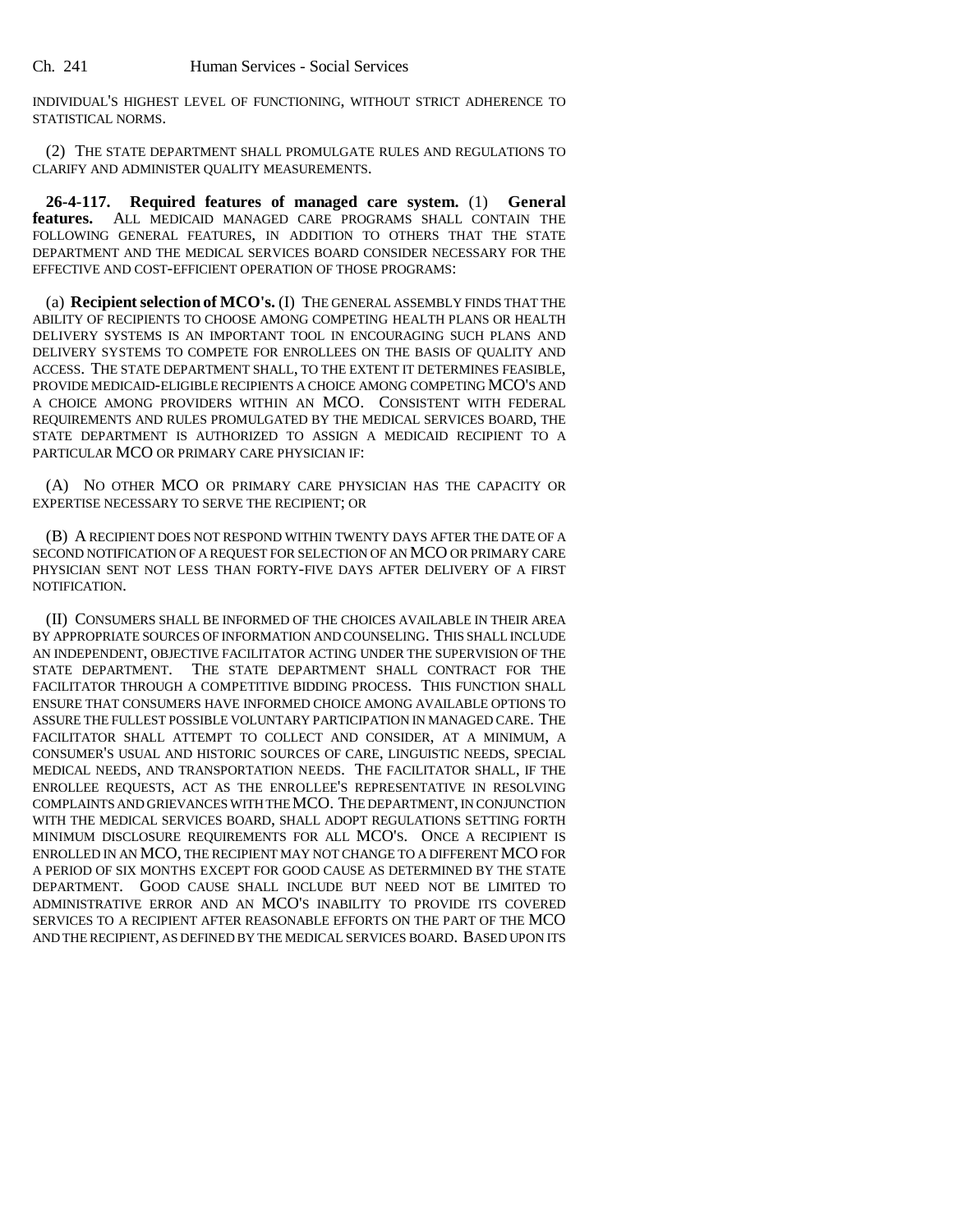ASSESSMENT OF ANY SPECIAL NEEDS OF RECIPIENTS WITH COGNITIVE DISABILITIES, THE MEDICAL SERVICES BOARD MAY ADOPT RULES RELATING TO ANY NECESSARY GOOD CAUSE PROVISIONS FOR RECIPIENTS WITH COGNITIVE DISABILITIES WHO ARE ASSIGNED TO A PARTICULAR MCO PURSUANT TO SUBPARAGRAPH (I) OF THIS PARAGRAPH (a).

(III) WHEN ELIGIBLE CONSUMERS CHOOSE TO CHANGE OR DISENROLL FROM THEIR SELECTED MCO, THE STATE DEPARTMENT SHALL MONITOR AND GATHER DATA ABOUT THE REASONS FOR DISENROLLING, INCLUDING DENIAL OF ENROLLMENT OR DISENROLLMENT DUE TO AN ACT OR OMISSION OF AN MCO. THE STATE DEPARTMENT SHALL ANALYZE THIS DATA AND PROVIDE FEEDBACK TO THE PLANS OR PROVIDERS AND SHALL USE THE INFORMATION IN THE STATE DEPARTMENT'S CONTRACTING AND QUALITY ASSURANCE EFFORTS. PERSONS WHO HAVE BEEN DENIED ENROLLMENT OR HAVE DISENROLLED DUE TO AN ACT OR OMISSION OF AN MCO MAY SEEK REVIEW BY AN INDEPENDENT HEARING OFFICER, AS PROVIDED FOR AND REQUIRED UNDER FEDERAL LAW AND ANY STATE STATUTE OR REGULATION.

(b) **Complaints and grievances.** EACH MCO SHALL UTILIZE A COMPLAINT AND GRIEVANCE PROCEDURE AND A PROCESS FOR EXPEDITED REVIEWS THAT COMPLY WITH REGULATIONS ESTABLISHED BY THE STATE DEPARTMENT IN CONFORMITY WITH FEDERAL LAW. THE COMPLAINT AND GRIEVANCE PROCEDURE SHALL PROVIDE A MEANS BY WHICH ENROLLEES MAY COMPLAIN ABOUT OR GRIEVE ANY ACTION OR FAILURE TO ACT THAT IMPACTS AN ENROLLEE'S ACCESS TO, SATISFACTION WITH, OR THE QUALITY OF HEALTH CARE SERVICES, TREATMENTS, OR PROVIDERS. THE PROCESS FOR EXPEDITED REVIEWS SHALL PROVIDE A MEANS BY WHICH AN ENROLLEE MAY COMPLAIN AND SEEK RESOLUTION CONCERNING ANY ACTION OR FAILURE TO ACT IN AN EMERGENCY SITUATION THAT IMMEDIATELY IMPACTS THE ENROLLEE'S ACCESS TO QUALITY HEALTH CARE SERVICES, TREATMENTS, OR PROVIDERS. AN ENROLLEE SHALL BE ENTITLED TO DESIGNATE A REPRESENTATIVE, INCLUDING BUT NOT LIMITED TO AN ATTORNEY, A FACILITATOR DESCRIBED IN PARAGRAPH (a) OF THIS SUBSECTION (1), A LAY ADVOCATE, OR THE ENROLLEE'S PHYSICIAN, TO FILE AND PURSUE A GRIEVANCE OR EXPEDITED REVIEW ON BEHALF OF THE ENROLLEE. THE PROCEDURE SHALL ALLOW FOR THE UNENCUMBERED PARTICIPATION OF PHYSICIANS. AN ENROLLEE WHOSE COMPLAINT OR GRIEVANCE IS NOT RESOLVED TO HIS OR HER SATISFACTION BY A PROCEDURE DESCRIBED IN THIS PARAGRAPH (b) OR WHO CHOOSES TO FOREGO A PROCEDURE DESCRIBED IN THIS PARAGRAPH (b) SHALL BE ENTITLED TO REQUEST A SECOND-LEVEL REVIEW BY AN INDEPENDENT HEARING OFFICER, FURTHER JUDICIAL REVIEW, OR BOTH, AS PROVIDED FOR BY FEDERAL LAW AND ANY STATE STATUTE OR REGULATION. THE STATE DEPARTMENT MAY ALSO PROVIDE BY REGULATION FOR ARBITRATION AS AN OPTIONAL ALTERNATIVE TO THE COMPLAINT AND GRIEVANCE PROCEDURE SET FORTH IS THIS PARAGRAPH (b) TO THE EXTENT THAT SUCH REGULATIONS DO NOT VIOLATE ANY OTHER STATE OR FEDERAL STATUTORY OR CONSTITUTIONAL REQUIREMENTS.

(c) **Billing medicaid recipients.** NOTWITHSTANDING ANY FEDERAL REGULATIONS OR THE GENERAL PROHIBITION OF SECTION 26-4-403 AGAINST PROVIDERS BILLING MEDICAID RECIPIENTS, A PROVIDER MAY BILL A MEDICAID RECIPIENT WHO IS ENROLLED WITH A SPECIFIC MEDICAID PRIMARY CARE PHYSICIAN OR MCO AND, IN CIRCUMSTANCES DEFINED BY THE REGULATIONS OF THE MEDICAL SERVICES BOARD, RECEIVES CARE FROM A MEDICAL PROVIDER OUTSIDE THAT ORGANIZATION'S NETWORK OR WITHOUT REFERRAL BY THE RECIPIENT'S PRIMARY CARE PHYSICIAN.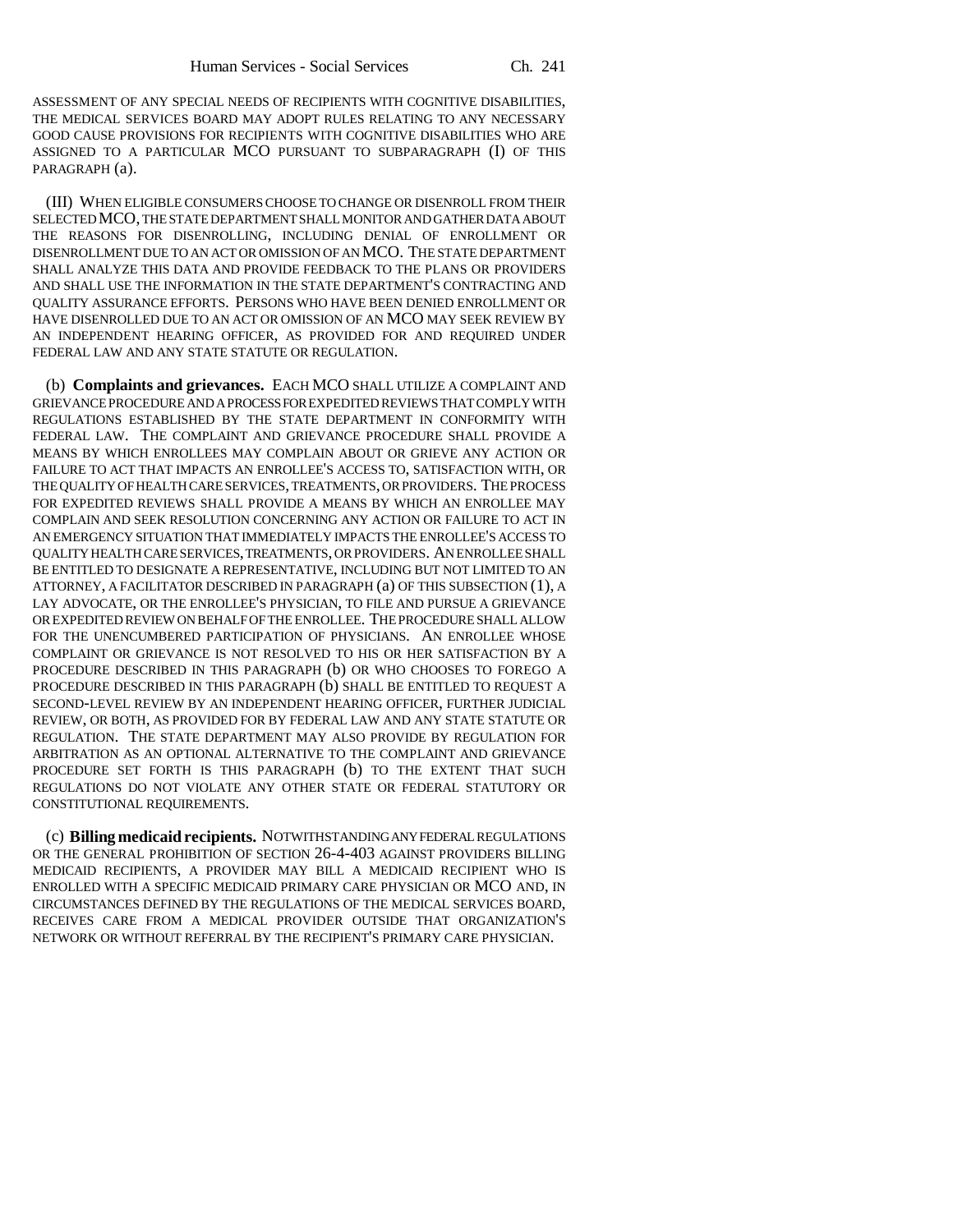Ch. 241 Human Services - Social Services

(d) **Marketing.** IN MARKETING COVERAGE TO MEDICAID RECIPIENTS, ALL MCO'S SHALL COMPLY WITH ALL APPLICABLE PROVISIONS OF TITLE 10, C.R.S., REGARDING HEALTH PLAN MARKETING. THE MEDICAL SERVICES BOARD IS AUTHORIZED TO PROMULGATE RULES CONCERNING THE PERMISSIBLE MARKETING OF MEDICAID MANAGED CARE. THE PURPOSES OF SUCH RULES SHALL INCLUDE BUT NOT BE LIMITED TO THE AVOIDANCE OF BIASED SELECTION AMONG THE CHOICES AVAILABLE TO MEDICAID RECIPIENTS.

(e) **Prescription drugs.** ALL MCO'S SHALL PROVIDE PRESCRIPTION DRUG COVERAGE AS PART OF A COMPREHENSIVE HEALTH BENEFIT AND WITH RESPECT TO ANY FORMULARY OR OTHER ACCESS RESTRICTIONS:

(I) THE MCO SHALL SUPPLY PARTICIPATING PROVIDERS WHO MAY PRESCRIBE PRESCRIPTION DRUGS FOR MCO ENROLLEES WITH A CURRENT COPY OF SUCH FORMULARY OR OTHER ACCESS RESTRICTIONS, INCLUDING INFORMATION ABOUT COVERAGE, PAYMENT, OR ANY REQUIREMENT FOR PRIOR AUTHORIZATION; AND

(II) THE MCO SHALL PROVIDE TO ALL MEDICAID RECIPIENTS AT PERIODIC INTERVALS, AND PRIOR TO AND DURING ENROLLMENT UPON REQUEST, CLEAR AND CONCISE INFORMATION ABOUT THE PRESCRIPTION DRUG PROGRAM IN LANGUAGE UNDERSTANDABLE TO THE MEDICAID RECIPIENTS, INCLUDING INFORMATION ABOUT SUCH FORMULARY OR OTHER ACCESS RESTRICTIONS AND PROCEDURES FOR GAINING ACCESS TO PRESCRIPTION DRUGS, INCLUDING OFF-FORMULARY PRODUCTS.

(f) **Access to prescription drugs.** (I) THE STATE DEPARTMENT SHALL ENCOURAGE AN MCO TO SOLICIT COMPETITIVE BIDS FOR THE PRESCRIPTION DRUG BENEFIT AND DISCOURAGE AN MCO FROM CONTRACTING FOR THE PRESCRIPTION DRUG BENEFIT WITH A SOLE SOURCE PROVIDER AS MUCH AS POSSIBLE. THE STATE DEPARTMENT'S REPORTS REQUIRED BY SECTION 26-4-121 SHALL INCLUDE A SUMMARY OF EACH MCO'S PHARMACY NETWORK BY GEOGRAPHIC CATCHMENT AREA.

(II) IF AN MCO SOLICITS COMPETITIVE BIDS FOR THE PRESCRIPTION DRUG BENEFIT, THE MCO SHALL REQUEST BIDS FROM EACH PHARMACY PROVIDER LOCATED IN THE GEOGRAPHIC AREAS IN WHICH THE MCO IS SOLICITING BIDS. ALL MCO'S SHALL FOLLOW A REASONABLE STANDARD FOR RECIPIENT ACCESS TO PRESCRIPTION DRUGS. AT A MINIMUM, THE STATE DEPARTMENT SHALL VERIFY COMPLIANCE WITH THESE REQUIREMENTS BY REVIEWING EVIDENCE PROVIDED BY THE COMMISSIONER OF INSURANCE CONCERNING COMPLIANCE WITH ANY STANDARDS OR GUIDANCE ESTABLISHED BY THE COMMISSIONER OF INSURANCE FOR CONSUMER ACCESS TO PRESCRIPTION DRUGS.

(III) THE STANDARDS AND GUIDANCE FROM THE INSURANCE COMMISSIONER SHALL BE BASED ON THE FOLLOWING:

(A) PROCEDURES THAT AN MCO SHALL FOLLOW TO ENSURE THAT PHARMACIES IN RURAL COMMUNITIES WITH FEWER THAN TWENTY-FIVE THOUSAND PERSONS HAVE THE OPPORTUNITY TO JOIN RETAIL PRESCRIPTION DRUG NETWORKS IF THEY AGREE TO REASONABLE CONTRACT TERMS;

(B) PROCEDURES THAT AN MCO SHALL FOLLOW TO NOTIFY THE PHARMACY COMMUNITY OF COMPETITIVELY BID PRESCRIPTION DRUG CONTRACTS;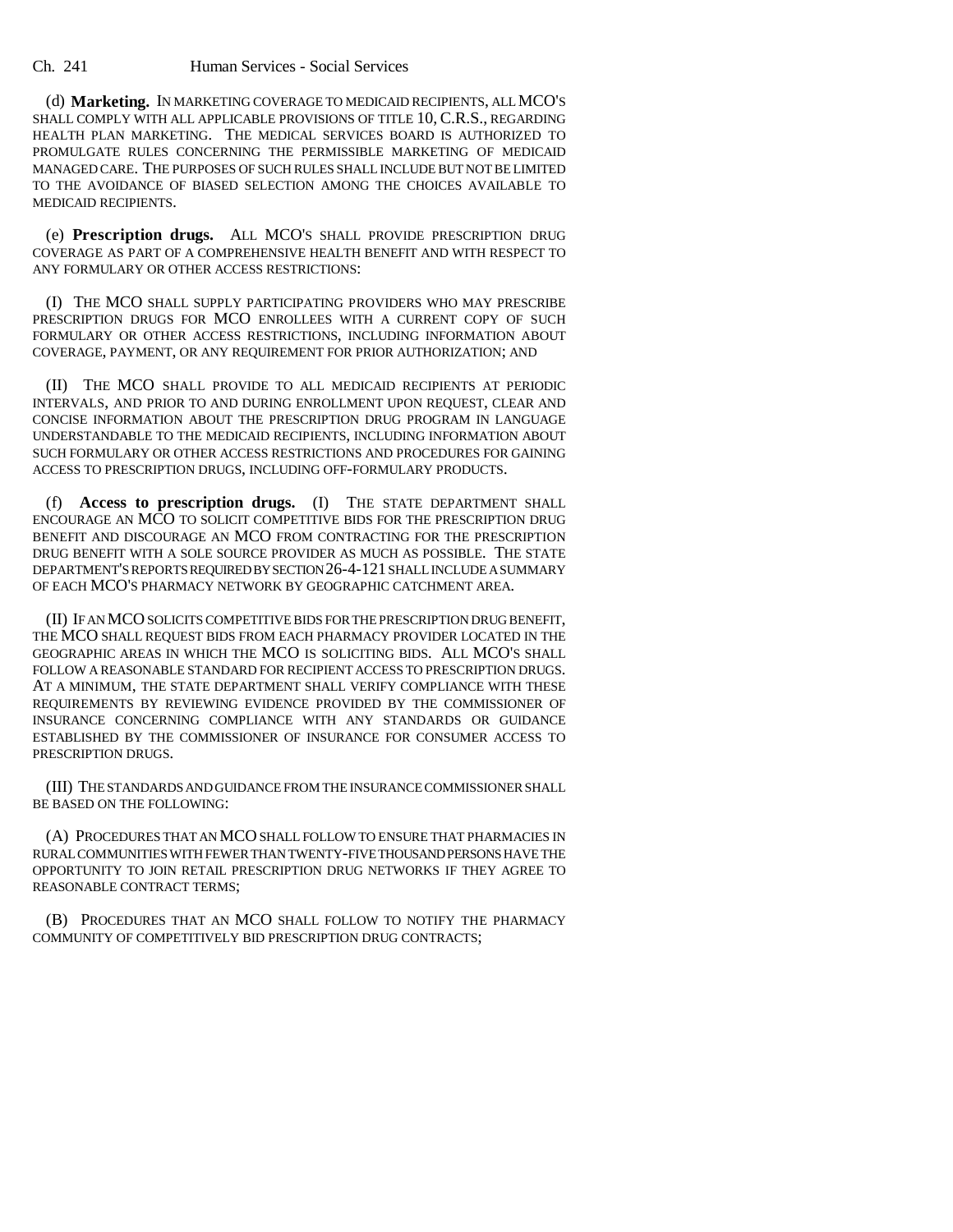(C) PROCEDURES THAT AN MCO SHALL FOLLOW TO GIVE ALL PHARMACIES AND PHARMACY NETWORKS A FAIR OPPORTUNITY TO PARTICIPATE IN PRESCRIPTION DRUG CONTRACTS;

(D) ANY RELATED MATTERS THAT ARE DESIGNED TO EXPAND CONSUMER ACCESS TO PHARMACY SERVICES; AND

(E) ANY RELATED MATTERS THAT WILL ENHANCE THE FUNCTIONING OF THE FREE MARKET SYSTEM WITH RESPECT TO PHARMACIES.

(IV) NOTHING IN THIS PARAGRAPH (f) SHALL APPLY TO THE DELIVERY OF PRESCRIPTION DRUG BENEFITS TO RECIPIENTS ENROLLED IN AN MCO WHO ARE RESIDENTS OF A NURSING FACILITY.

(g) **Continuity of care.** (I) NEW ENROLLEES, WITH SPECIAL NEEDS AS DEFINED BY THE MEDICAL SERVICES BOARD AND AS CERTIFIED BY A NON-PLAN PHYSICIAN, MAY CONTINUE TO SEE A NON-PLAN PROVIDER FOR SIXTY DAYS FROM THE DATE OF ENROLLMENT IN AN MCO, IF THE ENROLLEE IS IN AN ONGOING COURSE OF TREATMENT WITH THE PREVIOUS PROVIDER AND ONLY IF THE PREVIOUS PROVIDER AGREES:

(A) TO ACCEPT REIMBURSEMENT FROM THE MCO AS PAYMENT IN FULL AT RATES ESTABLISHED BY THE MCO THAT SHALL BE NO MORE THAN THE LEVEL OF REIMBURSEMENT APPLICABLE TO SIMILAR PROVIDERS WITHIN THE MCO'S GROUP OR NETWORK FOR SUCH SERVICES;

(B) TO ADHERE TO THE MCO'S QUALITY ASSURANCE REQUIREMENTS AND TO PROVIDE TO THE MCO NECESSARY MEDICAL INFORMATION RELATED TO SUCH CARE; AND

(C) TO OTHERWISE ADHERE TO THE MCO'S POLICIES AND PROCEDURES INCLUDING BUT NOT LIMITED TO PROCEDURES REGARDING REFERRALS, OBTAINING PRE-AUTHORIZATIONS, AND MCO-APPROVED TREATMENT PLANS.

(II) NEW ENROLLEES WHO ARE IN THEIR SECOND OR THIRD TRIMESTER OF PREGNANCY MAY CONTINUE TO SEE THEIR PRACTITIONER UNTIL THE COMPLETION OF POST-PARTUM CARE DIRECTLY RELATED TO THE DELIVERY ONLY IF THE PRACTITIONER AGREES:

(A) TO ACCEPT REIMBURSEMENT FROM THE MCO AS PAYMENT IN FULL AT RATES ESTABLISHED BY THE MCO THAT SHALL BE NO MORE THAN THE LEVEL OF REIMBURSEMENT APPLICABLE TO SIMILAR PROVIDERS WITHIN THE MCO'S GROUP OR NETWORK FOR SUCH SERVICES;

(B) TO ADHERE TO THE MCO'S QUALITY ASSURANCE REQUIREMENTS AND TO PROVIDE TO THE MCO NECESSARY MEDICAL INFORMATION RELATED TO SUCH CARE; AND

(C) TO OTHERWISE ADHERE TO THE MCO'S POLICIES AND PROCEDURES INCLUDING BUT NOT LIMITED TO PROCEDURES REGARDING REFERRALS, OBTAINING PRE-AUTHORIZATIONS, AND MCO-APPROVED TREATMENT PLANS.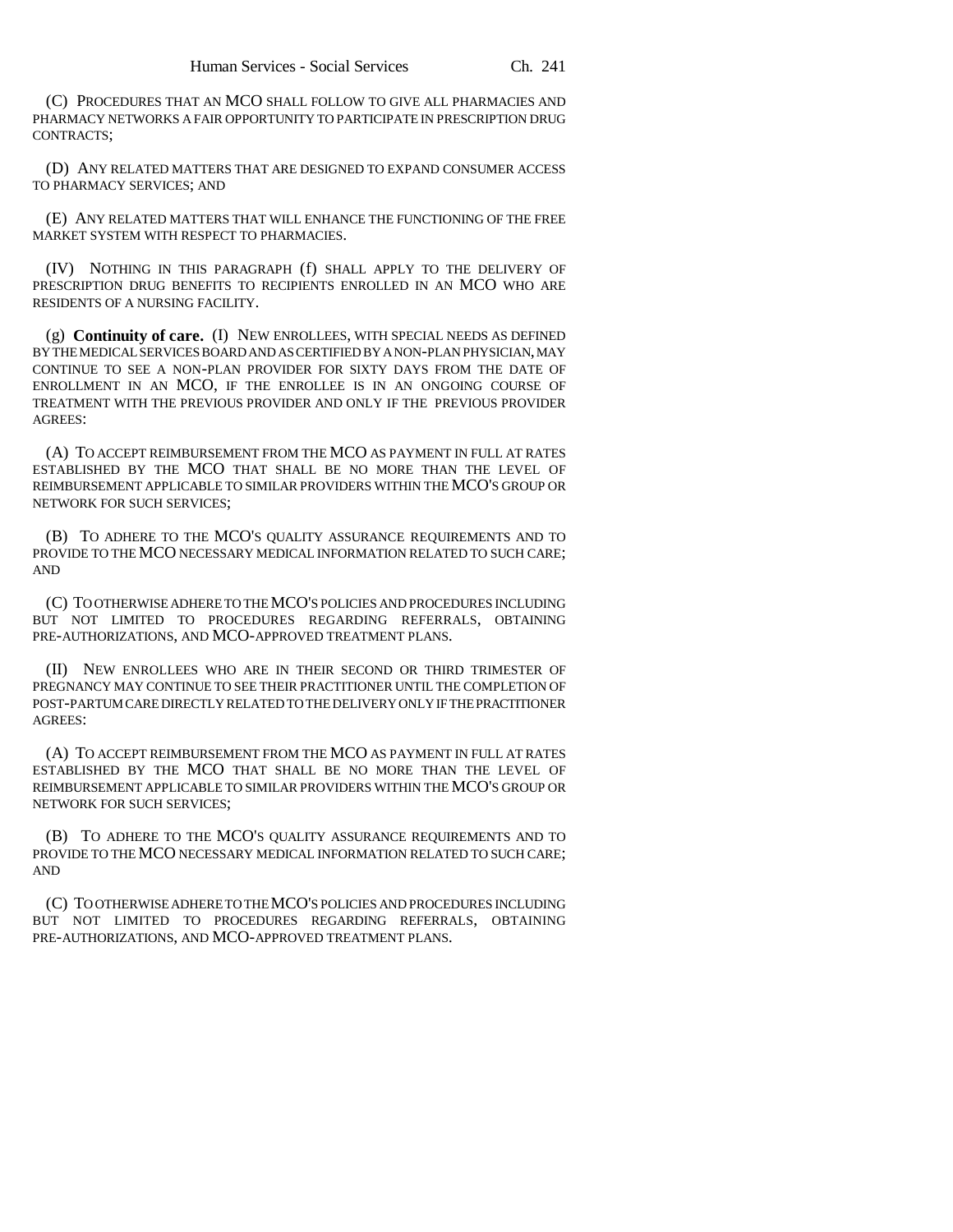(III) NEW ENROLLEES WITH SPECIAL NEEDS AS DEFINED BY THE STATE DEPARTMENT MAY CONTINUE TO SEE ANCILLARY PROVIDERS AT THE LEVEL OF CARE RECEIVED PRIOR TO ENROLLMENT FOR A PERIOD OF UP TO SEVENTY-FIVE DAYS. THE TERMS AND CONDITIONS, INCLUDING REIMBURSEMENT RATES, SHALL REMAIN THE SAME AS PRIOR TO ENROLLMENT IF THE PROVIDER AND ENROLLEE AGREE TO WORK IN GOOD FAITH WITH THE MCO TOWARD A TRANSITION.

(IV) THIS PARAGRAPH (g) SHALL NOT BE CONSTRUED TO REQUIRE AN MCO TO PROVIDE COVERAGE FOR BENEFITS NOT OTHERWISE COVERED.

**26-4-118. State department recommendations - primary care physician program - special needs - annual report.** (1) (a) IT IS THE GENERAL ASSEMBLY'S INTENT THAT THE STATE OF COLORADO HAVE A STATEWIDE MANAGED CARE SYSTEM FOR MEDICAL ASSISTANCE RECIPIENTS WITH AT LEAST SEVENTY-FIVE PERCENT ENROLLMENT. THE GENERAL ASSEMBLY, HOWEVER, RECOGNIZES THE NEED FOR THE STATE DEPARTMENT TO EXPLORE VARIOUS METHODS OF PROVIDING MANAGED CARE FOR CERTAIN MEDICAL ASSISTANCE POPULATIONS. THE METHODS MAY RANGE FROM UNIQUE MANAGED CARE CONTRACTS WITH SPECIAL REIMBURSEMENT ARRANGEMENTS TO SPECIFIC PROVIDERS OR SERVICES. NO LATER THAN THE FIRST DAY OF DECEMBER OF EACH FISCAL YEAR OF THE IMPLEMENTATION PERIOD PROVIDED IN SECTION 26-4-113 (2), THE STATE DEPARTMENT SHALL MAKE RECOMMENDATIONS IN A WRITTEN REPORT TO THE GENERAL ASSEMBLY WITH RESPECT TO NECESSARY EXEMPTIONS FROM THE REQUIREMENT THAT MANAGED CARE BE IMPLEMENTED FOR SEVENTY-FIVE PERCENT OF THE MEDICAL ASSISTANCE POPULATION ON A STATEWIDE BASIS NO LATER THAN JULY 1, 2000.

(b) THE GENERAL ASSEMBLY RECOGNIZES THAT CAPITATED MANAGED CARE PROGRAMS MAY NOT BE APPROPRIATE FOR SOME SEGMENTS OF THE MEDICAID POPULATION. FOR EXAMPLE, RURAL MEDICAID RECIPIENTS MAY NOT HAVE A CHOICE OF CAPITATED MCO'S AND SPECIAL NEEDS POPULATIONS MAY NOT BE ABLE TO RECEIVE NECESSARY SERVICES FROM CAPITATED MCO'S.

(2) (a) THE PRIMARY CARE PHYSICIAN PROGRAM REQUIRES MEDICAID RECIPIENTS TO SELECT A PRIMARY CARE PHYSICIAN WHO IS SOLELY AUTHORIZED TO PROVIDE PRIMARY CARE AND REFERRAL TO ALL NECESSARY SPECIALTY SERVICES. TO ENCOURAGE LOW-COST AND ACCESSIBLE CARE, THE STATE DEPARTMENT IS AUTHORIZED TO UTILIZE THE PRIMARY CARE PHYSICIAN PROGRAM TO DELIVER SERVICES TO APPROPRIATE MEDICAID RECIPIENTS.

(b) THE STATE DEPARTMENT SHALL ESTABLISH PROCEDURES AND CRITERIA FOR THE COST-EFFECTIVE OPERATION OF THE PRIMARY CARE PHYSICIAN PROGRAM, INCLUDING BUT NOT LIMITED TO SUCH MATTERS AS APPROPRIATE ELIGIBILITY CRITERIA AND GEOGRAPHIC AREAS SERVED BY THE PROGRAMS.

**26-4-119. Capitation rates - risk adjustments.** (1) THE STATE DEPARTMENT SHALL MAKE PREPAID CAPITATION PAYMENT TO MANAGED CARE ORGANIZATIONS BASED UPON A DEFINED SCOPE OF SERVICES. PAYMENTS SHALL BE BASED UPON THE FOLLOWING UPPER AND LOWER LIMITS:

(a) THE UPPER LIMIT SHALL NOT EXCEED NINETY-FIVE PERCENT OF THE COST OF PROVIDING THESE SAME SERVICES ON AN ACTUARIALLY EQUIVALENT NON-MANAGED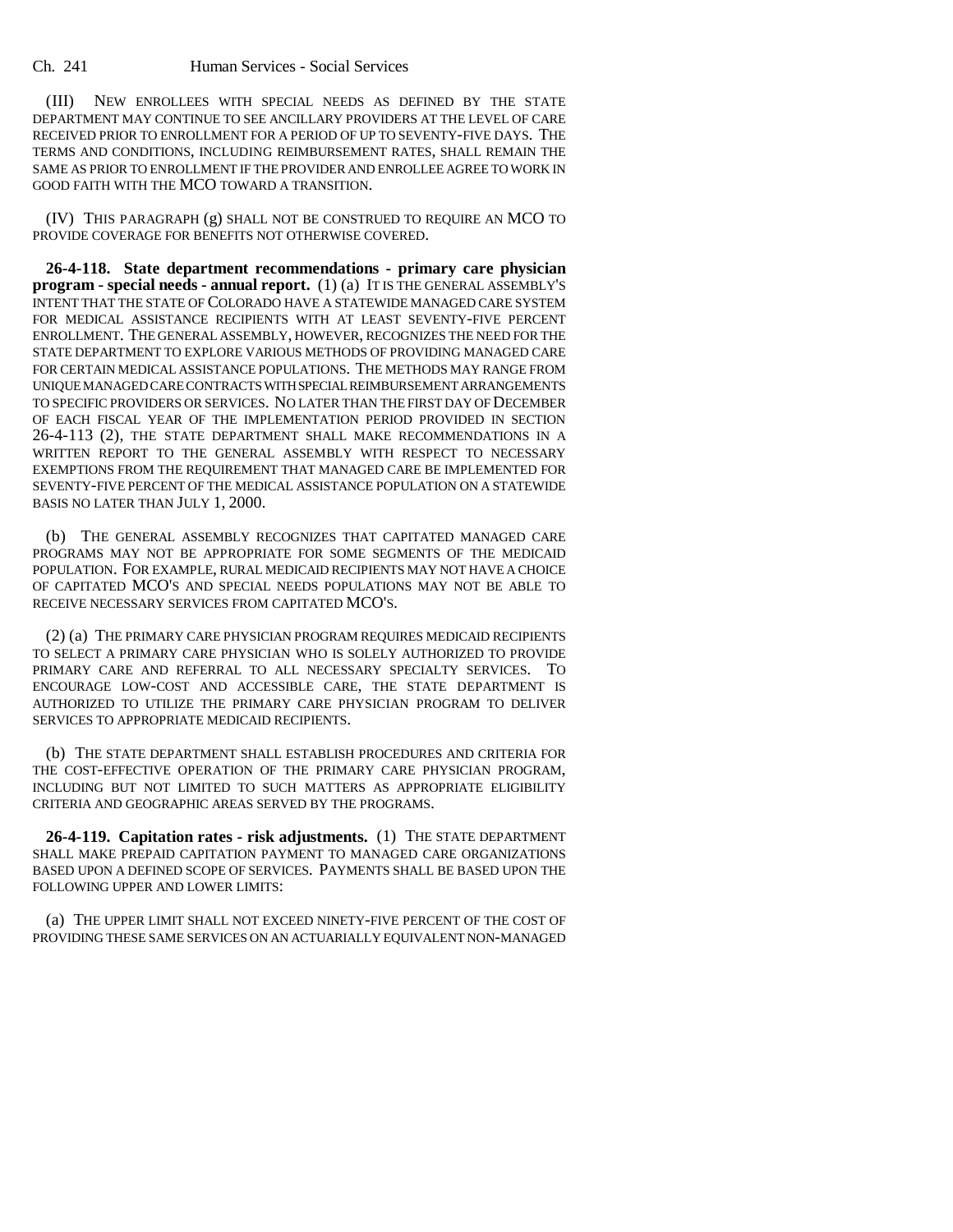CARE ENROLLED COLORADO MEDICAID POPULATION GROUP. THIS LIMIT MAY BE MODIFIED BASED UPON ANY FEDERAL REQUIREMENTS FOR REIMBURSEMENT TO FEDERALLY QUALIFIED HEALTH CLINICS AS DEFINED IN THE FEDERAL "SOCIAL SECURITY ACT".

(b) THE LOWER LIMIT SHALL BE A MARKET RATE SET THROUGH THE COMPETITIVE BID PROCESS FOR A SET OF DEFINED SERVICES. THE STATE DEPARTMENT SHALL ONLY USE MARKET RATE BIDS THAT DO NOT DISCRIMINATE AND ARE ADEQUATE TO ASSURE QUALITY, NETWORK SUFFICIENCY, AND LONG-TERM COMPETITIVENESS IN THE MEDICAID MANAGED CARE MARKET. A CERTIFICATION OF A QUALIFIED ACTUARY, RETAINED BY THE STATE DEPARTMENT, TO THE APPROPRIATE LOWER LIMIT SHALL BE CONCLUSIVE EVIDENCE OF THE STATE DEPARTMENT'S COMPLIANCE WITH THE REQUIREMENTS OF THIS PARAGRAPH (b). FOR THE PURPOSES OF THIS PARAGRAPH (b), A "QUALIFIED ACTUARY" SHALL BE A PERSON DEEMED AS SUCH UNDER REGULATIONS PROMULGATED BY THE COMMISSIONER OF INSURANCE.

(2) THE STATE DEPARTMENT SHALL DEVELOP CAPITATION RATES FOR MCO'S THAT INCLUDE RISK ADJUSTMENTS, REINSURANCE, OR STOP-LOSS FUNDING METHODS. PAYMENTS TO PLANS MAY VARY WHEN IT IS SHOWN THROUGH DIAGNOSES OR OTHER RELEVANT DATA THAT CERTAIN POPULATIONS ARE EXPECTED TO COST MORE OR LESS THAN THE CAPITATED POPULATION AS A WHOLE.

(3) THE MEDICAL SERVICES BOARD, IN CONSULTATION WITH RECOGNIZED MEDICAL AUTHORITIES, SHALL DEVELOP A DEFINITION OF SPECIAL NEEDS POPULATIONS THAT INCLUDES EVIDENCE OF DIAGNOSED OR MEDICALLY CONFIRMED HEALTH CONDITIONS. THE STATE DEPARTMENT SHALL DEVELOP A METHOD FOR ADJUSTING PAYMENTS TO PLANS FOR SUCH SPECIAL NEEDS POPULATIONS WHEN DIAGNOSES OR OTHER RELEVANT DATA INDICATES THESE SPECIAL NEEDS POPULATIONS WOULD COST SIGNIFICANTLY MORE THAN SIMILARLY CAPITATED POPULATIONS.

(4) THE RISK ADJUSTMENT, REINSURANCE, OR STOP-LOSS FUNDING METHODS DEVELOPED BY THE STATE DEPARTMENT PURSUANT TO SUBSECTION (2) OF THIS SECTION SHALL BE IMPLEMENTED NO LATER THAN JULY 1, 1998, ON THE CONDITION THAT THE DIAGNOSES AND RELEVANT DATA ARE MADE AVAILABLE TO THE STATE DEPARTMENT IN SUFFICIENT TIME TO ALLOW THE RATES TO BE SET BY JULY 1, 1998.

(5) UNDER NO CIRCUMSTANCES SHALL THE RISK ADJUSTMENTS, REINSURANCE, OR STOP-LOSS METHODS DEVELOPED BY THE STATE DEPARTMENT PURSUANT TO SUBSECTION (2) OF THIS SECTION CAUSE THE AVERAGE PER CAPITA MEDICAID PAYMENT TO A PLAN TO BE GREATER THAN THE PROJECTED MEDICAID EXPENDITURES FOR TREATING MEDICAID ENROLLEES OF THAT PLAN UNDER FEE-FOR-SERVICE MEDICAID.

(6) THE STATE DEPARTMENT MAY DEVELOP QUALITY INCENTIVE PAYMENTS TO RECOGNIZE SUPERIOR QUALITY OF CARE OR SERVICE PROVIDED BY A MANAGED CARE PLAN.

**26-4-120. State department - privatization.** (1) THE GENERAL ASSEMBLY FINDS THAT THE STATEWIDE MANAGED CARE SYSTEM IS A PROGRAM UNDER WHICH THE PRIVATE SECTOR HAS A GREAT DEAL OF EXPERIENCE IN MAKING VARIOUS HEALTH CARE PLANS AVAILABLE TO THE PRIVATE SECTOR AND SERVING AS THE LIAISON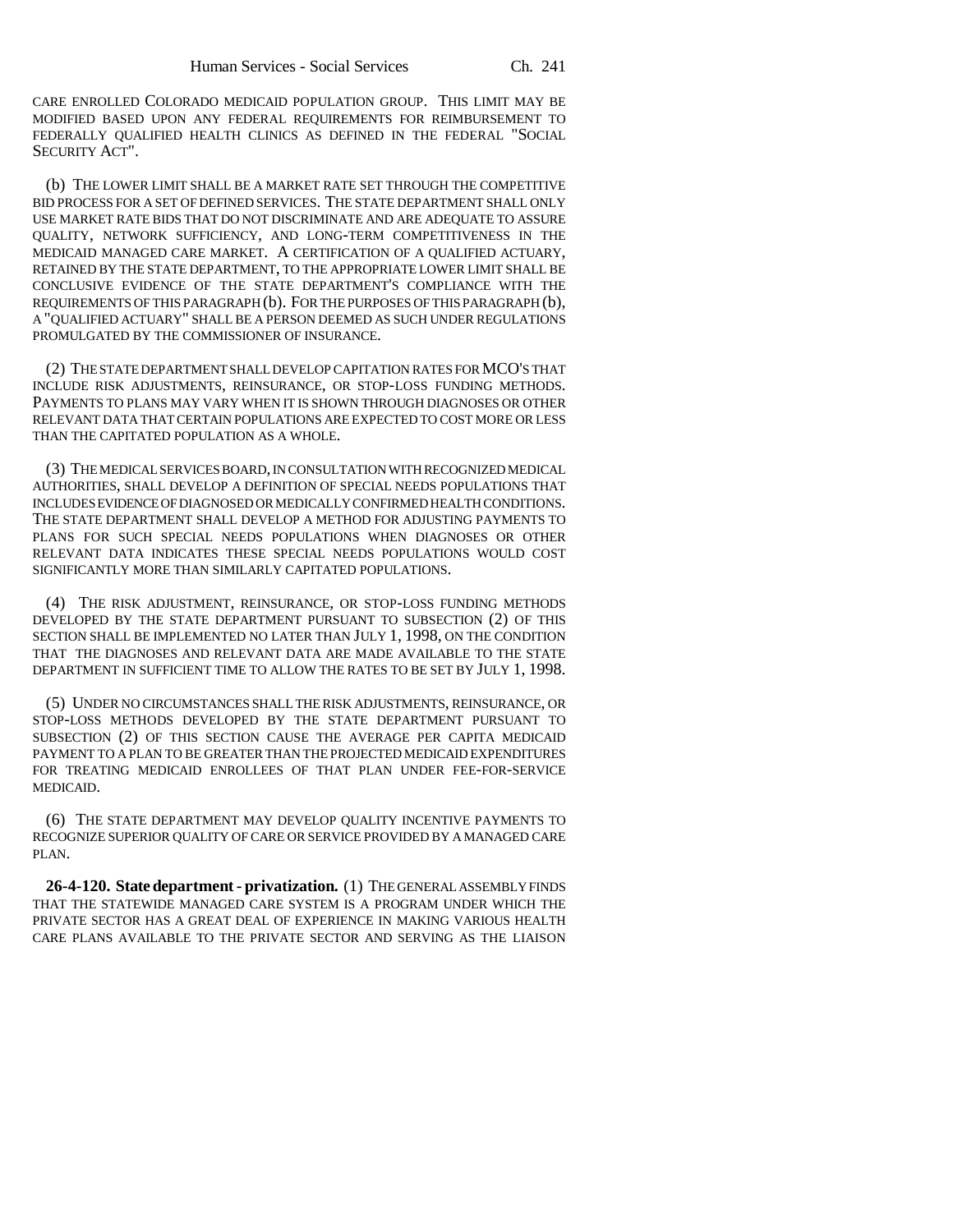Ch. 241 Human Services - Social Services

BETWEEN LARGE EMPLOYERS AND HEALTH CARE PROVIDERS, INCLUDING BUT NOT LIMITED TO HEALTH MAINTENANCE ORGANIZATIONS. THE GENERAL ASSEMBLY THEREFORE DETERMINES THAT A STATEWIDE MANAGED CARE SYSTEM INVOLVES DUTIES SIMILAR TO DUTIES CURRENTLY OR PREVIOUSLY PERFORMED BY STATE EMPLOYEES BUT IS DIFFERENT IN SCOPE AND POLICY OBJECTIVES FROM THE STATE MEDICAL ASSISTANCE PROGRAM.

(2) TO THAT END, PURSUANT TO SECTION 24-50-504 (2) (a), C.R.S., THE STATE DEPARTMENT SHALL ENTER INTO PERSONAL SERVICES CONTRACTS THAT CREATE AN INDEPENDENT CONTRACTOR RELATIONSHIP FOR THE ADMINISTRATION OF NOT LESS THAN TWENTY PERCENT OF THE STATEWIDE MANAGED CARE SYSTEM. THE STATE DEPARTMENT SHALL ENTER INTO PERSONAL SERVICE CONTRACTS FOR THE ADMINISTRATION OF THE MANAGED CARE SYSTEM ACCORDING TO THE IMPLEMENTATION OF THE STATEWIDE MANAGED CARE SYSTEM IN ACCORDANCE WITH SECTION 26-4-113 (2).

(3) IN CONNECTION WITH THE REQUIREMENT SET FORTH IN SUBSECTION (2) OF THIS SECTION, THE STATE DEPARTMENT SHALL INCLUDE RECOMMENDATIONS CONCERNING PRIVATIZATION OF THE ADMINISTRATION OF THE MANAGED CARE SYSTEM IN ITS ANNUAL REPORT REQUIRED BY SECTION 26-4-118.

(4) THE IMPLEMENTATION OF THIS SECTION IS CONTINGENT UPON:

(a) LEGISLATIVE REVIEW OF THE COST-EFFECTIVENESS OF PRIVATIZATION AND THE EXTENT TO WHICH SUCH PRIVATIZATION ENHANCES THE QUALITY OF CARE TO RECIPIENTS; AND

(b) A FINDING BY THE STATE PERSONNEL DIRECTOR THAT ANY OF THE CONDITIONS OF SECTION 24-50-504 (2), C.R.S., HAVE BEEN MET OR THAT THE CONDITIONS OF SECTION 24-50-503 (1), C.R.S., HAVE BEEN MET.

**26-4-121. Data collection for managed care programs - reports.** (1) IN ADDITION TO ANY OTHER DATA COLLECTION OR REPORTING REQUIREMENTS SET FORTH IN THIS ARTICLE, THE STATE DEPARTMENT SHALL ACCESS AND COMPILE DATA CONCERNING HEALTH DATA AND OUTCOMES. IN ADDITION, NO LATER THAN JULY 1, 1998, THE STATE DEPARTMENT SHALL CONDUCT OR SHALL CONTRACT WITH AN INDEPENDENT EVALUATOR TO CONDUCT A QUALITY ASSURANCE ANALYSIS OF EACH MANAGED CARE PROGRAM IN THE STATE FOR MEDICAL ASSISTANCE RECIPIENTS. NO LATER THAN JULY 1, 1999, AND EACH FISCAL YEAR THEREAFTER, THE STATE DEPARTMENT, USING THE COMPILED DATA AND RESULTS FROM THE QUALITY ASSURANCE ANALYSIS, SHALL SUBMIT A REPORT TO THE HOUSE AND SENATE COMMITTEES ON HEALTH, ENVIRONMENT, WELFARE, AND INSTITUTIONS ON THE COST-EFFICIENCY OF EACH MANAGED CARE PROGRAM OR COMPONENT THEREOF, WITH RECOMMENDATIONS CONCERNING STATEWIDE IMPLEMENTATION OF THE RESPECTIVE PROGRAMS OR COMPONENTS. FOR THE PURPOSES OF THIS SUBSECTION (1), "QUALITY ASSURANCE" MEANS COSTS WEIGHED AGAINST BENEFITS PROVIDED TO CONSUMERS, HEALTH OUTCOMES OR MAINTENANCE OF THE INDIVIDUAL'S HIGHEST LEVEL OF FUNCTIONING, AND THE OVERALL CHANGE IN THE HEALTH STATUS OF THE POPULATION SERVED. THE STATE DEPARTMENT'S REPORT SHALL ADDRESS CAPITATION, INCLUDING METHODS FOR ADJUSTING RATES BASED ON RISK ALLOCATIONS, FEES-FOR-SERVICES, COPAYMENTS, CHRONICALLY ILL POPULATIONS, LONG-TERM CARE,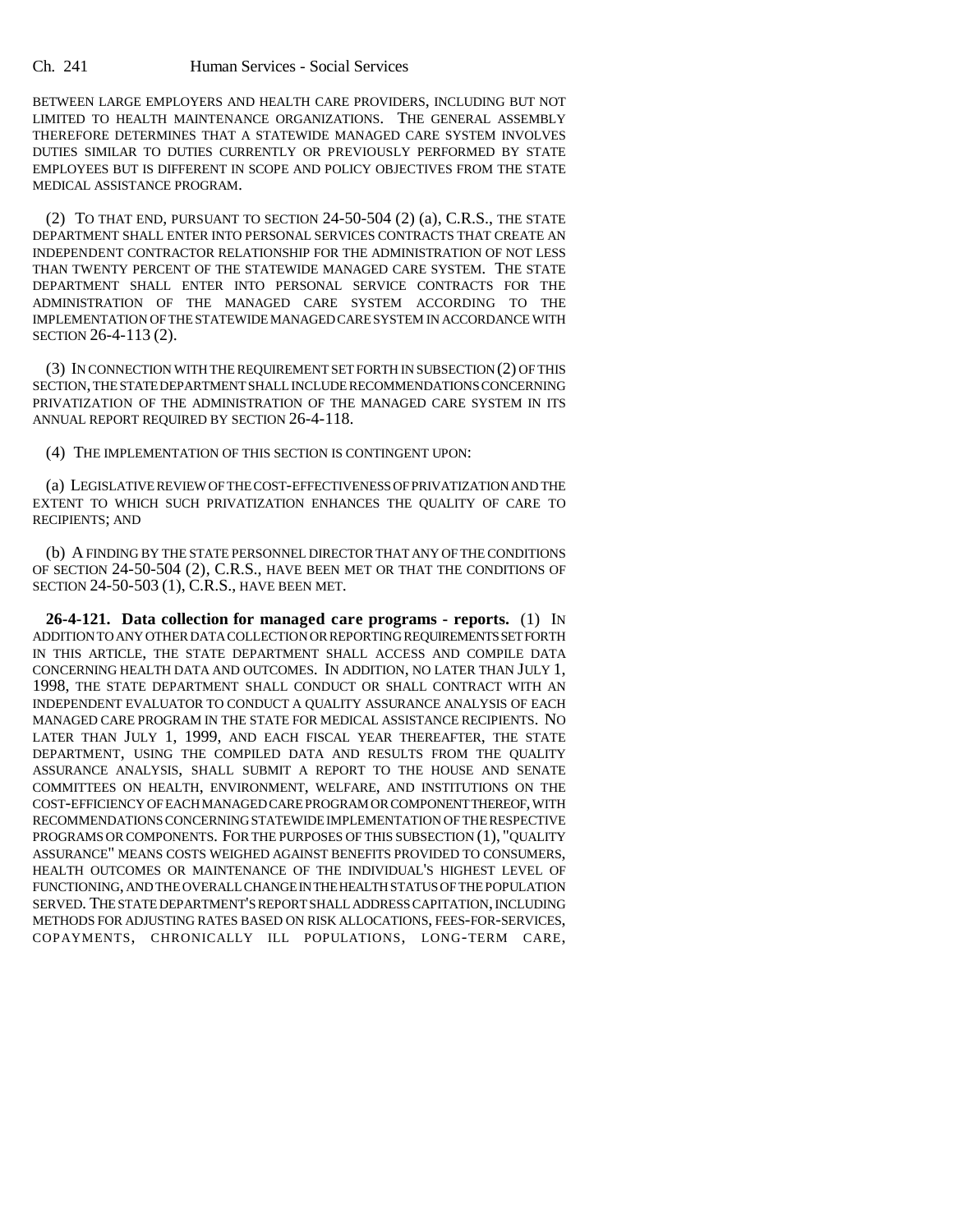COMMUNITY-SUPPORTED SERVICES, AND THE ENTITLEMENT STATUS OF MEDICAL ASSISTANCE. THE STATE DEPARTMENT'S REPORT SHALL INCLUDE A COMPARISON OF THE EFFECTIVENESS OF THE MCO PROGRAM AND THE PRIMARY CARE PHYSICIAN PROGRAM BASED UPON COMMON PERFORMANCE STANDARDS THAT SHALL INCLUDE BUT NOT BE LIMITED TO RECIPIENT SATISFACTION.

(2) IN ADDITION, THE STATE DEPARTMENT OF HUMAN SERVICES, IN CONJUNCTION WITH THE STATE DEPARTMENT, SHALL CONTINUE ITS EXISTING EFFORTS, WHICH INCLUDE OBTAINING AND CONSIDERING CONSUMER INPUT, TO DEVELOP MANAGED CARE SYSTEMS FOR THE DEVELOPMENTALLY DISABLED POPULATION AND TO CONSIDER A PILOT PROGRAM FOR A CERTIFICATE SYSTEM TO ENABLE THE DEVELOPMENTALLY DISABLED POPULATION TO PURCHASE MANAGED CARE SERVICES OR FEE-FOR-SERVICE CARE, INCLUDING LONG-TERM CARE COMMUNITY SERVICES. THE DEPARTMENT OF HUMAN SERVICES SHALL NOT IMPLEMENT ANY MANAGED CARE SYSTEM FOR DEVELOPMENTALLY DISABLED SERVICES WITHOUT THE EXPRESS APPROVAL OF THE JOINT BUDGET COMMITTEE. ANY PROPOSED IMPLEMENTATION OF FULLY CAPITATED MANAGED CARE IN THE DEVELOPMENTAL DISABILITIES COMMUNITY SERVICE SYSTEM SHALL REQUIRE LEGISLATIVE REVIEW.

(3) IN ADDITION TO ANY OTHER DATA COLLECTION AND REPORTING REQUIREMENTS, EACH MANAGED CARE ORGANIZATION SHALL SUBMIT THE FOLLOWING TYPES OF DATA TO THE STATE DEPARTMENT OR ITS AGENT:

(a) MEDICAL ACCESS;

(b) CONSUMER OUTCOMES BASED ON STATISTICS MAINTAINED ON INDIVIDUAL CONSUMERS AS WELL AS THE TOTAL CONSUMER POPULATIONS SERVED;

- (c) CONSUMER SATISFACTION;
- (d) CONSUMER UTILIZATION;
- (e) HEALTH STATUS OF CONSUMERS; AND
- (f) UNCOMPENSATED CARE DELIVERED.

**26-4-122. Integrated care and financing project.** (1) THE STATE DEPARTMENT IS AUTHORIZED TO OVERSEE AND ADMINISTER THE INTEGRATED CARE AND FINANCING PROJECT TO STUDY THE INTEGRATION OF ACUTE AND LONG-TERM CARE WITHIN THE FOLLOWING GUIDELINES:

(a) THE PROJECT SHALL BE CONDUCTED IN A COUNTY OR COUNTIES SELECTED BY THE STATE DEPARTMENT THAT HAVE AT LEAST ONE YEAR'S EXPERIENCE IN PROVIDING MANAGED CARE FOR THE MEDICAL ASSISTANCE POPULATION AND HAS A SYSTEM FOR MANAGING LONG-TERM CARE, INCLUDING REFERRAL TO APPROPRIATE SERVICES, CASE PLANNING, AND BROKERING AND MONITORING OF SERVICES.

(b) THE STATE DEPARTMENT SHALL COMBINE ACUTE AND LONG-TERM CARE IN A MANAGED CARE ENVIRONMENT FOR THE PURPOSE OF CREATING COST-EFFICIENT AND ECONOMICAL CLINICAL APPROACHES TO SERVING THE MEDICAL ASSISTANCE POPULATION IN NEED OF BOTH TYPES OF CARE.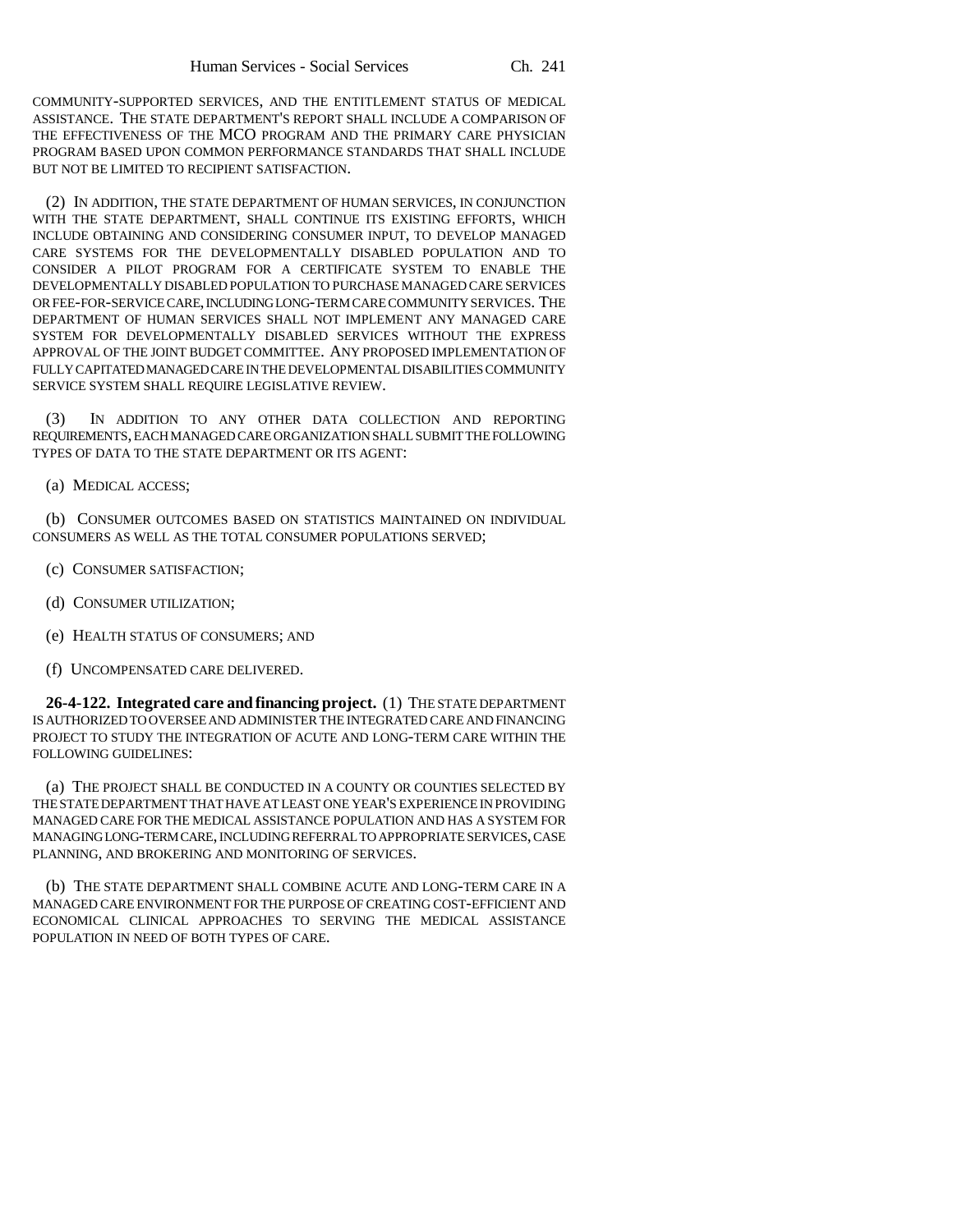(c) THE STATE DEPARTMENT SHALL MAINTAIN APPLICABLE FEDERAL OR STATE ELIGIBILITY REQUIREMENTS.

(d) IN NO EVENT SHALL THE STATE DEPARTMENT REQUIRE ANY PERSON WHO IS ELIGIBLE FOR BOTH MEDICAL ASSISTANCE UNDER THE PROVISIONS OF THIS ARTICLE AND FOR ANOTHER THIRD-PARTY COVERAGE TO ENROLL IN AN MCO BEFORE JULY 1, 2000. NOTHING IN THIS PARAGRAPH (d) SHALL PREVENT THE STATE DEPARTMENT FROM PURCHASING THIRD-PARTY COVERAGE ON BEHALF OF A MEDICAID RECIPIENT.

(e) THE PROJECT SHALL BE FOR PERSONS ELIGIBLE FOR MEDICAL ASSISTANCE.

(f) PARTICIPANTS SHALL BE MEDICAL ASSISTANCE RECIPIENTS ENROLLED IN A HEALTH MAINTENANCE ORGANIZATION; EXCEPT THAT THE PROJECT SHALL NOT INCLUDE THE DELIVERY OF MENTAL HEALTH SERVICES AND DEVELOPMENTALLY DISABLED SERVICES, WHICH SERVICES SHALL CONTINUE TO BE PROVIDED THROUGH THE MENTAL HEALTH CAPITATION PROJECT AND THE DEVELOPMENTAL DISABILITIES SERVICES SYSTEM. PERSONS WITH DEVELOPMENTAL DISABILITIES AND MENTAL HEALTH NEEDS MAY PARTICIPATE IN THIS PROJECT FOR ALL THE SERVICES OFFERED BY THE PROJECT.

(g) THE PROJECT SHALL ADOPT GOALS THAT ENSURE: INTEGRATED ACUTE AND LONG-TERM MANAGED CARE RESULTS IN ADEQUATE ACCESS TO AND QUALITY OF HEALTH CARE; PARTICIPANT SATISFACTION AND IMPROVED PARTICIPANT HEALTH STATUS OR MAINTENANCE OF THE INDIVIDUAL'S HIGHEST LEVEL OF FUNCTIONING; AND SUFFICIENT COLLECTION OF HEALTH DATA AND PARTICIPANT OUTCOMES.

(h) THE STATE DEPARTMENT SHALL CONSULT WITH KNOWLEDGEABLE AND CONCERNED PERSONS IN THE STATE, INCLUDING CONSUMER ADVOCACY GROUPS, RECIPIENTS, AND CAREGIVERS.

(i) THE STATE MEDICAL SERVICES BOARD SHALL ADOPT RULES REQUIRING THE HEALTH MAINTENANCE ORGANIZATION TO ESTABLISH A COMPLAINT PROCESS FOR PARTICIPANTS DISSATISFIED WITH THE CARE PROVIDED UNDER THE PROJECT. IF A PARTICIPANT DISAGREES WITH THE ACTION TAKEN BY THE HEALTH MAINTENANCE ORGANIZATION, THE PARTICIPANT MAY SEEK REVIEW OF THE ACTION PURSUANT TO SECTION 25.5-1-107, C.R.S. IN ADDITION, THE STATE MEDICAL SERVICES BOARD SHALL ADOPT A PROCEDURE UNDER WHICH A PARTICIPANT MAY DISENROLL FROM THE PROJECT AND CONTINUE ELIGIBILITY UNDER THE MEDICAL ASSISTANCE PROGRAM.

(j) IN ADDITION TO USING OTHER METHODS OF MEASURING PARTICIPANT SATISFACTION AND OUTCOMES, THE STATE DEPARTMENT SHALL CONDUCT RANDOM SURVEYS TO ASSESS PARTICIPANT SATISFACTION AND MEET WITH RECIPIENT GROUPS BEING SERVED BY THE PROJECT.

(2) THE PROJECT MAY BE EXPANDED TO OTHER DEMONSTRATION SITES AND MAY BE MODIFIED IN ACCORDANCE WITH THE PROVISIONS OF THIS SECTION BASED UPON EXPERIENCE IN INITIAL DEMONSTRATION SITES, AS PERMITTED BY ANY NECESSARY FEDERAL WAIVERS, IN CONSULTATION WITH RELEVANT STAKEHOLDERS. THE STATE DEPARTMENT IS AUTHORIZED TO IMPLEMENT THIS PROJECT STATEWIDE ONLY AFTER FULL REVIEW BY THE GENERAL ASSEMBLY AND ONLY TO THE EXTENT THAT FEDERAL WAIVERS ARE RECEIVED.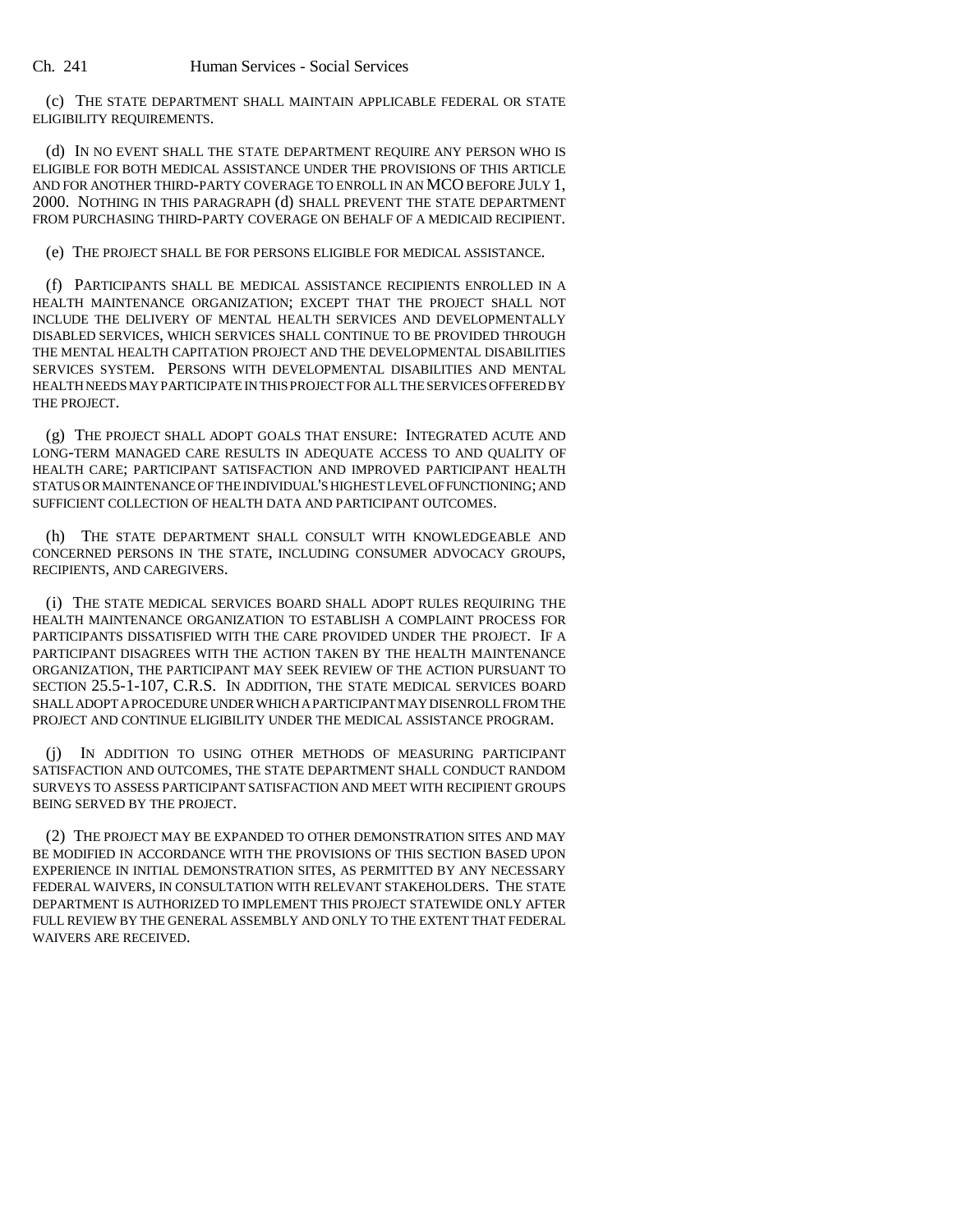**26-4-123. Managed mental health services feasibility study - waiver - pilot program. [Formerly 26-4-528.]** (1)  $\left(\frac{a}{a}\right)$  The STATE department of health care policy and financing and the department of human services shall jointly conduct a feasibility study concerning management of mental health services under the "Colorado Medical Assistance Act", which study shall consider a prepaid capitated system for providing comprehensive mental health services. In conducting the study, the STATE department of health care policy and financing and the department of human services shall:

 $(H)$  (a) Consult with knowledgeable and concerned persons in the state, including low-income persons who are recipients of mental health services and providers of mental health services under the "Colorado Medical Assistance Act"; and

 $(H)$  (b) Consider the effect of any program on the provider or community mental health centers and clinics. Any prepaid capitated program shall, as much as possible, avoid exposing providers or community mental health centers and clinics to undue financial risk or reliance on supplemental revenues from state general funds, local revenues, or fee-for-service funds.

#### (b) Repealed.

(c) CONSIDER THE EFFECT OF ANY PROGRAM ON THE COORDINATION OF PATIENTS' MEDICAL CARE AND MENTAL HEALTH CARE AND ON PATIENTS' ACCESS TO PRESCRIPTION MEDICINES, INCLUDING MEDICINES FOR THE TREATMENT OF MENTAL DISORDERS.

(2) The state department is authorized to seek a waiver of the requirements of Title XIX of the social security act to allow the state department to limit a recipient's freedom of choice of providers and to restrict reimbursement for mental health services to designated and contracted agencies.

 $(3)$  (a) If a determination is made by the STATE department of health care policy and financing and the department of human services, based on the feasibility study required in subsection (1) of this section, that the implementation of one or more model or proposed program modifications would be cost-effective, and if all necessary federal waivers are obtained, the STATE department of health care policy and financing shall establish a pilot prepaid capitated system for providing comprehensive mental health services. The STATE department of health care policy and financing shall promulgate rules as necessary for the implementation and administration of the pilot program. The pilot program shall terminate on July 1, 1997. If the pilot program is implemented, the STATE department of health care policy and financing and the department of human services shall submit to the house and senate committees on health, environment, welfare, and institutions on or before July 1, 1996, a preliminary status report on the pilot program.

(b) In addition to the preliminary report described in paragraph (a) of this subsection  $(3)$ , the STATE department of health care policy and financing and the department of human services shall submit a final report to the house and senate committees on health, environment, welfare, and institutions no later than January 1, 1997, addressing the following: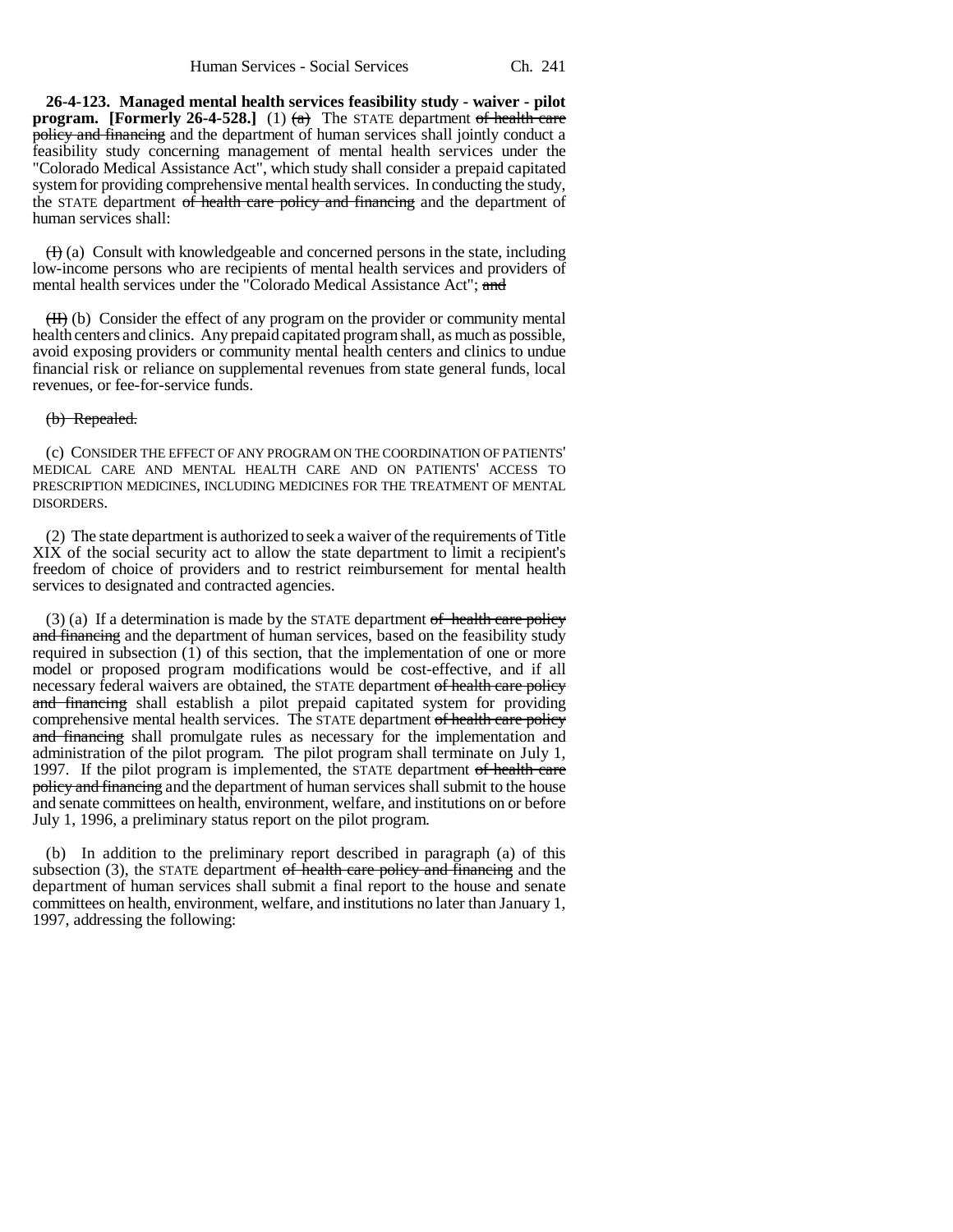(I) An assessment of the pilot program costs, estimated cost-savings, benefits to recipients, recipient access to mental health services, and the impact of the program on recipients, providers, and the state mental health system;

(II) Recommendations concerning the feasibility of proceeding with a prepaid capitated system of comprehensive mental health services on a statewide basis;

(III) Recommendations resulting from consultation with local consumers, family members of recipients, providers of mental health services, and local human services agencies;

(IV) Recommendations concerning the role of community mental health centers under the prepaid capitated system, including plans to protect the integrity of the state mental health system and to ensure that community mental health providers are not exposed to undue financial risks under the prepaid capitated system. This subparagraph (IV) is based on the unique and historical role that community mental health centers have assumed in meeting the mental health needs of communities throughout the state.

#### (4) (Deleted by amendment, L. 95, p. 917, § 16, effective May 25, 1995.)

 $(5)$  (4) The general assembly finds that preliminary indications from other states show that prepaid capitated systems for providing mental health services to medical assistance recipients result in cost-savings to the state. The general assembly therefore declares it appropriate to amend subsections  $(1)$ ,  $(3)$ , and  $(4)$  (1) AND (3) of this section and to enact this subsection  $\left(\frac{5}{2}\right)$  (4) and subsections  $\left(\frac{6}{2}\right)$  to  $\left(\frac{9}{2}\right)$  (5) TO (8) of this section.

 $(6)$  (5) On or before January 1, 1997, the STATE department of health care policy and financing shall seek the necessary waivers to implement the system statewide. No later than July 1, 1997, or ninety days after receipt of the necessary federal waivers, whichever occurs later, the department of human services, in cooperation with the STATE department, of health care policy and financing, shall begin to implement on a statewide basis a prepaid capitated system for providing comprehensive mental health services to recipients under the state medical assistance program. The prepaid capitated system shall be fully implemented no later than January 1, 1998, or six months after receipt of the necessary waivers, whichever occurs later. The waiver request shall be consistent with the report submitted to the general assembly in accordance with subsection (3) of this section.

 $(7)$  (6) The STATE department, of health care policy and financing, in cooperation with the department of human services, shall revise the waiver request obtained pursuant to subsection (2) of this section or, if necessary, shall submit a new waiver request that allows the STATE department of health care policy and financing to limit a recipient's freedom of choice with respect to a provider of mental health services and to restrict reimbursements to mental health services providers. This waiver request or amendment shall be consolidated with the waiver described in subsection  $\overline{(6)}$  (5) of this section.

 $(8)$  (7) No later than May 1, 1997, or sixty days after receipt of the necessary federal waivers described in subsections  $(6)$  and  $(7)$   $(5)$  AND  $(6)$  of this section,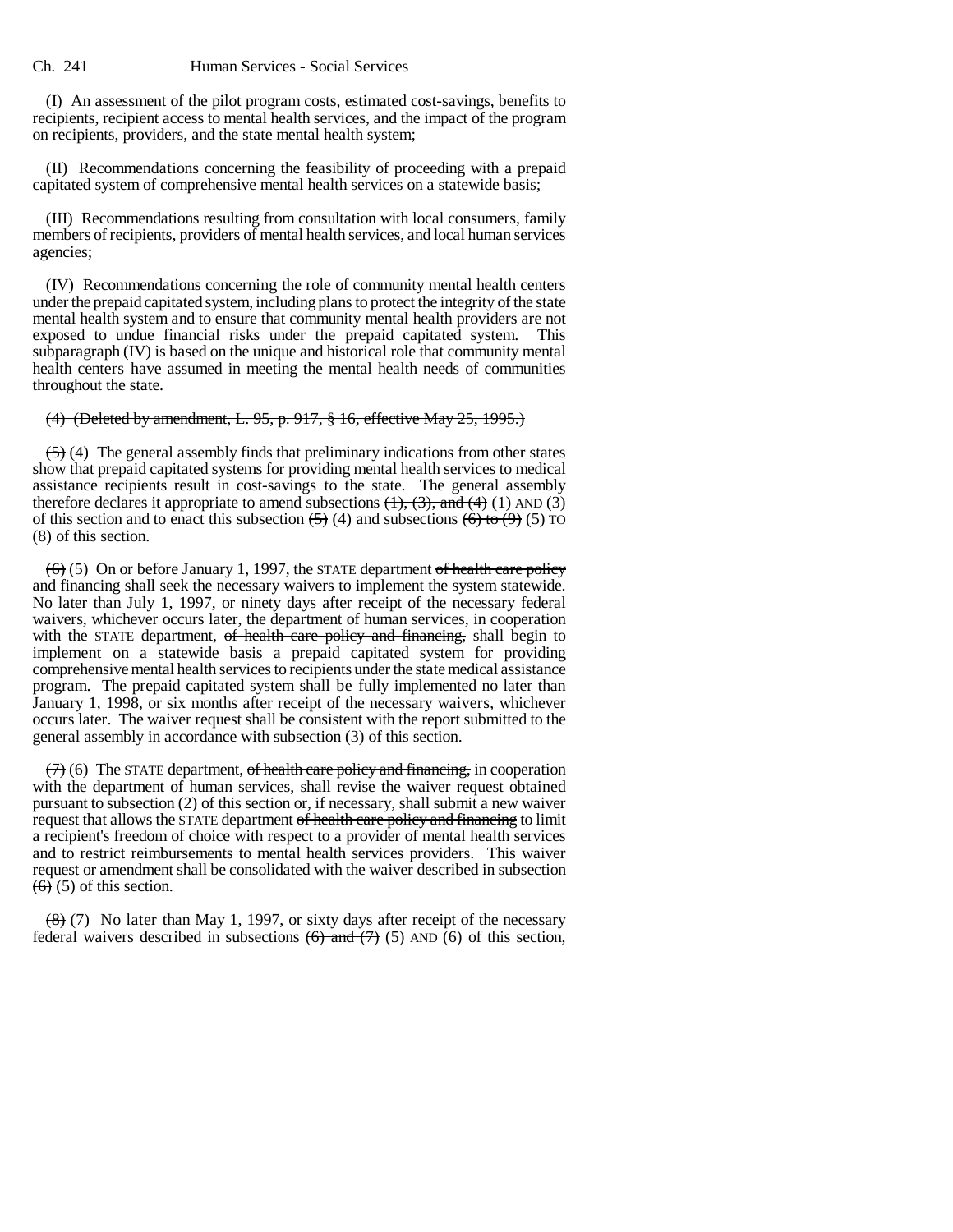whichever occurs later, the executive director of the STATE department of health care policy and financing shall propose rules to the medical services board for the implementation of the prepaid capitated single entry point system for mental health services.

 $(9)$  (8) The implementation of this subsection  $(9)$  (8) and subsections  $(5)$  to  $(8)$  (4) TO (7) of this section is conditioned upon the receipt of necessary federal waivers. The implementation of the statewide system shall conform to the provisions of the federal waiver; except that, no later than ninety days after receipt of the federal waivers, the STATE department of health care policy and financing shall submit to the general assembly a report that outlines the provisions of the waiver and makes recommendations for legislation during the next legislative session that assures state conformance to the federal waivers.

**26-4-124. Program of all-inclusive care for the elderly - services - eligibility. [Formerly 26-4-519.]** (1) The general assembly hereby finds and declares that it is the intent of this section to replicate the ON LOK program in San Francisco, California, that has proven to be cost-effective at both the state and federal levels. The PACE program is part of a national replication project authorized in section 9412(b)(2) of the federal "Omnibus Budget Reconciliation Act of 1986", as amended, which instructs the secretary of the federal department of health and human services to grant medicare and medicaid waivers to permit not more than ten public or nonprofit private community-based organizations in the country to provide comprehensive health care services on a capitated basis to frail elderly who are at risk of institutionalization. The general assembly finds that, by coordinating an extensive array of medical and nonmedical services, the needs of the participants will be met primarily in an outpatient environment in an adult day health center, in their homes, or in an institutional setting. The general assembly finds that such a service delivery system will enhance the quality of life for the participant and offers the potential to reduce and cap the costs to Colorado of the medical needs of the participants, including hospital and nursing home admissions.

 $(1.5)$  (2) The general assembly has determined on the recommendation of the state department of health care policy and financing that the PACE program is cost-effective. As a result of such determination and after consultation with the joint budget committee of the general assembly, application has been made to and waivers have been obtained from the federal health care financing administration to implement the PACE program as provided in this section. The general assembly, therefore, authorizes the state department to implement the PACE program in accordance with this section. In connection with the implementation of the program, the state department shall:

(a) Provide a system for reimbursement for services to the PACE program pursuant to this section;

(b) Develop and implement a contract with the nonprofit organization providing the PACE program that sets forth contractual obligations for the PACE program, including but not limited to reporting and monitoring of utilization of services and of the costs of the program as required by the state department;

(c) Acknowledge that it is participating in the national PACE project as initiated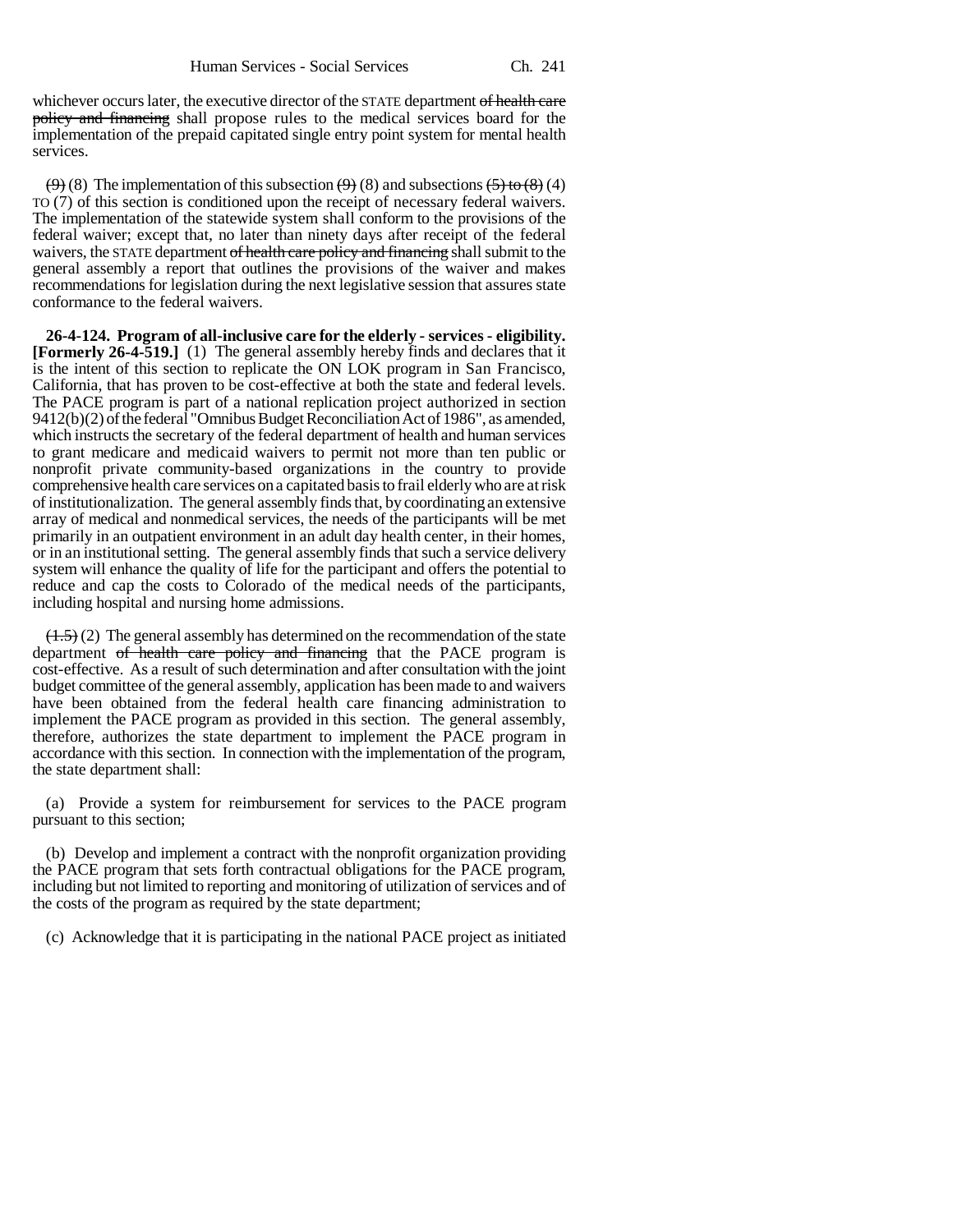by congress;

(d) Be responsible for certifying the eligibility for services of all PACE program participants.

 $(2)$  (3) The general assembly declares that the purpose of this section is to provide services which THAT would foster the following goals:

(a) To maintain eligible persons at home as an alternative to long-term institutionalization;

(b) To provide optimum accessibility to various important social and health resources that are available to assist eligible persons in maintaining independent living;

(c) To provide that eligible persons who are frail elderly but who have the capacity to remain in an independent living situation have access to the appropriate social and health services without which independent living would not be possible;

(d) To coordinate, integrate, and link such social and health services by removing obstacles which THAT impede or limit improvements in delivery of these services;

(e) To provide the most efficient and effective use of capitated funds in the delivery of such social and health services;

(f) To assure that capitation payments amount to no more than ninety-five percent of the amount paid under the medicaid fee-for-service structure for an actuarially similar population.

 $(3)$  (4) Within the context of the PACE program, the state department may include any or all of the services listed in sections 26-4-202, 26-4-203, 26-4-302, and 26-4-303, as applicable.

 $(4)$  (5) An eligible person may elect to receive services from the PACE program as described in subsection  $(3)$  (4) of this section. If such an election is made, the eligible person shall not remain eligible for services or payment through the regular medicare or medicaid programs. All services provided by said programs shall be provided through the PACE program in accordance with this section. An eligible person may elect to disenroll from the PACE program at any time.

(5) (6) For purposes of this section, "eligible person" means a frail elderly individual who voluntarily enrolls in the PACE program and whose gross income does not exceed three hundred percent of the current federal supplemental security income benefit level, whose resources do not exceed the limit established by the state department of human services for individuals receiving a mandatory minimum state supplementation of SSI benefits pursuant to section 26-2-204, and for whom a physician licensed pursuant to article 36 of title 12, C.R.S., certifies that such a program provides an appropriate alternative to institutionalized care. The term "frail elderly" means an individual who meets functional eligibility requirements, as established by the state department, for nursing home care and who is sixty-five years of age or older.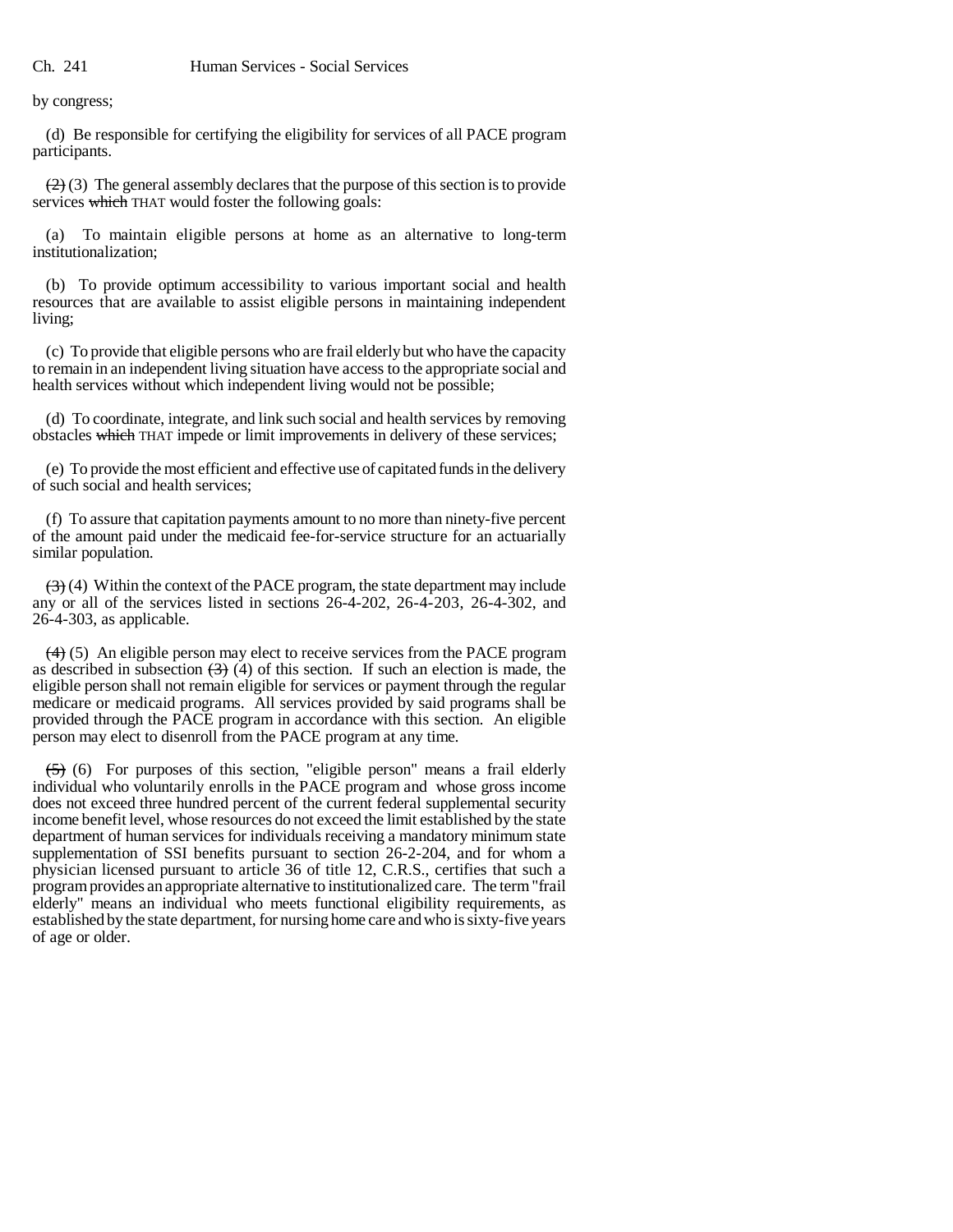$(6)$  (7) Using a risk-based financing model, the nonprofit organization providing the PACE program shall assume responsibility for all costs generated by PACE program participants, and it shall create and maintain a risk reserve fund that will cover any cost overages for any participant. The PACE program is responsible for the entire range of services in the consolidated service model, including hospital and nursing home care, according to participant need as determined by the multidisciplinary team. The nonprofit organization providing the PACE program is responsible for the full financial risk at the conclusion of the demonstration period and when permanent waivers from the federal health care financing administration are granted. Specific arrangements of the risk-based financing model shall be adopted and negotiated by the federal health care financing administration, the nonprofit organization providing the PACE program, and the state department.

#### (7) (Deleted by amendment, L. 95, p. 912, § 10, effective May 25, 1995.)

(8) Any person who accepts and receives services authorized under this section shall pay to the state department or to an agent or provider designated by the state department an amount that shall be the lesser of such person's gross income minus the current federal aid to needy disabled supplemental security income benefit level and cost of dependents and minus any amounts paid for private health or medical insurance, or the projected cost of services to be rendered to the person under the plan of care. Such amount shall be reviewed and revised as necessary each time the plan of care is reviewed. The state department shall establish a standard amount to be allowed for the costs of dependents. In determining a person's gross income, the state department shall establish, by rule, a deduction schedule to be allowed and applied in the case of any person who has incurred excessive medical expenses or other outstanding liabilities that require payments.

## (9) (Deleted by amendment, L. 95, p. 912, § 10, effective May 25, 1995.)

 $(10)$  (9) The medical services board shall promulgate such rules and regulations, pursuant to article 4 of title 24, C.R.S., as are necessary to implement this section.

 $(11)$  (10) The general assembly shall make appropriations to the state department of health care policy and financing to fund services under this section provided at a monthly capitated rate. The state department of health care policy and financing shall annually renegotiate a monthly capitated rate for the contracted services based on the ninety-five percent of the medicaid fee-for-service costs of an actuarially similar population.

 $(12)$  (11) The state department may accept grants and donations from private sources for the purpose of implementing this section.

#### (13) (Deleted by amendment, L. 95, p. 912, § 10, effective May 25, 1995.)

**26-4-125. Study of certificate program - provider-sponsored organizations.** (1) NO LATER THAN JANUARY 1, 1998, THE STATE DEPARTMENT SHALL SUBMIT TO THE GENERAL ASSEMBLY A LIST OF OPTIONS FOR THE STATE AND THE STATE DEPARTMENT'S RECOMMENDATIONS FOR THE IMPLEMENTATION OF A CONSUMER CERTIFICATE CHOICE PROGRAM. IN CONNECTION WITH THIS SUBMISSION, THE STATE DEPARTMENT SHALL CONSIDER PROCEDURES FOR THE FOLLOWING ACTIVITIES: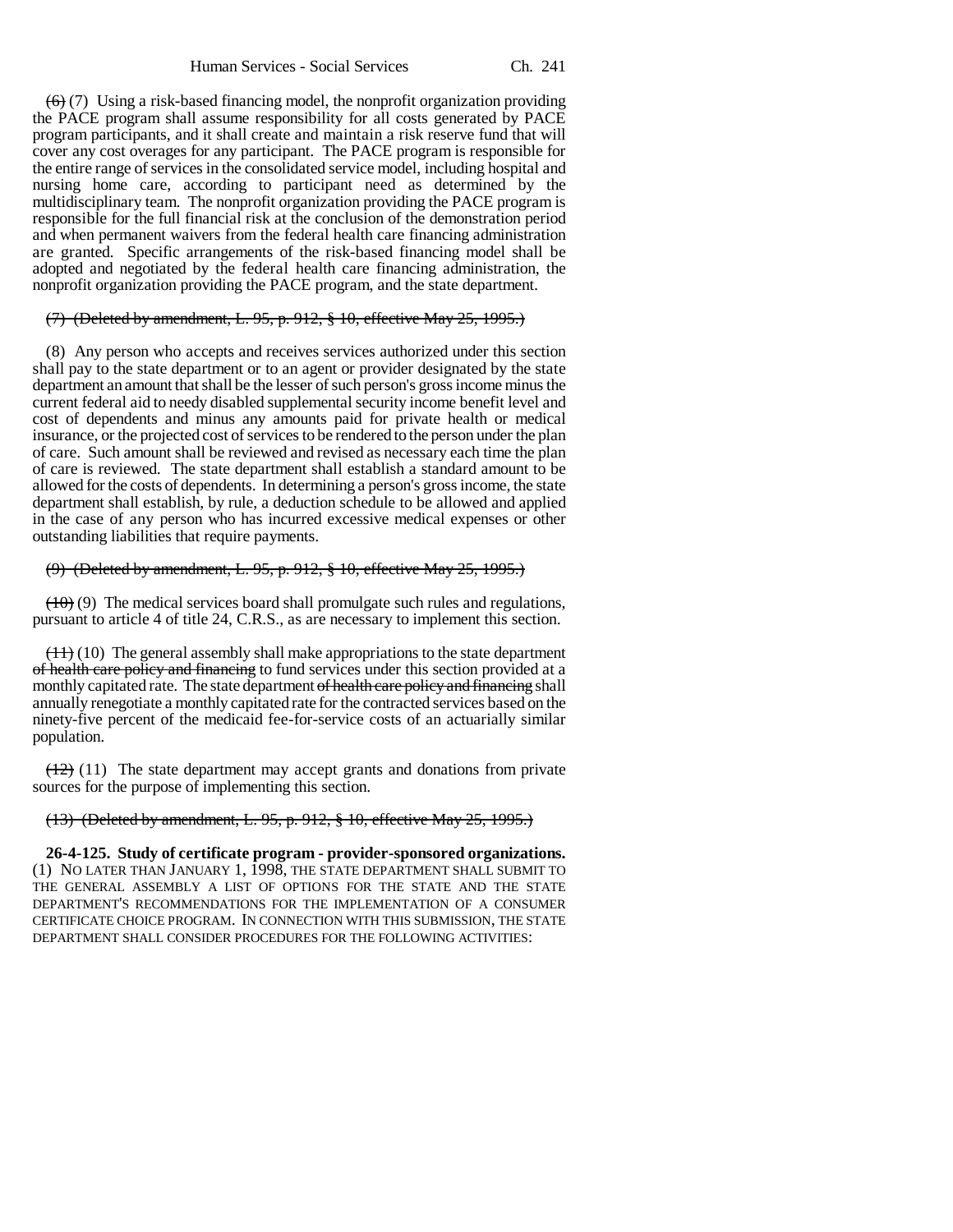(a) SETTING THE VALUE OF A CERTIFICATE;

(b) CONTROLLING THE USE OF A CERTIFICATE;

(c) ESTABLISHING A COMPETITIVE BIDDING PROCESS FOR MCO'S AND HEALTH BENEFIT PLANS THAT WILL PARTICIPATE IN A CONSUMER CERTIFICATE CHOICE PROGRAM;

(d) ESTABLISHING WHERE THE RISK IS ASSUMED IN THE EVENT THAT A CONSUMER EXHAUSTS THE TOTAL VALUE OF A CERTIFICATE ALLOWANCE AND IS STILL IN NEED OF SERVICES;

(e) ASSESSING QUALITY OUTCOMES FOR A CONSUMER CERTIFICATE CHOICE PROGRAM;

(f) COLLECTING DATA AND OUTCOME MEASUREMENTS;

(g) EDUCATING CLIENTS ABOUT CHOICE AND USE OF CERTIFICATES.

(2) THE STATE DEPARTMENT SHALL ALSO INCLUDE RECOMMENDATIONS AS TO INCLUSION OF THE MEDICALLY INDIGENT POPULATION IN THE CONSUMER CERTIFICATE CHOICE PROGRAM. EXPANDED COVERAGE TO IMPOVERISHED COLORADANS SHOULD BE DEVELOPED BASED UPON AN ASSESSMENT OF HOW THE STATE CAN MAKE THE MOST EFFICIENT USE OF ALL PUBLIC MONEYS INCLUDING, BUT NOT LIMITED TO, MEDICAID, MEDICALLY INDIGENT, AND DISPROPORTIONATE SHARE FUNDS. THE STATE DEPARTMENT SHALL ALSO EXAMINE ALTERNATIVE SUBSIDY STRUCTURES AND FUNDING RESOURCES FOR THE CONSUMER CERTIFICATE CHOICE PROGRAM.

(3) FOR PURPOSES OF THIS SECTION, "HEALTH BENEFIT PLAN" MEANS ANY HOSPITAL OR MEDICAL EXPENSE POLICY OR CERTIFICATE, HOSPITAL OR MEDICAL SERVICE CORPORATION CONTRACT, OR HEALTH MAINTENANCE ORGANIZATION SUBSCRIBER CONTRACT.

(4) THE STATE DEPARTMENT, IN CONSULTATION WITH THE COMMISSIONER OF INSURANCE, IS ENCOURAGED TO REVIEW THE POTENTIAL FOR MEDICAID SAVINGS THROUGH DIRECT CONTRACTING WITH PROVIDER-SPONSORED ORGANIZATIONS.

#### **26-4-126 to 26-4-130. (Reserved)**

**SECTION 4.** 25.5-1-401, Colorado Revised Statutes, 1989 Repl. Vol., as amended, is amended to read:

**25.5-1-401. Health care coverage cooperatives - rule-making authority.** The executive director may promulgate rules and regulations consistent with the provisions of sections 6-18-204, 6-18-206, 6-18-207, 6-18-207.5, and 6-18-207.7, C.R.S., for purposes of carrying out the executive director's duties under said sections. The executive director may promulgate rules and regulations to carry out the executive director's duties under section 6-18-202, C.R.S., so long as such rules and regulations add no additional requirements other than those specifically enumerated in said section 6-18-202, C.R.S.; EXCEPT THAT THE EXECUTIVE DIRECTOR MAY ADOPT ADDITIONAL RULES AND REGULATIONS PURSUANT TO SUBPART 2 OF PART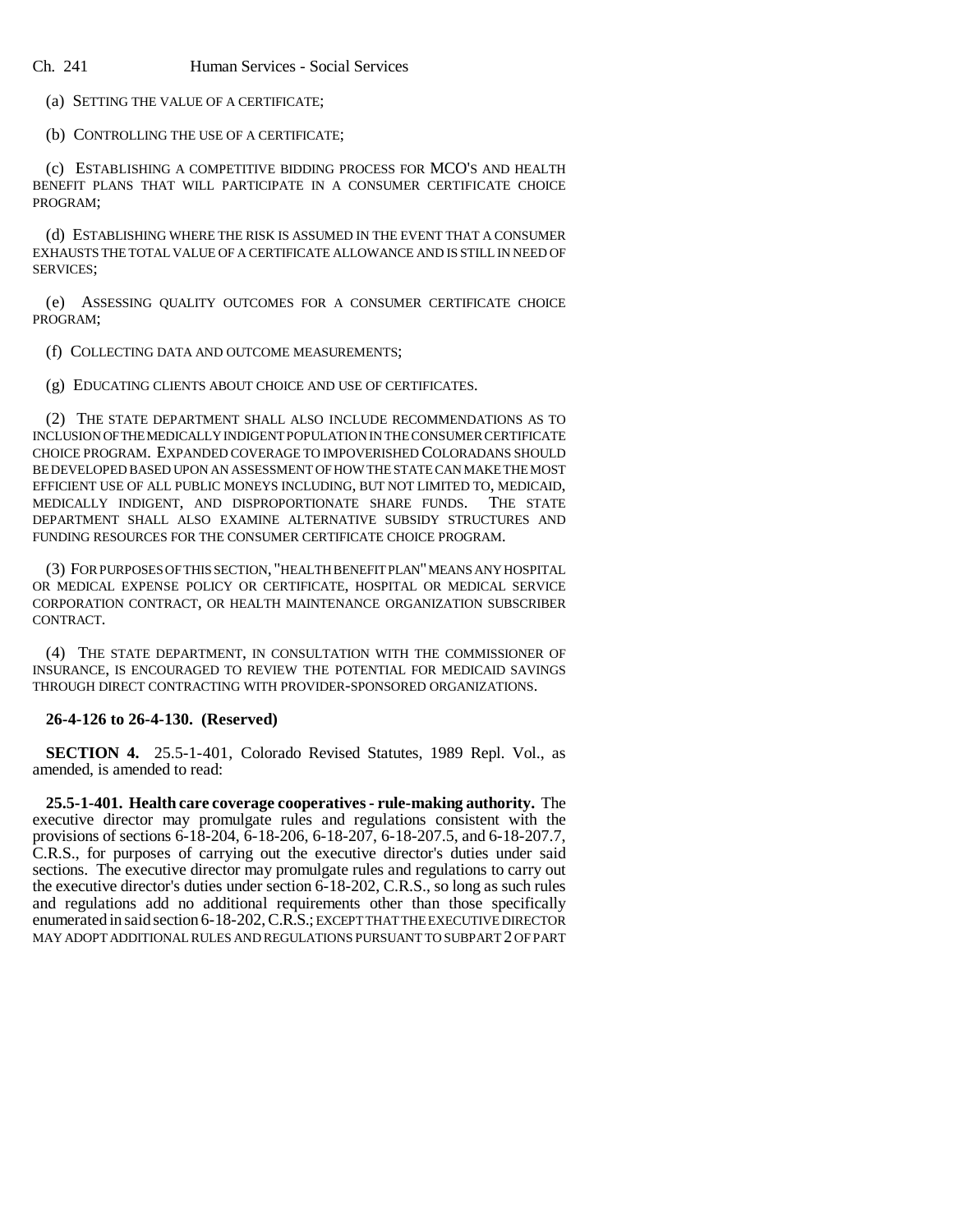1 OF ARTICLE 4 OF TITLE 26, C.R.S.

**SECTION 5.** 26-4-404 (4) (c), Colorado Revised Statutes, 1989 Repl. Vol., as amended, is amended to read:

**26-4-404. Providers - payments - rules.** (4) (c) The state department shall ensure the following:

#### (I) A managed care provider shall allow a recipient to disenroll at any time;

(II) A managed care provider shall establish and implement consumer friendly procedures and instructions for disenrollment and shall have adequate staff to explain issues concerning service delivery and disenrollment procedures to recipients, including staff to address the communications needs and requirements of recipients with disabilities.

(III) All recipients shall be adequately informed about service delivery options available to them consistent with the provisions of this subparagraph (III). If a recipient does not respond to a state department request for selection of a delivery option within forty-five calendar days, the state department shall send a second notification to the recipient. If the recipient does not respond within twenty days of the date of the second notification, the state department shall ensure that the recipient remains with the recipient's primary care physician, regardless of whether said primary care physician is enrolled in a health maintenance organization.

**SECTION 6.** 26-4-303 (1) (h), Colorado Revised Statutes, 1989 Repl. Vol., as amended, is amended to read:

**26-4-303. Optional programs with special state provisions.** (1) This section specifies programs developed by Colorado to increase federal financial participation through selecting optional services or optional eligible groups. These programs include but are not limited to:

(h) The program of all-inclusive care for the elderly, as specified in section 26-4-519 26-4-124;

**SECTION 7.** 26-4-404 (1) (b) (II), Colorado Revised Statutes, 1989 Repl. Vol., as amended, is amended to read:

**26-4-404. Providers - payments - rules.** (1) (b) (II) The general assembly shall annually appropriate to the state department of health care policy and financing one-half of the amount that would have been paid to providers if the services described in subparagraph (I) of this paragraph (b) were compensated under both Title XIX and Title XVIII of the social security act, which shall be applied to the costs and expenses of any primary care provider incentive program established as a part of any managed care system established pursuant to section 26-4-104 (2) MAINTENANCE OF A FIXED MARKET RATE PRIMARY CARE PROVIDER INCENTIVE PAYMENT. ANY BALANCE IN THE SAVINGS MAY BE USED TO COVER THE ADMINISTRATIVE COSTS OF IMPLEMENTING MANAGED CARE PURSUANT TO THE PROVISIONS OF SUBPART 2 OF PART 1 OF THIS ARTICLE AND THE COSTS OF THE EXPANSION OF THE INCENTIVE PROGRAM TO PROVIDERS OF DENTAL SERVICES FOR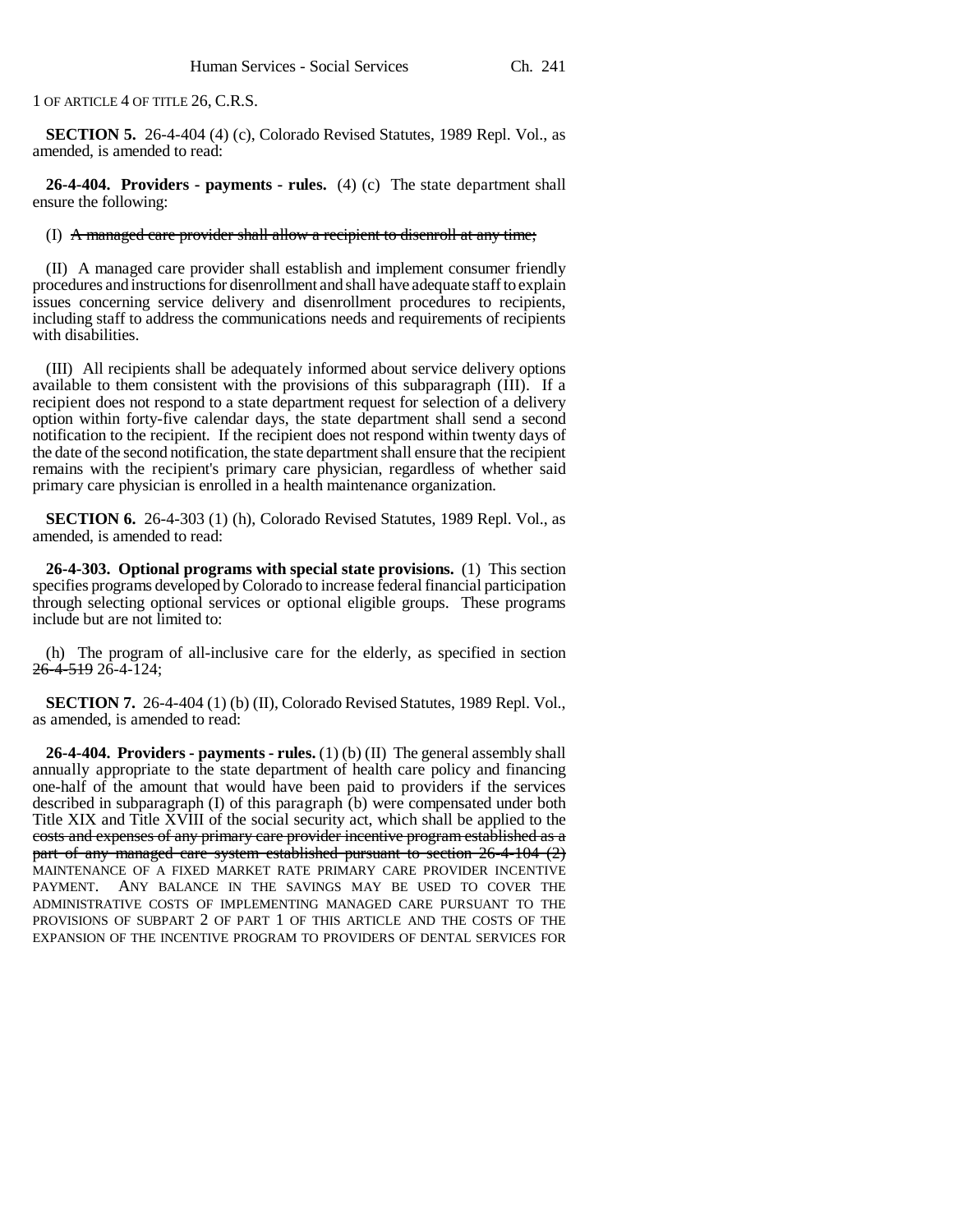CHILDREN UNDER THE EARLY PERIODIC SCREENING, DIAGNOSIS, AND TREATMENT PROGRAM.

**SECTION 8.** 26-4-301.3 (1), Colorado Revised Statutes, 1989 Repl. Vol., as amended, is amended to read:

**26-4-301.3. Managed care programs - guaranteed minimum enrollment for recipients who become ineligible for benefits - optional program.** (1) Beginning January 1, 1995, any recipient who becomes ineligible to receive benefits under this article and who has been enrolled in a managed care program for less than six months shall continue to be eligible for enrollment in such program for the minimum enrollment period IF THE RECIPIENT:

(a) HAS SELECTED OR BEEN ASSIGNED TO A FEDERALLY QUALIFIED HEALTH MAINTENANCE ORGANIZATION OR PREPAID HEALTH PLAN WITHIN NINETY DAYS OF BECOMING ELIGIBLE FOR MEDICAID; AND

(b) HAS BEEN ENROLLED IN THE MANAGED CARE PROGRAM FOR LESS THAN SIX MONTHS.

**SECTION 9. Repeal of provisions being relocated in this act.** Sections 26-4-519 and 26-4-528, Colorado Revised Statutes, 1989 Repl. Vol., as amended, are repealed.

**SECTION 10. Appropriations in long bill to be adjusted**. For the implementation of this act, appropriations made in the annual general appropriation act for the fiscal year beginning July 1, 1997, to the department of health care policy and financing, shall be adjusted as follows:

(1) The appropriation to medical programs, administration is increased by three hundred thirty-eight thousand five hundred thirty-four dollars (\$338,534), and 4.0 FTE. Of said sum, one hundred sixty-nine thousand two hundred sixty-seven dollars (\$169,267) shall be from the general fund and one hundred sixty-nine thousand two hundred sixty-seven dollars (\$169,267) shall be from matching federal funds. Said sum shall be for managed care plan oversight pursuant to section 26-4-113, Colorado Revised Statutes.

(2) The appropriation to medical programs, administration is increased by one million eighteen thousand one hundred twenty-four dollars (\$1,018,124), and 3.0 FTE. Of said sum, three hundred eighty-five thousand eight hundred sixty dollars (\$385,860) shall be from the general fund and subject to the "(M)" notation as defined in the general appropriation act and six hundred thirty-two thousand two hundred sixty-four dollars (\$632,264) shall be from matching federal funds. Said sum shall be for quality assurance and client grievance procedures pursuant to sections 26-4-115, 26-4-116 (1), 26-4-120 (3), and 26-4-117 (1) (b), Colorado Revised Statutes.

(3) The appropriation to medical programs, administration is increased by one million eight hundred eighty thousand eighty-eight dollars (\$1,880,088), and 1.0 FTE. Of said sum, nine hundred forty thousand forty-four dollars (\$940,044) shall be from the general fund and subject to the "(M)" notation as defined in the general